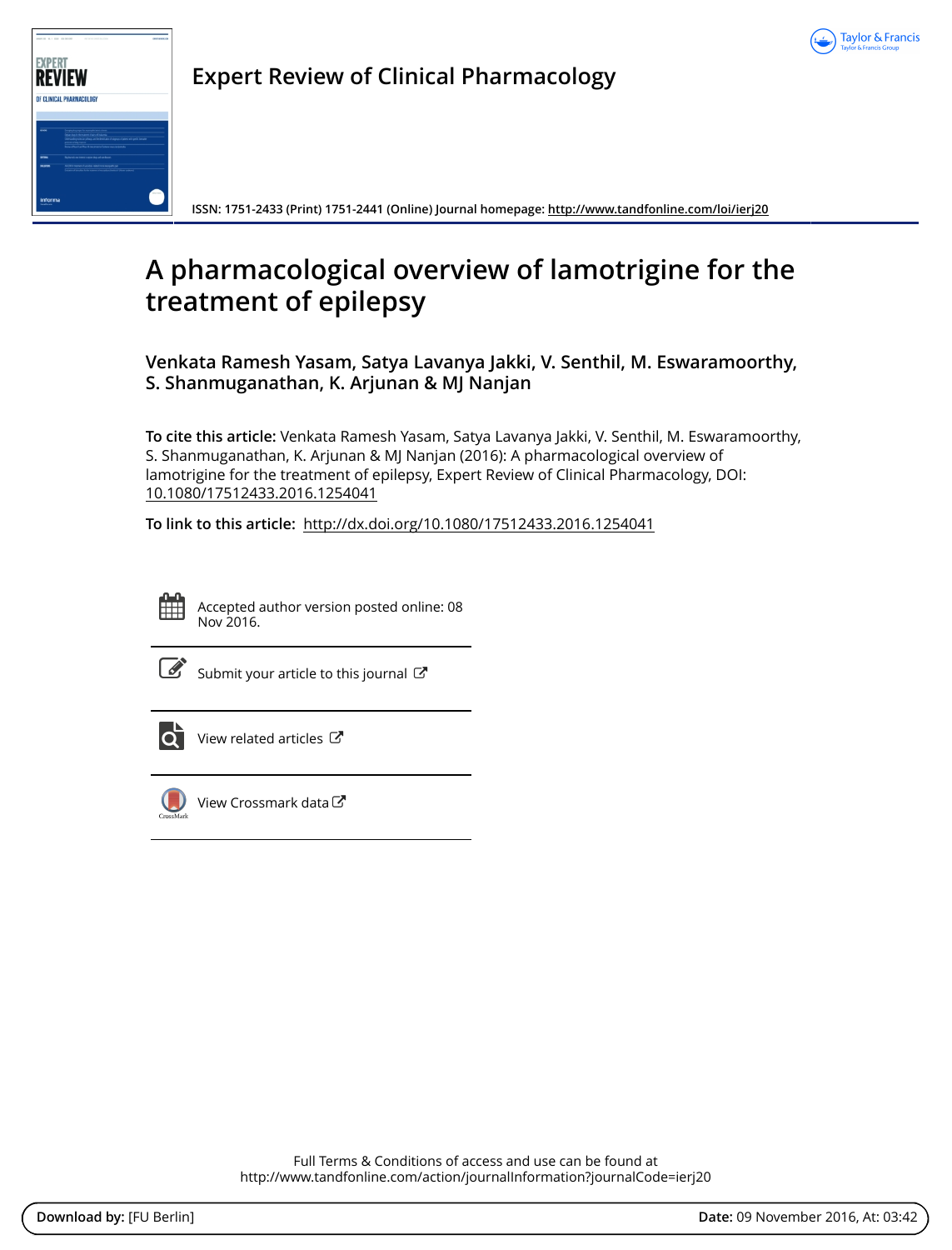**Publisher:** Taylor & Francis

**Journal:** *Expert Review of Clinical Pharmacology* 

**DOI:** 10.1080/17512433.2016.1254041

Drug Profile

# **A pharmacological overview of lamotrigine for the treatment of epilepsy**

Venkata Ramesh Yasam<sup>1,\*</sup>, Satya Lavanya Jakki <sup>1,\*</sup>, V.Senthil<sup>2</sup>, M. Eswaramoorthy<sup>3</sup>, S. Shanmuganathan<sup>4</sup>, K.Arjunan<sup>5</sup>

<sup>1, 2</sup> Department of Pharmaceutics, JSS College of Pharmacy, JSS University, Udhagamandalam, Tamil Nadu - 643001, India.

<sup>3</sup> Nanomaterials and Catalysis Laboratory, Chemistry and Physics of Materials Unit, Jawaharlal Nehru Centre for Advanced Scientific Research, Bangalore, Karnataka - 560064, India.

4 Faculty of Pharmacy, Sri Ramachandra University, Chennai, Tamil Nadu - 600116, India.

<sup>5</sup> Department of Pharmaceutics, PSG College of Pharmacy, Coimbatore, Tamil Nadu -641004, India.

Corresponding authors at: Department of Pharmaceutics, JSS College of Pharmacy, JSS University, Udhagamandalam, Tamil Nadu, India. Tel.: +91 8508325369, Fax: +91-423- 2442937.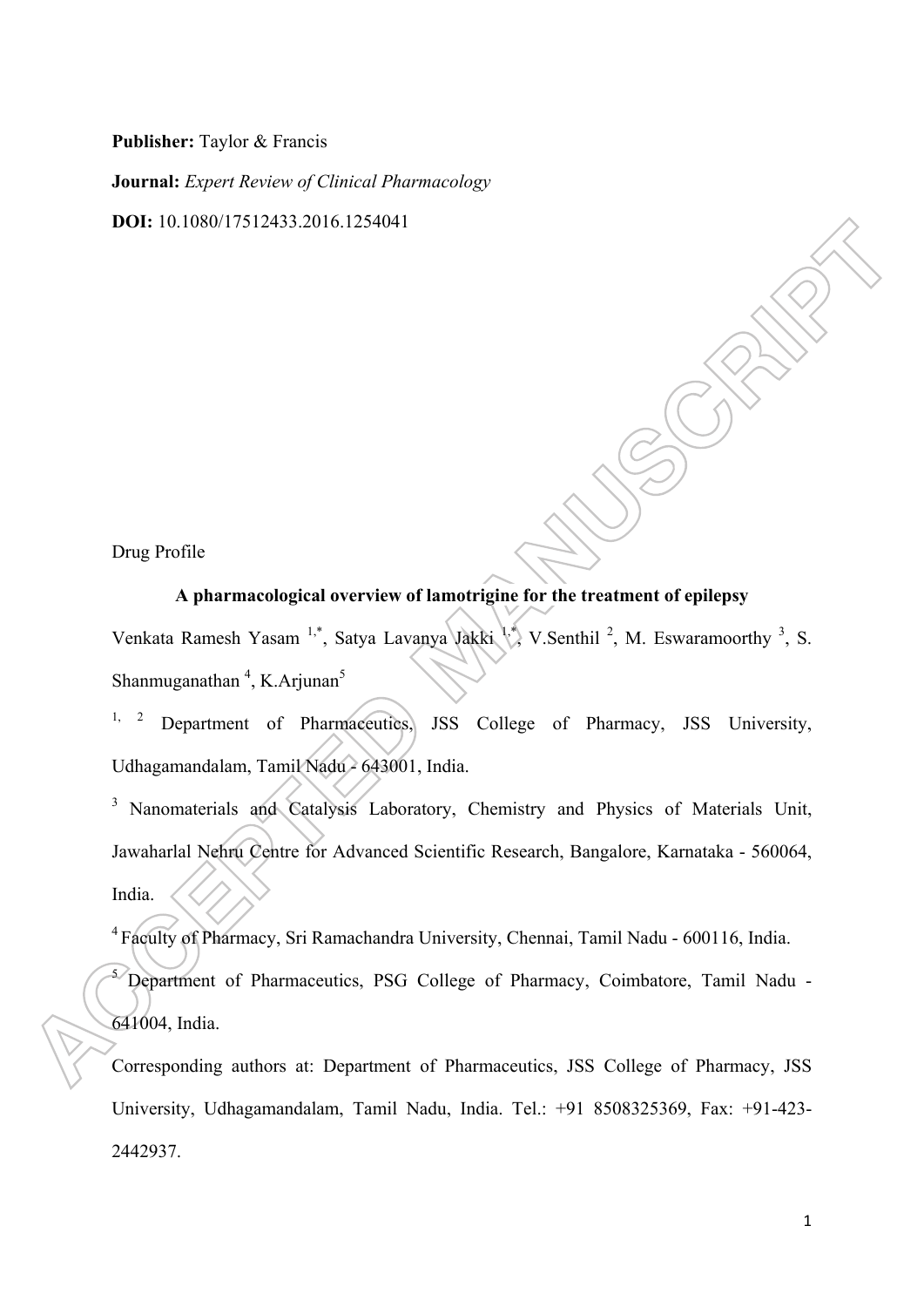E-mail address: 57ramesh@gmail.com (Y. V. Ramesh), jslavanya@gmail.com (Satya Lavanya Jakki).

 $1$ ,  $*$  these authors contributed equally to this work

# **Abstract**

#### **Introduction:**

Epilepsy is one of the most common neurological disorders, affecting about 2% of the population worldwide. Lamotrigine (LTG) is a second generation anti-epileptic drug (AED) with broad spectrum of activity, a favourable side-effect profile, simpler dosing than earlier drugs and efficacious in diverse epilepsy syndromes.

#### **Areas covered:**

The present review focuses on pharmacodynamics, pharmacokinetics, clinical efficacy, safety and tolerability of LTG and its effect on cognition, psychiatry, quality of life, women and pregnancy along with effect of enzyme inducing and enzyme inhibiting drugs over LTG and their effect on serum level fluctuations by collecting data from various studies over the years until 2016.

## **Expert Commentary:**

Results from various studies and clinical trials indicate that LTG possessed a favourable profile of anticonvulsant activity and good tolerability as a monotherapy/or add-on therapy in children and adult patients against several types of seizures and syndromes. It has wide clinical dose range with favourable pharmacokinetic properties making it an excellent therapeutic option in epilepsy.

**Keywords:** Epilepsy, lamotrigine, pharmacokinetics, sodium channel blocker, women.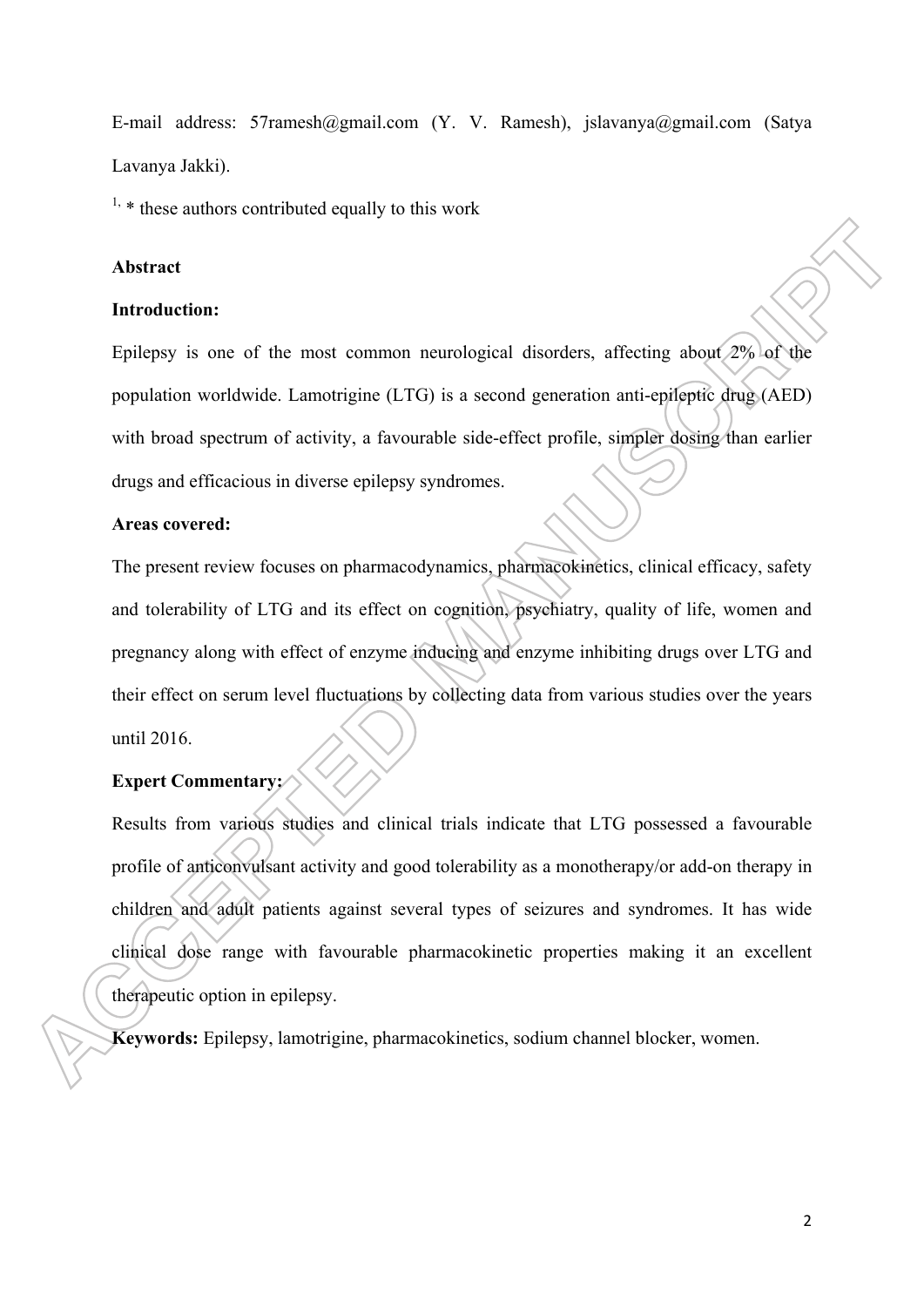#### **1. Introduction to the compound**

LTG was first synthesised and developed by Wellcome research laboratories (Beckenham, Kent, England) in the early 1980s. Initial interest in aminopyrimidines similar to pyrimethamine led to the related compounds examination from which LTG was subsequently synthesised. It is a weak dihydrofolate reductase inhibitor. A hypothesis was developed initially because anti-folic acid agents (carbamazepine (CBZ), phenobarbital (PHB) and phenytoin (PHT)) were thought to be producing antiepileptic activity based on the observations from folic acid producing epileptogenic foci [1, 2]. However, a correlation between antifolate and antiepileptic activity has not been proven. In 1990, LTG was first approved for adult use in Ireland, the UK in 1991, and by US Food and Drug Administration (FDA), France in 1994 and 1995 respectively [3]. LTG is affected by both enzyme inducer and enzyme inhibitor drugs, so there is a need of slow-up titration of LTG to prevent rash/ Stevens-Johnson syndrome. Simultaneously up-titration is needed in women on LTG therapy with close monitoring of serum concentration, whereas in pregnant women already taking LTG achieving good serum levels is not an issue but it is a different situation in case of pregnant women started LTG newly, where clinical outcome is almost impossible as the slow up-titration together with progress of pregnancy decreases the likelihood to achieve good serum levels. In such cases, daily dosage levels can be exceeded to maximum dose by continuous monitoring under the supervision of a physician. From its genesis to till date, all significant studies and clinical trials of Lamotrigine in the treatment of epilepsy were given in table 1.

#### **2. Methods**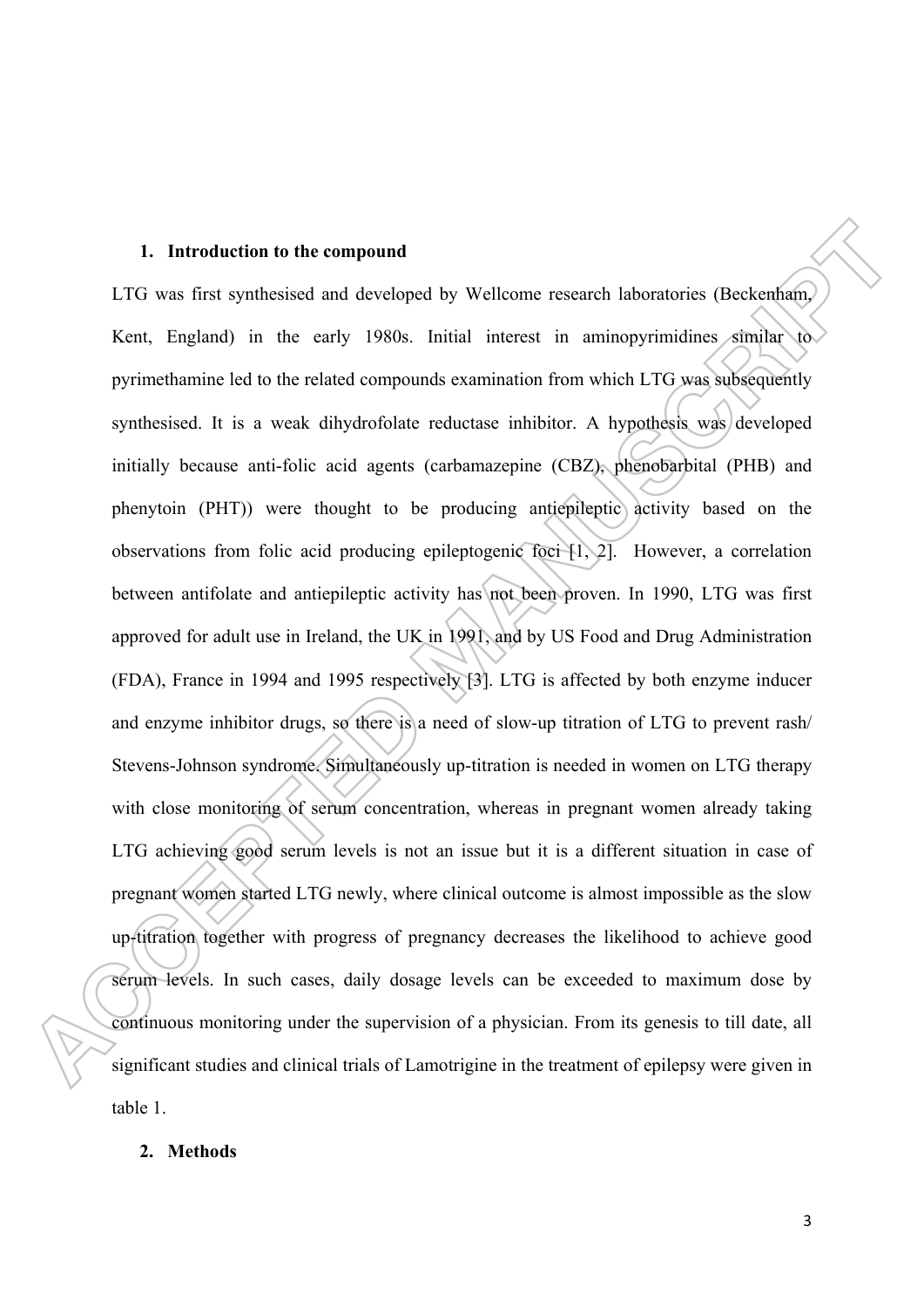#### **2.1. Search strategy**

References for this review were identified from the authors files, relevant guidelines, patents, published articles, reviews and abstracts in PubMed/Medline (1820 - August 2016), EMBASE (1820 - August 2016), CINAHL, The Cochrane Controlled Clinical Trials Register (CCTR), The Cochrane Central Register of Controlled Trials (CENTRAL), Google Scholar, clinicaltrials.gov and Web of Science.

In addition, the list of references of the retrieved articles, original research articles and previously published review articles were examined for further studies. Although we did not exclude citing older publications, we gave preference to major studies and clinical trials conducted from the genesis of lamotrigine.

Only articles published in English were reviewed.

## **2.2. Data extraction and assessment**

Data extracted from each study included: study design, year of study, setting, age of patients, number of patients receiving LTG and comparator, study outcome, dose, type of seizure, type of therapy, summary of result, number and type of adverse events (AEs) for both LTG and the comparator drug(s) and the number of withdrawals along with reason for withdrawal. All studies were independently assessed by two reviewers; a third blinded reviewer was involved only if both reviewers did not agree on any study.

# **3. Chemistry and structure**

LTG is an organic compound, white to pale-cream coloured powder with chemical name 6- (2, 3-dichlorophenyl)-1, 2, 4-triazine-3, 5-diamine (table 2). It comes under the class phenyltriazine, structurally unrelated to other anti-epileptic drugs. Its molecular formula and molecular weight is  $C_9H_7Cl_2N_5$  and  $263.09g/mol$  respectively. It is having a solubility of 0.17mg/ml and 4.1mg/ml at 25ºC in water and 0.1M HCl respectively with pKa of 5.7. The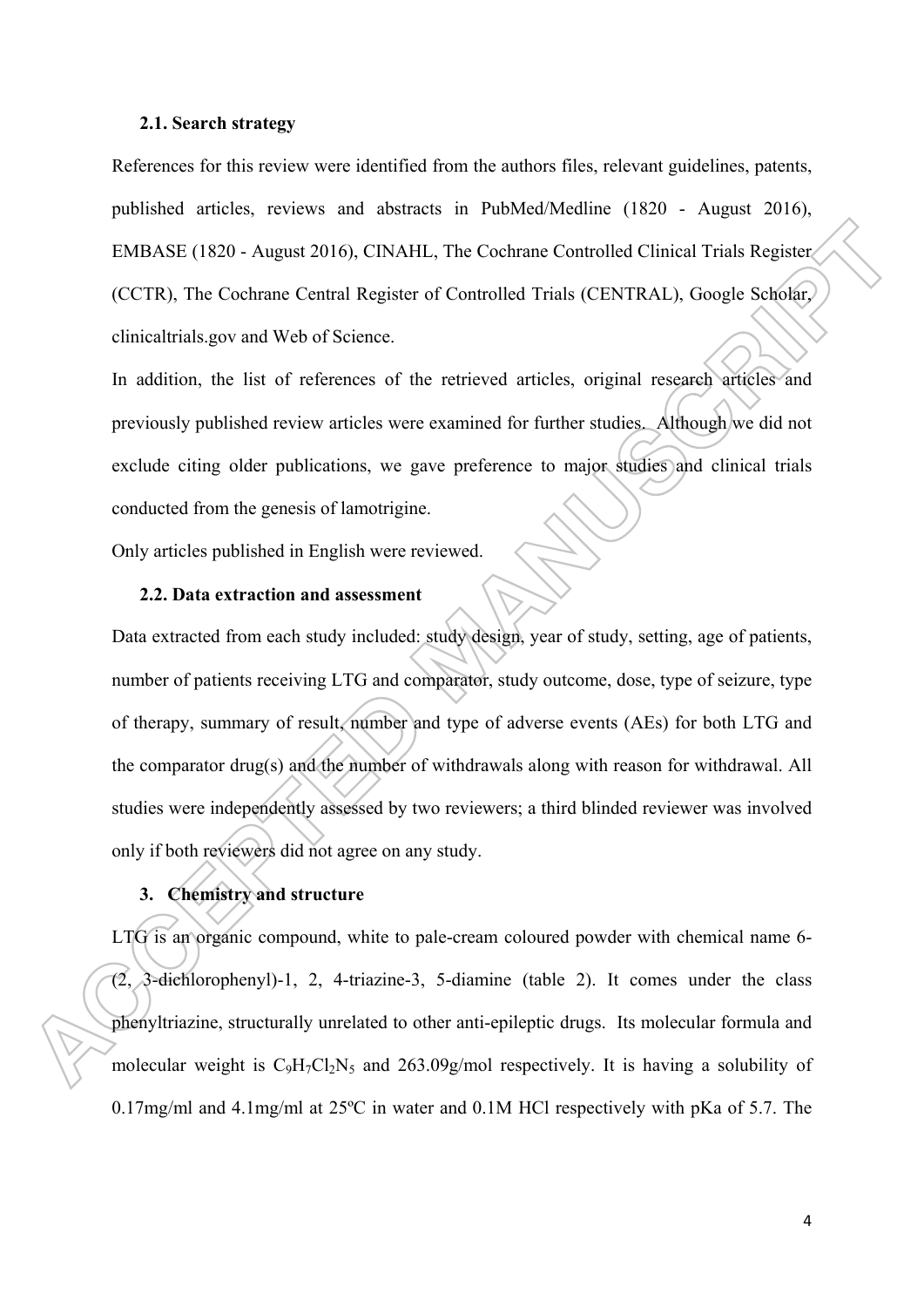drug is commercially supplied as tablets for oral administration in various strengths like 5, 25, 50, 100, 150 and 200mg [18, 19].

#### **4. Mode of action**

LTG stabilises presynaptic neuronal membranes by acting at voltage-sensitive sodium channels and modulating presynaptic transmitter release of excitatory neurotransmitters such as aspartate and glutamate. *In-vitro* studies on rat cerebral cortex demonstrated ability of LTG in the inhibition of veratrine (sodium channel activator) induced aspartate, glutamate and it is found to be less effective in the inhibition of GABA or acetylcholine release without affecting potassium induced amino acid release. In conclusion, these studies suggest that LTG acts presynaptically at voltage-sensitive sodium channels [20]. In another study on mouse neuroblasts, LTG inhibited repetitive and sustained firing of sodium dependent action potentials suggesting its direct effect on voltage-activated sodium channels [21]. LTG may also influence and inhibit N- and P-type calcium currents in cortical neurons. These studies help in providing additional information on LTG and its anti-epileptic action at synaptic level [22, 23].

LTG has broad spectrum of activity against various seizures like absence seizures, focal seizures, tonic-clonic seizures and juvenile myoclonic epilepsy (JME) which was demonstrated in various animal preclinical studies. Seizures were induced in rats and mice using pentylenetetrazol (PTZ) infusion and repeated maximal electroshock (MES) methods, and when treated with LTG, termination of hind limb extension was observed, suggesting activity against focal seizures and tonic-clonic seizures. However at higher LTG doses, clonus latency was not increased in the PTZ test, suggesting ineffectiveness against absence seizures. But, in other models more predictive of human absence seizures, including the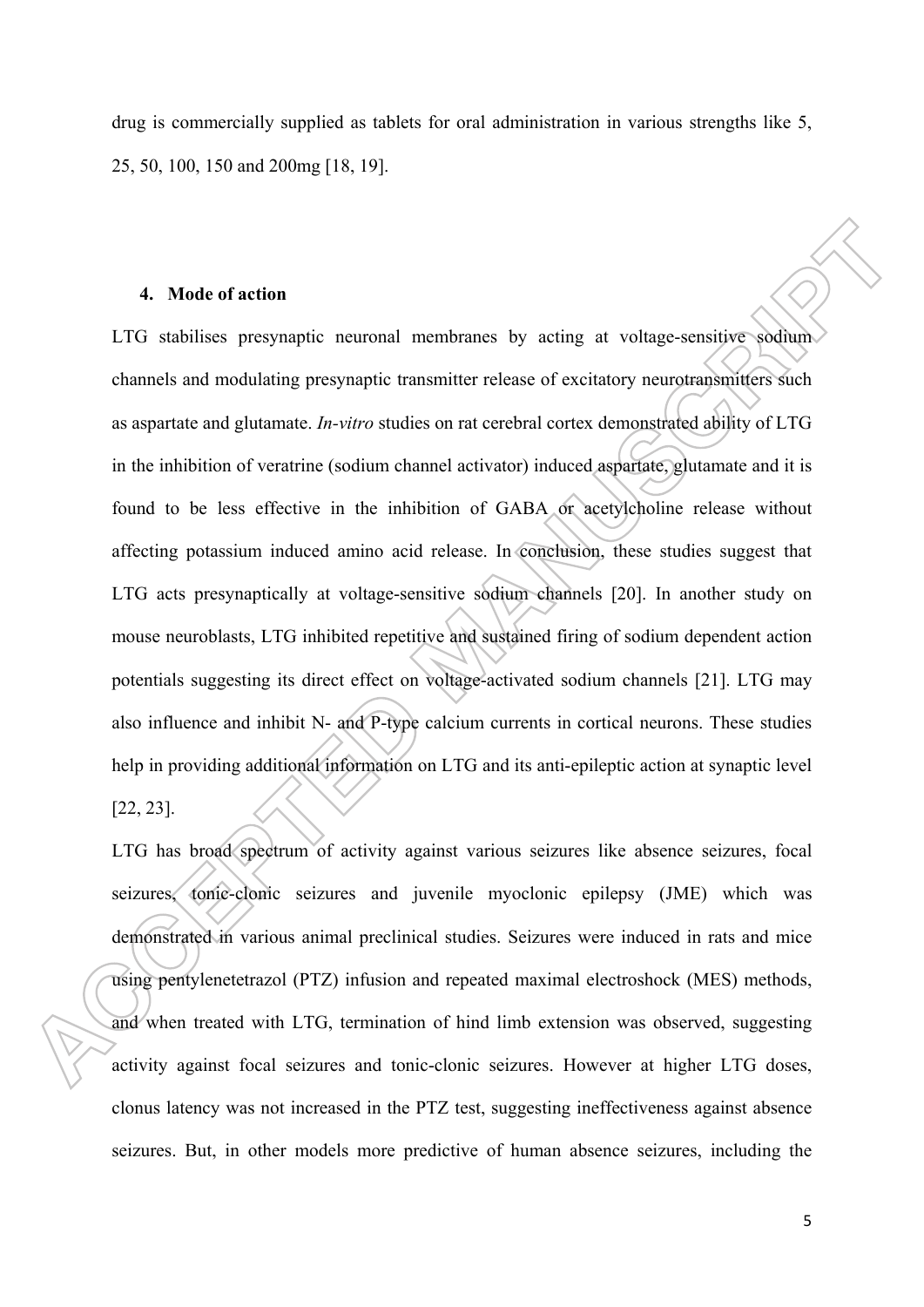photically evoked after-discharge test model in rats and the lethargic (lh/lh) mouse model, LTG was effective. LTG decreased electrically induced cortical after-discharge and hippocampal after-discharge duration in the marmoset, rat and dog, providing additional evidence of its efficacy against focal and dyscognitive seizures [24, 25, 26].

#### **5. Pharmacokinetics**

LTG has a half-life ( $t_{\frac{1}{2}}$ ) of 24-34h in healthy individuals. It is highly metabolised by the liver enzymes, UDP-glucuronosyltransferase 1-4 and UDP-glucuronosyltransferase 1-3 involving glucuronic acid conjugation [18]. Pharmacokinetic studies of LTG in healthy volunteers and epilepsy patients have shown a complete absorption with absolute bioavailability of  $0.976 \pm$ 0.048 following first order kinetics at therapeutic dosage. LTG is ∼ 55% protein bound with volume of distribution ∼ 0.87 l/kg in healthy adults and ∼ 1.25 l/kg in adult epileptic patients on anti-epileptic medication [27, 28, 29]. In various studies, LTG excretion through breast milk was examined in pregnant women. The results obtained from these studies are not similar, where median LTG plasma levels in nursed infants are ∼ 30% of mother's plasma level without causing any adverse effects in infants. In "Medications and Mothers' Milk," LTG is rated as L3: moderately safe. In an another study to determine near bioavailability of LTG, a single 240mg dose of radio-labelled LTG was given to healthy adult volunteers. By the end of study, results have shown 2% of radioactivity recovery from faeces and ∼ 94% of radioactivity recovery from urine; confirming LTG absolute bioavailability ∼ 100%. The  $LD_{50}$  for LTG is 250mg/kg and >640mg/kg orally in rat and mice respectively with overdosing symptoms like lack of coordination, decreased conciousness, increased seizures etc [30].

#### **6. Metabolism**

LTG undergoes hepatic metabolism predominantly by glucuronic acid conjugation. UDPglucuronosyltransferase 1-4 and UDP-glucuronosyltransferase 1-3 are the two major enzymes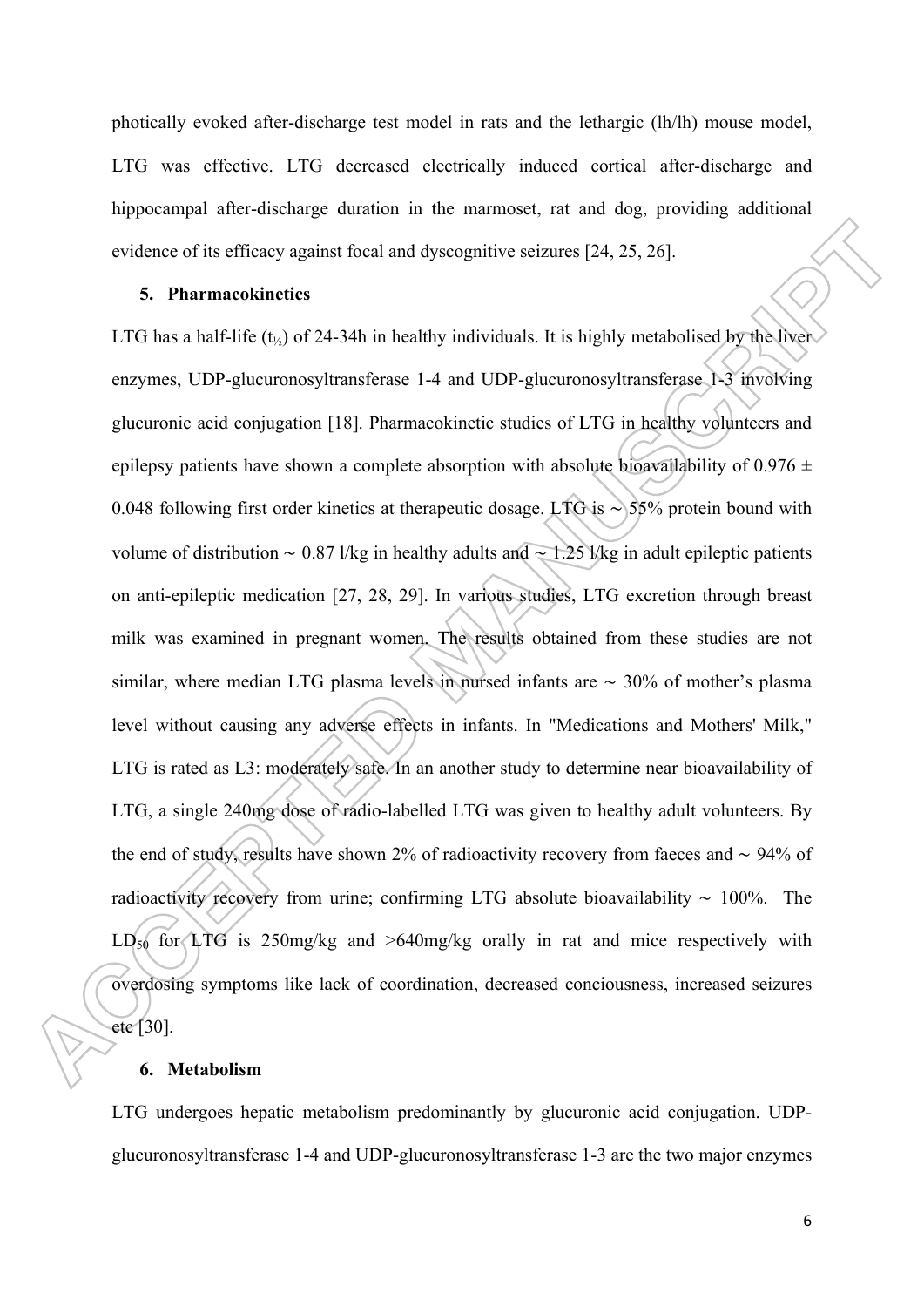involved in the LTG metabolism [31]. 70% of the oral LTG is recovered in urine as metabolite conjugate, LTG-2-*N*-glucuronide [32]. LTG (t<sub>1/s</sub>) in adult healthy volunteers is  $\sim$ 25h and  $\sim$  43h in chronic renal failure patients. The apparent plasma clearance of LTG in healthy volunteers taking single and multiple doses of LTG are 0.44mL/min/kg and 0.58mL/min/kg respectively. The rate of LTG metabolism is also affected by the concurrent medication taken by the volunteers. Rate of clearance drastically decreased to 0.18mL/min/kg thereby prolonging t½ to ∼ 59h in healthy volunteers taking multiple dose of LTG with valproate (VPA), an enzyme inhibiting drug [33]. On contrary, rate of clearance is increased to 1.12mL/min/kg in patients with epilepsy taking PHB or primidone, CBZ, VPA, PHT and multiple-dose LTG. This increase in rate of clearance and decrease in  $t_{\gamma}$  ( $\sim$  14h) of LTG on concurrent administration with other anti-epileptic drugs (AEDs) might be due to induction of hepatic cytochrome P450 enzyme by these drugs. To avoid this, the dose of LTG should be decreased or increased in presence of enzyme inhibitors or inducers as clinically indicated (testing of serum concentrations) [34]. In various randomised double blind, double blind addon crossover trials and placebo-controlled studies, LTG add-on period was compared with the plasma levels of concomitant AEDs during a placebo period. From the results, it was clear that LTG has shown no significant effect on the concomitant AEDs plasma levels. Even LTG does not alter the steady-state plasma levels of PHT, primidone or PHB, CBZ and VPA [35- 39].

# **7. Interactions**

There are several reports of pharmacokinetic interactions of oral contraceptives with AEDs, which raise concern regarding increased risk of seizures. Some oral contraceptives decrease serum AED concentration by increasing AED metabolism. AED like LTG is affected by enzyme inducer and enzyme inhibitor drugs. It interacts with them and results in serum level fluctuations. Drugs like PHT, fosphenytoin, PHB, primidone, oxcarbazepine and olanzapine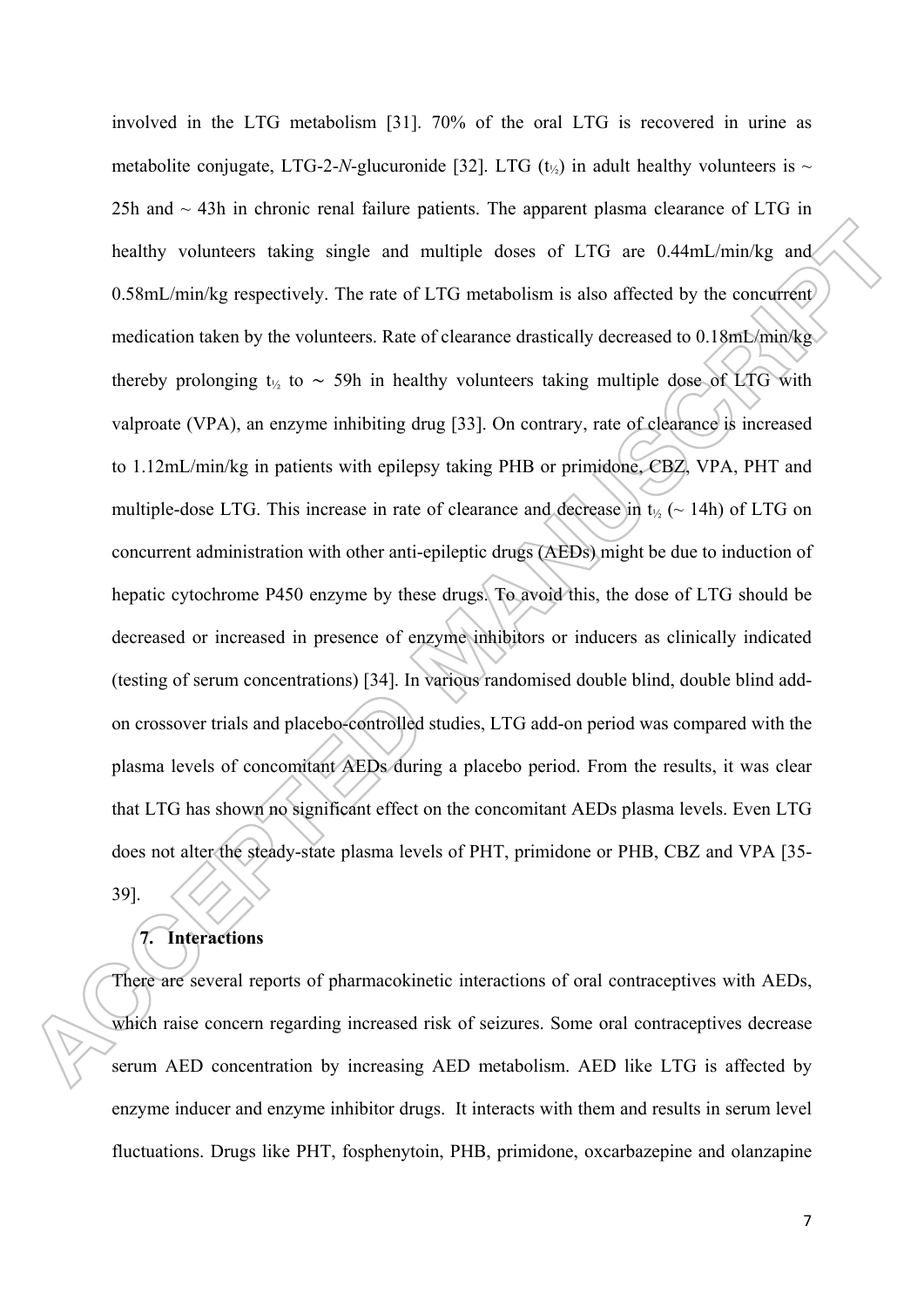increases LTG metabolism and results in reduced serum levels, whereas enzyme inhibitors like valproic acid, fluoxetine and sertraline inhibit LTG metabolism, resulting in raised serum levels [40]. But it does not influence the metabolism of drugs/components of some antidepressants like bupropion. In some exceptional cases, oral contraceptives can also decrease the concentrations of AEDs such as LTG and, thereby, increase the risk of seizures. Since LTG is majorly eliminated by conjugation with glucuronic acid and ethinyl estradiol of the combined oral contraceptives, is a well-known inducer of uridine-diphosphate glucuronsyl transferase isoenzymes [41], the higher clearance rate of LTG was expected with oral contraceptives. The results of LTG and oral contraceptives interactions indicated that uridinediphosphate glucuronsyl transferase metabolism of LTG was increased by a common combined oral contraceptive administration (ethinyl estradiol 35 μg/norgestimate 250 μg) [42]. Hence LTG levels should be checked before and after starting oral contraceptives and by monitoring clinically LTG levels and seizure control dose adjustments should be made. Single oral dose of LTG was given in 12 healthy adult volunteers along with multiple oral doses of bupropion. As per results, pharmacokinetics of LTG did not show any signs of

change on co-administration with bupropion [43]. In an 11days study on healthy adult volunteers, 300mg of LTG was co-administered with acetaminophen 900mg t.i.d. Study reported no significant interaction and change in pharmacokinetic parameters [44]. In some cases, LTG introduction causes pharmacodynamic interactions and it is a common consequence in patients established on high dose CBZ. Even though, LTG does not affect the metabolism and circulation time of CBZ, patient should be warned in prior about the amelioration of neurotoxic symptoms and possible interactions associated with reduction of CBZ dosage [45-48].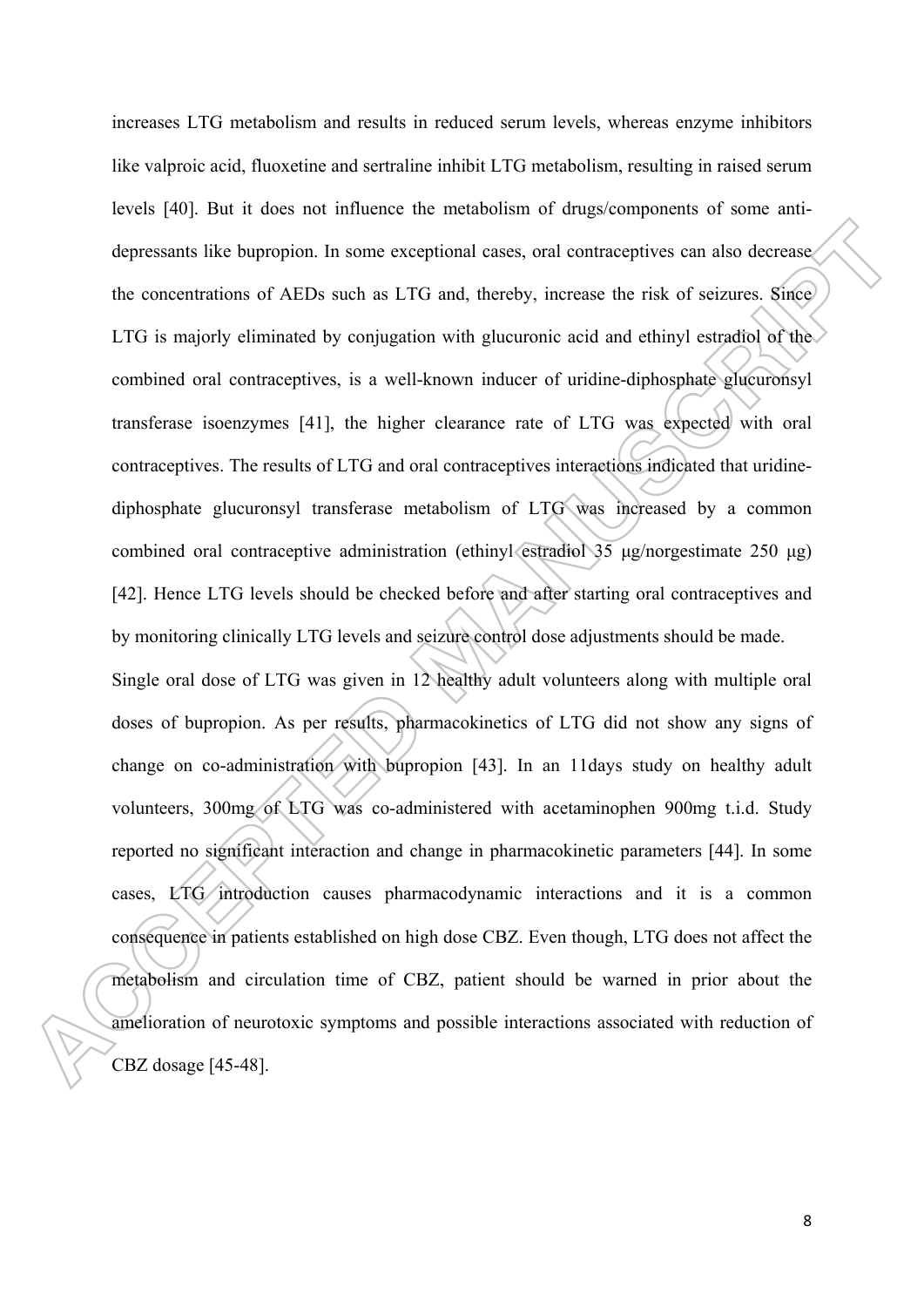In another study, 150mg of LTG was given with oral contraceptive (ethinylestradiol 30μg/levonorgestrel 150μg) to 12 healthy volunteers for a period of 2 weeks. By the end of the study, LTG has shown no sign of effect on the steroid levels of contraceptives [49]. Enzyme inducing AEDS may interact with oral contraceptives and, thereby, reduce the efficacy of hormonal contraception. To partly overcome this limitation, formulations of oral contraceptives should contain at least 50 μg of estrogen and or supplementary or an additional barrier method or alternative methods should be considered, such as the classical IUDs (Intra Uterine Devices). The effectiveness of progesterone-only pills is also reduced if used in combination with enzyme-inducing AEDs. Further studies are clearly warranted to address critical issues, such as optimization of AED therapy for seizure control while achieving effective contraception with oral contraceptives. Patient-awareness programs on drug interactions with oral contraceptives may also help in improving contraception efficacy [50].

Therapeutic drug monitoring (TDM) plays a critical role in characterising the magnitude and course of alterations needed during treatment period. To assess the impact of TDM on seizure frequency, a prospective, observational study was conducted. In this study, cohorts of women were enrolled before conception or during pregnancy. Visits occurred every 1 to 3 months with review of seizure and blood sampling, examination and medication diaries. In the study free and total LTG clearance (Cl) during pregnancy and the postpartum period was assessed and calculated. The ratio to target concentration was compared between patients with and without increased seizures. It is evident that in second trimester, increase in seizure frequency was observed and it was associated with a lower ratio to target concentration ( $p \le 0.001$ ), and ratio to target concentration < 0.65 was a significant predictor of seizure worsening. Analysed samples also demonstrated an increased free and total LTG Cl in all trimesters above nonpregnant baseline ( $p < 0.001$ ), with peak increase of 89% and 94% respectively in the third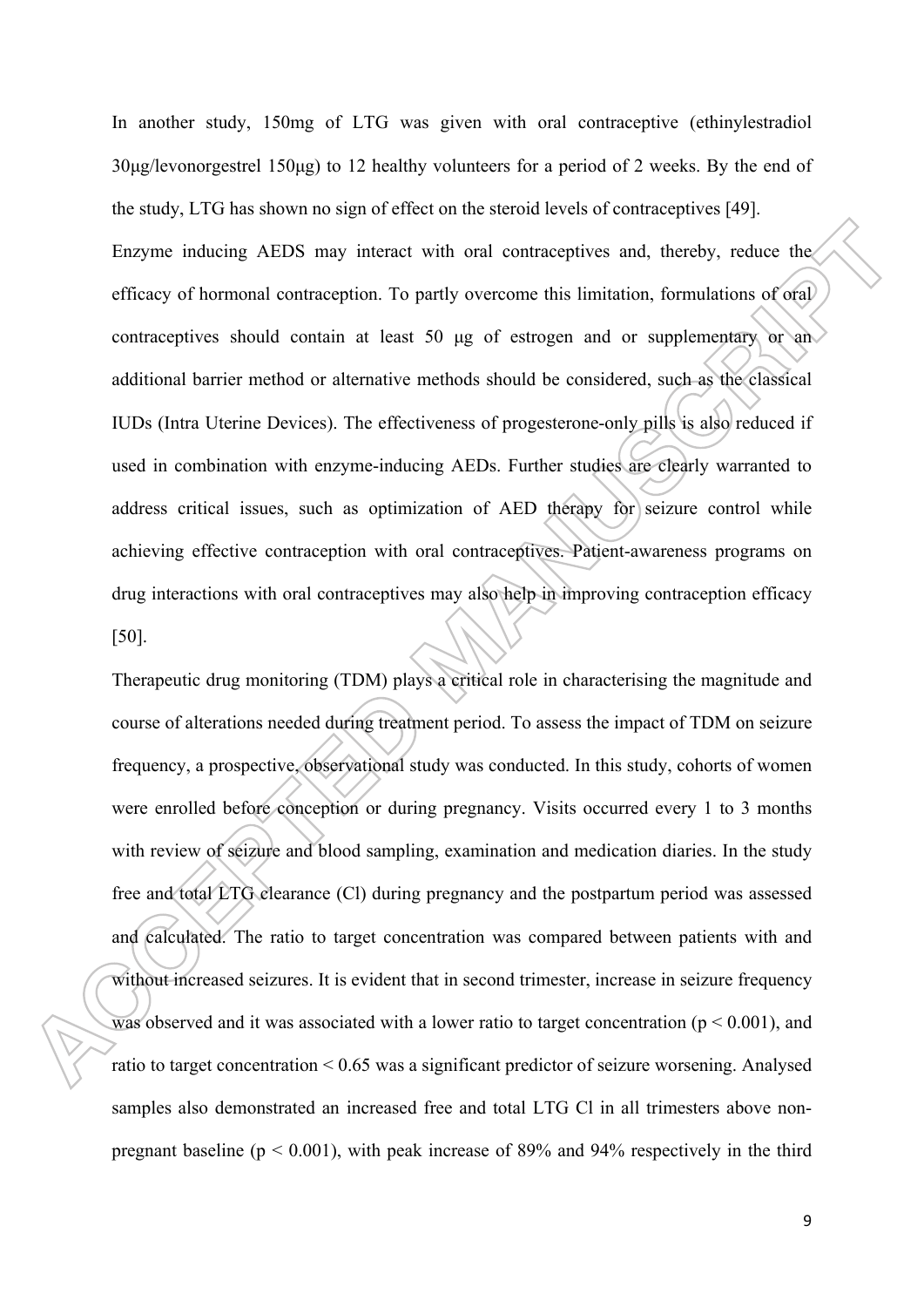trimester. Free LTG Cl was higher in white compared with black women. An empiric postpartum taper reduced the likelihood of maternal LTG toxicity without any malformations in new-borns [13].

## **8. Adverse effects**

The side effect profile is different for different patients. The most common side effects associated with LTG are dizziness, nausea, vomiting, headache, tremor and ataxia. In few cases like JME, LTG can increase seizure frequency and background incidences along with irritability, confusion, aggression, agitation, psychosis, hallucination and rarely sedation. Death is a very rare phenomenon seen in patients taking LTG as monotherapy or in combination with other AEDs; it can be attributed to complication of seizure activity, as the clinical picture included disseminated intravascular coagulation, multi-organ failure. LTG was also linked to increased risk of Sudden Unexpected Death in Epilepsy (SUDEP) and pregnancy related deaths. As per FDA guidelines from December 2010, LTG carries a black box warning about aseptic meningitis and life threatening skin reactions like Drug Reaction with Eosinophilia and Systemic Symptoms (DRESS) syndrome, toxic epidermal necrolysis and Stevens-Johnson syndrome [18, 31, 48, 51].

From a multicenter cross-sectional cohort study, reproductive endocrine health in pubertal females with epilepsy receiving antiepileptic drug like VPA, Levetiracetam (LEV) and LTG was evaluated. But the findings from the study do not allow us to clearly determine whether or not VPA, LEV, and LTG monotherapies considerably affect reproductive endocrine health in pubertal girls with epilepsy. Therefore, further screening tests should be recommended [52].

Rash is the commonest reason for discontinuing LTG treatment and it appears in the first 2-8 weeks of therapy. About 5% - 10% of patients develop rash, but only 1 in 1000 patients will develop a serious rash. If rash is mild, it may subside spontaneously or on reducing the dose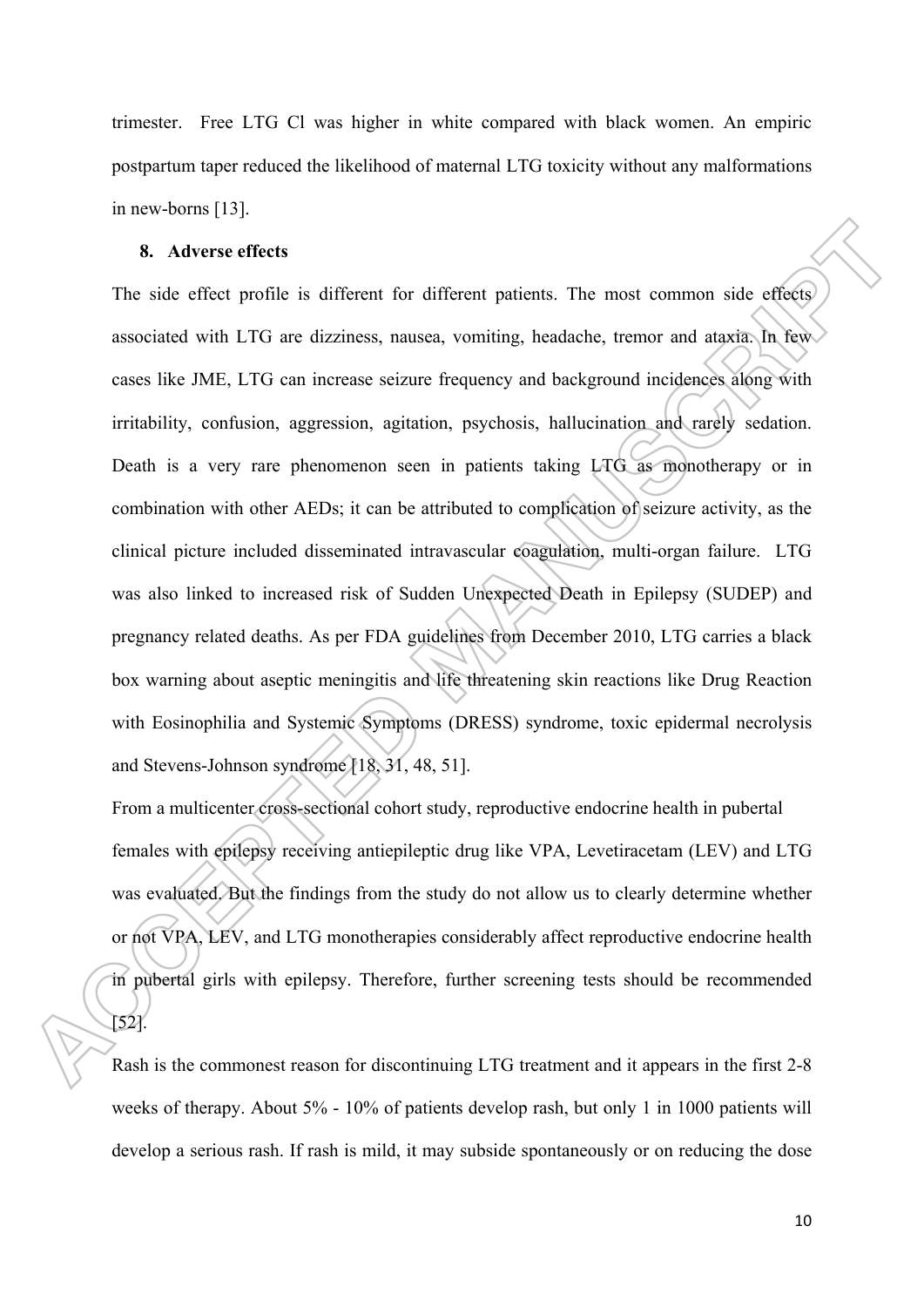[53]. However some patients develop an accompanying systemic illness with fever, myalgia, eosinophilia, arthralgia and lymphadenopathy. In some cases, side-effects like fever, rash and fatigue are very serious, as they may indicate incipient DRESS syndrome or aseptic meningitis, toxic epidermal necrolysis and Stevens-Johnson syndrome. Very rarely it is also associated with reversible neutropenia and leukopenia [54].

#### **9. Clinical efficacy**

## **9.1. Placebo-controlled clinical and regulatory trials**

Placebo-controlled, double blind clinical trials have demonstrated the efficacy and safety of LTG as an add-on therapy in patients with intractable epilepsy. Two of these studies had a parallel design and seven were crossover design.

In an Australian based placebo-controlled clinical trial, patients with intractable epilepsy were recruited. In this study, patients treating with valproic acid were given LTG as add-on therapy. It demonstrated that LTG was effective in controlling the seizures in the patients, refractory to treatment with valproic acid monotherapy [55]. In other placebo-controlled, double blind parallel study with 216 patients, statistically significant reductions in seizure frequency was observed with LTG 500mg compared to LTG 300mg or placebo. Reduction in the seizure frequency was significant and it was up to 36% in LTG 500mg treated patients compared with 20% for the 300mg group and 8% for the placebo group [56]. In another placebo controlled clinical trials, LTG was given to the patients with dyscognitive seizures. In 25% to 30% patients, about 50% of them have shown reduced seizure frequency [57-59]. Efficacy of LTG in tonic-clonic and Lennox Gastaut syndrome was proved by various case studies, anecdotal reports, uncontrolled studies and clinical trials [60-64].

120mg or 240mg of LTG single doses were given to 16 patients. After 24h, five patients with frequent interictal spikes showed reduction in spike frequency and six photosensitive patients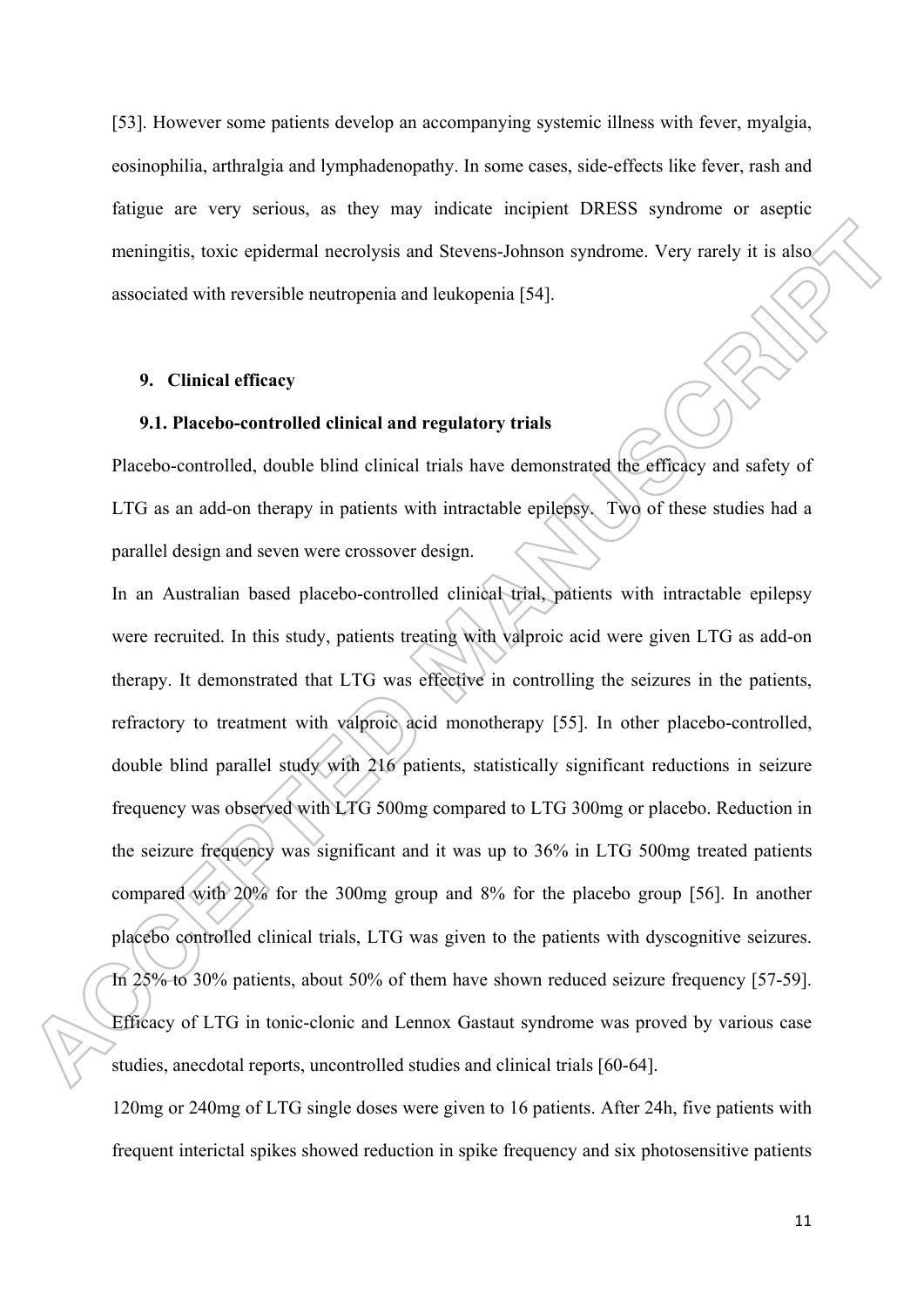showed reduction (with abolition in two) in photosensitivity. The  $t_{1/2}$  of LTG was also altered depending on the co-administered drugs [65]. In Australia LTG and vigabatrin were approved at the same time, but vigabatrin has greater efficacy with higher reimbursement than for LTG. During this, safety profile of LTG was taken into consideration. Consequently the approval terms were changed after adverse effects related to vigabatrin were taken into account. Cross over trials was conducted in patients with tonic-clonic seizures and statistically significant decrease in seizure frequency was observed in the patients treated with LTG and placebo [35-39, 66, 67]. Group treated with LTG has shown ~30% of reduction in seizure frequency as compared with placebo treatment groups. The proportion of patients with significant improvement was  $7 - 30\%$  with seizure reduction  $> 50\%$  [35, 38, 39].

From a cochrane review, randomised placebo-controlled trials of patients with drug-resistant partial epilepsy treated with LTG as add-on therapy for 4 to 12 weeks (baseline phases) and 8 to 36 weeks (treatment phases) were included from 14 studies with 1958 participants. The overall risk ratio for 50% or greater reduction in seizure frequency was 1.80 (95% CI 1.45 to 2.23; 12 randomised controlled trials) for 12 studies ( $n = 1322$  participants) indicating that LTG was significantly more effective than placebo in reducing seizure frequency. The overall risk ratio for treatment withdrawal (for any reason) was 1.11 (95% CI 0.90 to 1.36; 14 randomised controlled trials) for 14 studies ( $n = 1958$  participants). From the review it was concluded that LTG as an add-on treatment for partial seizures appears to be effective in reducing seizure frequency, and seems to be fairly well tolerated [68].

## **9.2. Comparative clinical trials of LTG**

In order to assess the comparable efficacy of LTG and older AEDs various open label, prospective, double blind, multiple randomised, multi center studies were performed.

In a multi-center, randomised, double blind trial, LTG monotherapy was compared with gabapentin monotherapy, in patients with newly diagnosed epilepsy. Patients were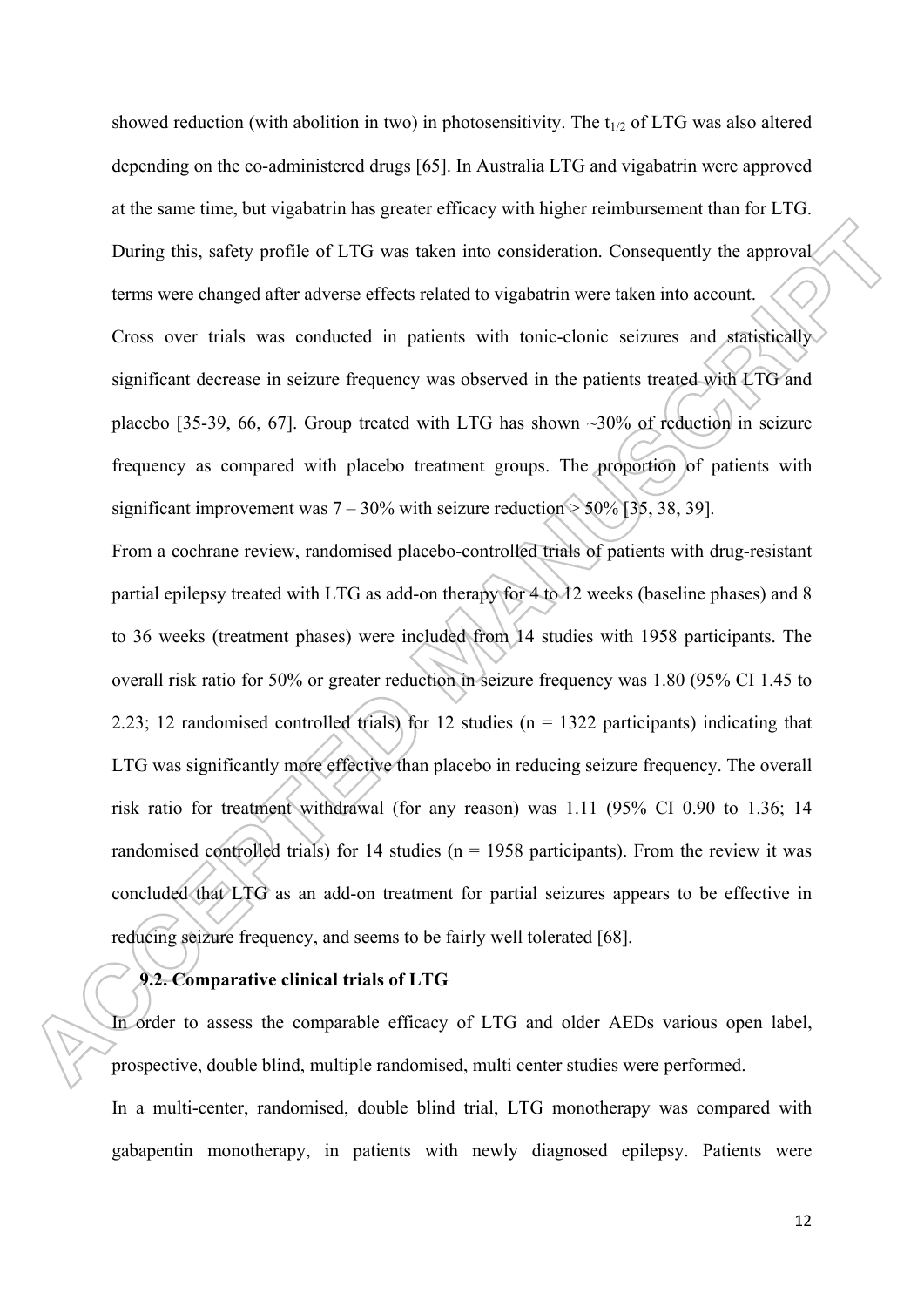randomised and treated with a target dose of 150mg/day LTG or 1800mg/day gabapentin. In both the groups, similar proportion of patients became seizure free (LTG, 50%; gabapentin, 53%) [69].

In a multi-center, randomised, double blind parallel group trial, monotherapy of LTG and CBZ was given to patients with newly diagnosed epilepsy [70]. Patients with focal seizures and tonic-clonic seizures were randomised to either medication to undergo fixed dose escalation with a target dose of 150mg/day of LTG or 600mg/day of CBZ for a period of 4 weeks. Depending on the clinical outcome, doses were adjusted from  $6 - 24$  weeks. As evidenced, clinically similar efficacy was demonstrated by both medications in reducing seizures or becoming seizure free during the trial. But a greater portion of patients became tonic-clonic seizure free (LTG, 47%; CBZ, 47%) compared to patients with focal seizures (LTG, 35%; CBZ, 37%). Overall, fewer patients on LTG (15%) than on CBZ (27%) withdrew because of adverse events. The commonest side-effect leading to withdrawal with either drug was rash (9%, 13%). LTG and CBZ showed similar efficacy against focal seizures and tonic-clonic seizures in newly diagnosed epilepsy. LTG, however, was better tolerated. Two major studies were performed by Standard and New Antiepileptic Drugs (SANAD) to compare the efficacy of LTG with older AEDs [71, 72]. In a randomised, unblinded controlled study, effectiveness of LTG, gabapentin, CBZ, oxcarbazepine or topiramate in the treatment of focal seizures was aimed to assess the LTG efficacy with regard to health economic outcomes, quality of life and long-term outcomes compared to the new AEDs. Total 1721 patients were recruited in this study and they were given with above mentioned AEDs keeping CBZ as standard treatment. The primary outcomes of this study were time to 1-year remission, time-to-treatment failure and the analysis was by both per protocol and intention to treat. For time to 1-year remission CBZ was significantly better than gabapentin (hazard ratio [HR] 0·75 [0·63–0·90]), and estimates suggest a non-significant advantage for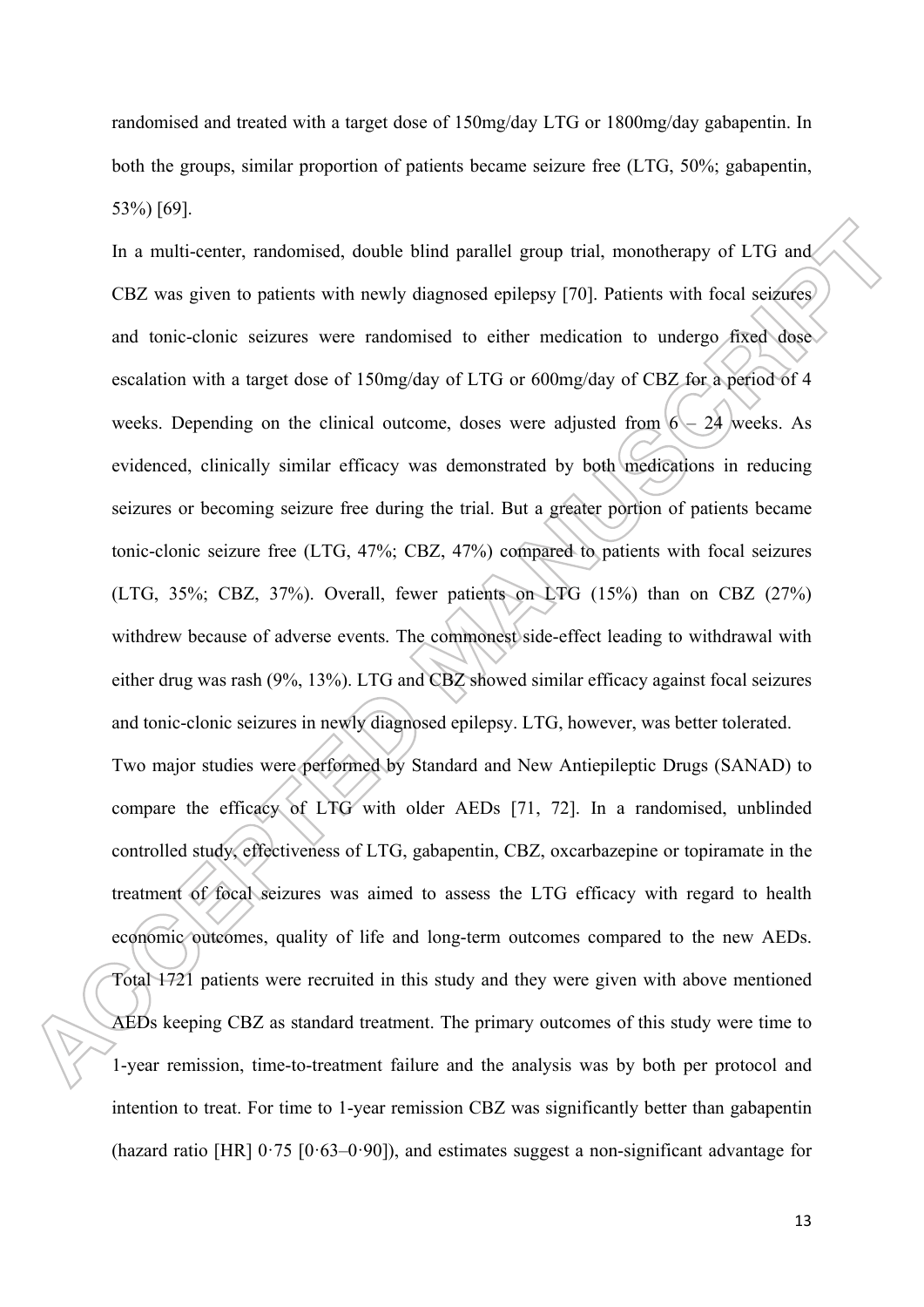CBZ against LTG  $(0.91 \quad [0.77-1.09])$ , oxcarbazepine  $(0.92 \quad [0.73-1.18])$ , and topiramate  $(0.86 \, [0.72-1.03])$ . For time to treatment failure, LTG was significantly better than gabapentin  $(0.65 \, [0.52-0.80])$ , CBZ  $(0.78 \, [95\% \, Cl \, 0.63-0.97])$ , and topiramate  $(0.64 \,$  $[0.52-0.79]$ , and had a non-significant advantage compared with oxcarbazepine  $(1.15)$  $[0.86-1.54]$ ). In a per-protocol analysis and intention to treat analysis, at 2 and 4 years the difference (95% CI) in the proportion achieving a 1-year remission (LTG-CBZ) is  $0$  (–8 to 7) and 5 (–3 to 12), suggesting non-inferiority of LTG compared with CBZ. Final results of the study proved that LTG was clinically better than CBZ, for time-to-treatment failure outcomes, the standard drug treatment and also considered to be an economical alternative for patients diagnosed with focal seizures [72].

In the second SANAD study, long term effectiveness of LTG, VPA and topiramate was compared in patient with tonic-clonic seizures or seizures that were difficult to classify. Total 716 patients were recruited in this study and for whom VPA was deemed to be standard treatment and randomly assigned to LTG or topiramate and valproic acid [71]. Primary outcomes of the trial were time to 12-month remission, time-to-treatment failure and assessment was by both per protocol and intention to treat. For time to 12-month remission VPA was significantly better than LTG overall (hazard ratio  $0.76$  [ $0.62-0.94$ ]), and for the subgroup with an idiopathic generalised epilepsy  $0.68$  ( $0.53-0.89$ ). For time to treatment failure, VPA was significantly better than topiramate, but there was no significant difference between VPA and LTG. For patients with tonic-clonic seizures, VPA was significantly better than both topiramate  $(1.89 \t[1.32-2.70])$  and LTG  $(1.55 \t[1.07-2.24])$ . But there was no substantial difference between VPA and topiramate in either overall analysis or subgroup with tonic-clonic seizures. Interpretation of this study indicated that VPA is better and efficacious than LTG and topiramate. Based on the findings, VPA should remain as first choice of drug in patients with tonic-clonic seizures or unclassified seizures. But use of VPA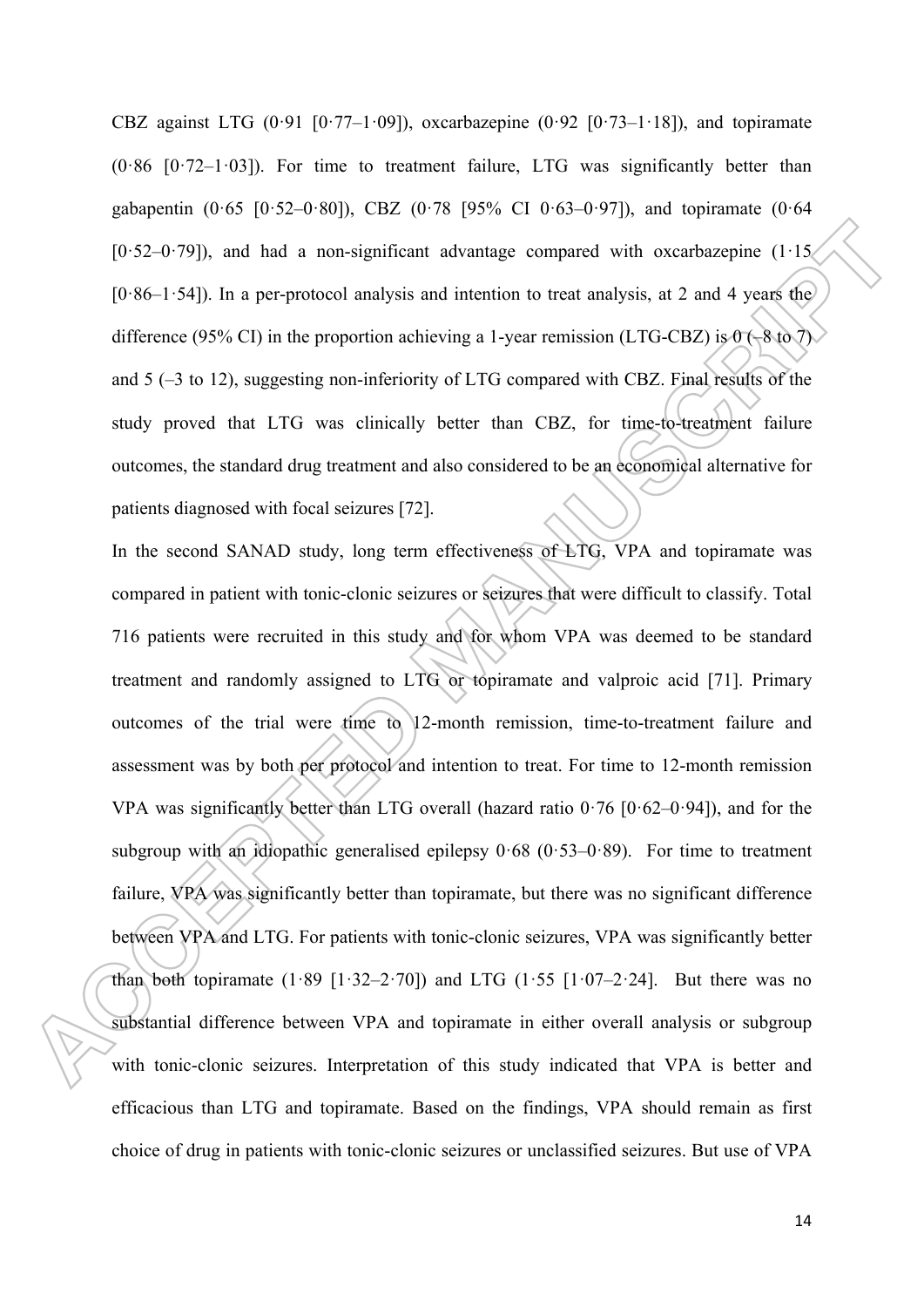is limited in pregnant women, because of its known potential adverse effects and they have to be considered before the treatment.

It was pretty evident that SANAD studies suffered from a number of methodological limitations and especially results on LTG in focal seizures were biased by the inadequate use of CBZ. It was also not designed to and never possessed the power to examine the incidence of rare but serious idiosyncratic and chronic toxic effects and teratogenicity. It therefore leaves open a major area of concern around drug treatment of women in their child-bearing years with tonic-clonic seizures.

A joint Task Force of the European Academy of Neurology and the Commission on European Affairs of the International League against Epilepsy has published recommendations on when and how valproic acid should be used in the treatment of girls, women, and pregnant women with epilepsy. Following late 2014, European Medicines Agency announced restrictions over the use of valproic acid in pregnant women and emphasised the task force report based on the teratogenic effects caused by valproic acid. If valproic acid is prescribed, or considered, the physician is obligated to provide the complete and accurate information about the risks for any future children if the patient becomes pregnant. Data of overall congenital malformations in children exposed prenatally to different AED monotherapies were given in table 3 [81, 82, 83].

In a multicenter, randomised, open-label, controlled, parallel group trial, LTG was compared with LEV with regard to their efficacy and tolerability in the initial monotherapy for seizures. The trial included 409 patients aged >12 years with newly diagnosed focal or generalised seizures defined by either two or more unprovoked seizures or one first seizure with high risk for recurrence. Patients were titrated to 200mg/day of LTG or 2000mg/day of LEV for 22 or 71 days. Two dose adjustments by 500/50 mg were allowed. By the end of 6 weeks, proportions of seizure-free patients were LTG (64.0%) versus LEV (67.5%) and LTG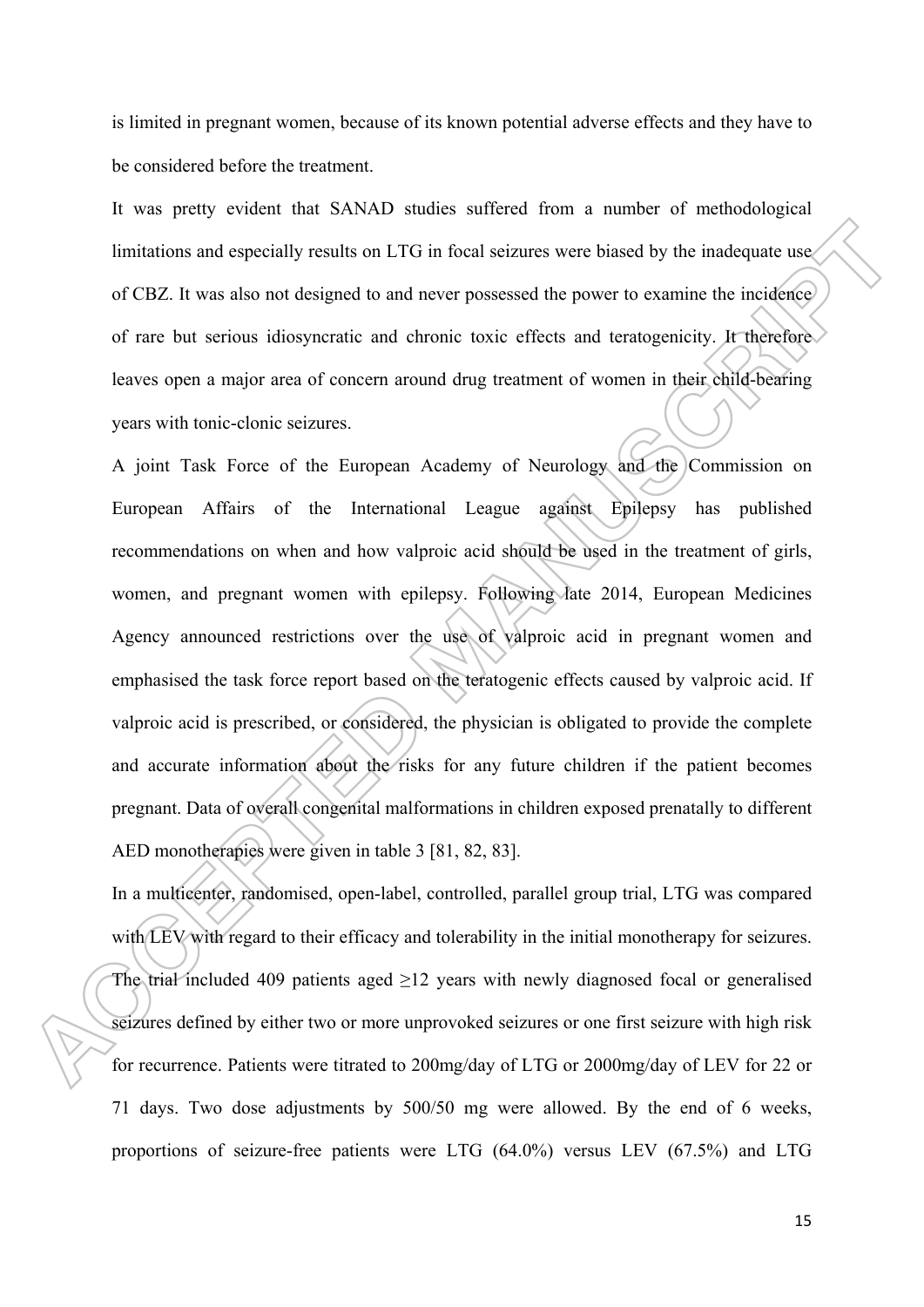(47.8%) versus LEV (45.2%) during the whole treatment period of 26 weeks. Adverse events associated with study discontinuation occurred in LTG (8/201) versus LEV 17/204 patients. By the end of the trial, there were no significant differences with regard to efficacy and tolerability of LTG and LEV in newly diagnosed focal and generalised seizures despite more rapid titration in the LEV arm [15].

## **9.3. LTG as extended release formulations**

In an open label study for 28 weeks in 121 patients, tolerability and efficacy of lamotrigine (LTG) extended-release (XR) as adjunctive therapy with optional conversion to monotherapy in patients ages  $\geq 65$  years with epilepsy was studied. This study included an 8- week Adjunctive Maintenance Phase, a 13-week Conversion and Monotherapy Phase or Adjunctive Optimization Phase, and a Follow-Up /Taper Phase. At the end of the Adjunctive Maintenance Phase, patients on a single concomitant AED were converted to LTG XR monotherapy (over 5 weeks) and then remained in the Monotherapy Maintenance Phase (for 8 weeks). All other patients remained in the study on concomitant AEDs for an additional 13 weeks in the Adjunctive Optimization Phase. Out of 121patients, 92 patients completed the Adjunctive Maintenance Phase, 74% (68 patients) were deemed by their treating physician to be eligible to proceed with monotherapy; the remaining 26% (24 patients) continued in the Adjunctive Optimization Phase. No serious adverse effects were reported. During the entire treatment period, the median percent change from baseline was 90% (p<0.0001). 52 (76%) patients out of 68 who entered the monotherapy phase successfully converted to monotherapy. The results of this study contribute for the establishment of safety, tolerability, and efficacy of LTG XR across age groups [84].

In a classic 2-period, crossover bioavailability study in elderly patients, relative and absolute bioavailability of LTG immediate-release (IR) and LTG-XR formulations under steady-state conditions were evaluated. On treatment days, every single subject's morning dose (IR or XR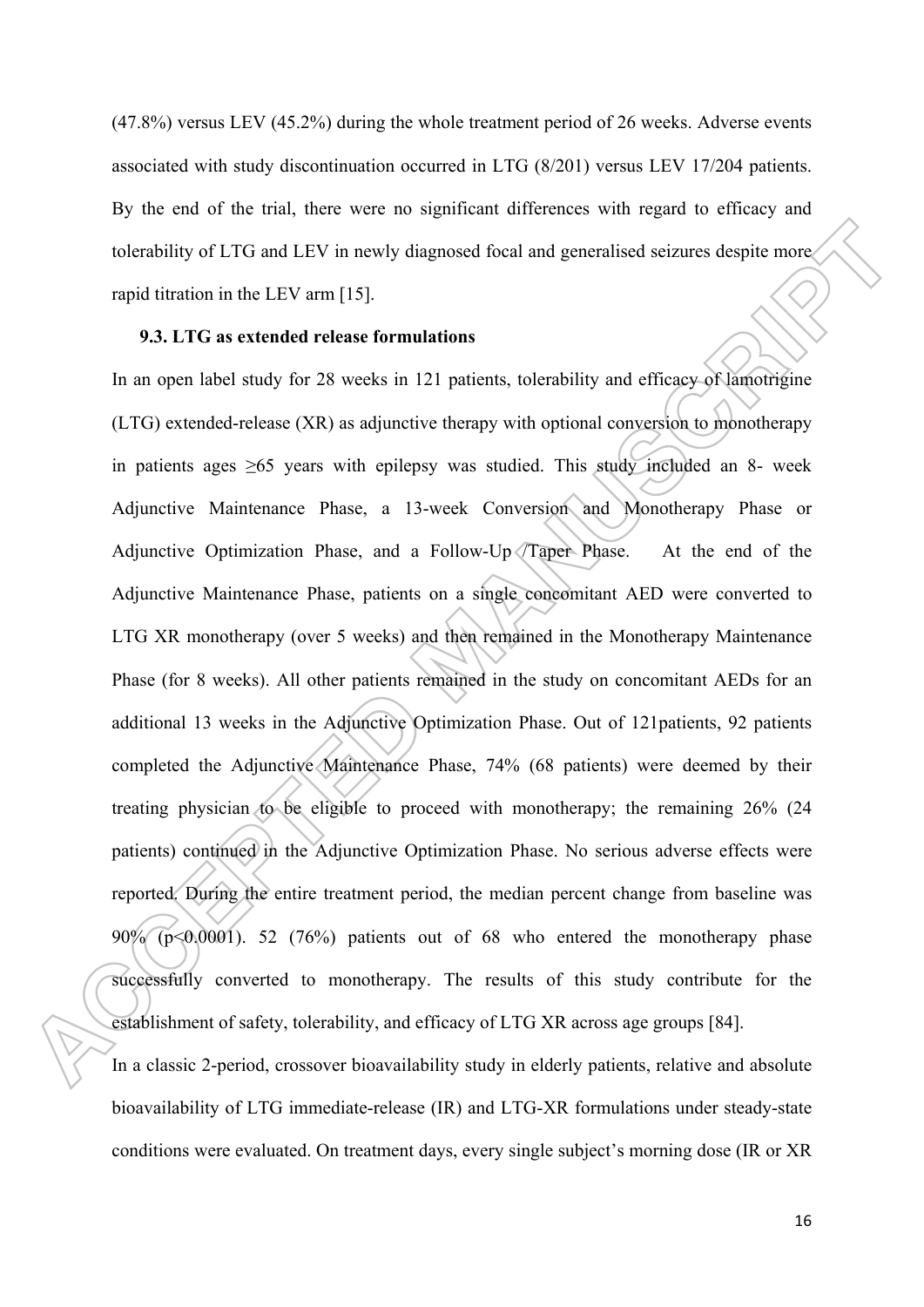LTG) was replaced with an intravenous 50mg dose of stable-labeled LTG and blood samples were collected and measured at 13 points between 0 and 96h. XR and IR lamotrigine formulations were similar with respect to steady-state average concentration  $(C_{\text{avg}})$ , area under the concentration-time curve from 0 to 24 hours ( $AUC_{0-24h \text{ ss}}$ ), and trough concentration  $(C<sub>t, ss</sub>)$ . LTG XR relative to IR, a lower fluctuation in concentrations (33%) and delayed time to peak concentration ( $T_{\text{max}}$ , ss) 3.0h vs 1.3h was observed with an absolute bioavailability of 73% and 92%. In conclusion, the formulations were bioequivalent with respect to  $AUC_{0-24h}$  $s<sub>s</sub>$ ,  $C<sub>t</sub>$ ,  $s<sub>s</sub>$ , and  $C<sub>avg, ss</sub>$  indicating potential benefit of LTG-XR and its possibility to switch directly from IR to XR lamotrigine without changes in the total daily dose which in turn improves tolerability and seizure control by the lower fluctuation of steady-state concentrations compared with IR lamotrigine [85].

In a pooled analysis of three international, multi-center, randomized double-blind, open label clinical trials, tolerability and safety profile of LTG-XR was determined against LTG-IR. Total 662 patients in the integrated database were exposed to one or more doses of LTG-XR. Of the 662 patients who took at least one dose of LTG-XR in this pooled analysis, 82.5 % patients (546) were exposed to LTG-XR for  $\geq$ 26 weeks, and 40.8 % patients (270) were exposed for  $\geq$ 52 weeks. From pooled analysis data it is clear that LTG-XR administered as adjunctive therapy for partial or primary generalized tonic-clonic seizures or as monotherapy for partial seizures was generally well tolerated and contributes to a growing body of evidence in establishing the safety, tolerability and efficacy profiles of LTG-XR against LTG-IR [86, 87, 88, 89].

## **9.4. LTG in the treatment of paediatric patients**

Number of studies has reported the administration of LTG in children. In several openlabel, prospective studies as well as randomised, placebo-controlled, add-on trials have demonstrated the safety and efficacy of LTG in children with focal seizures, myoclonic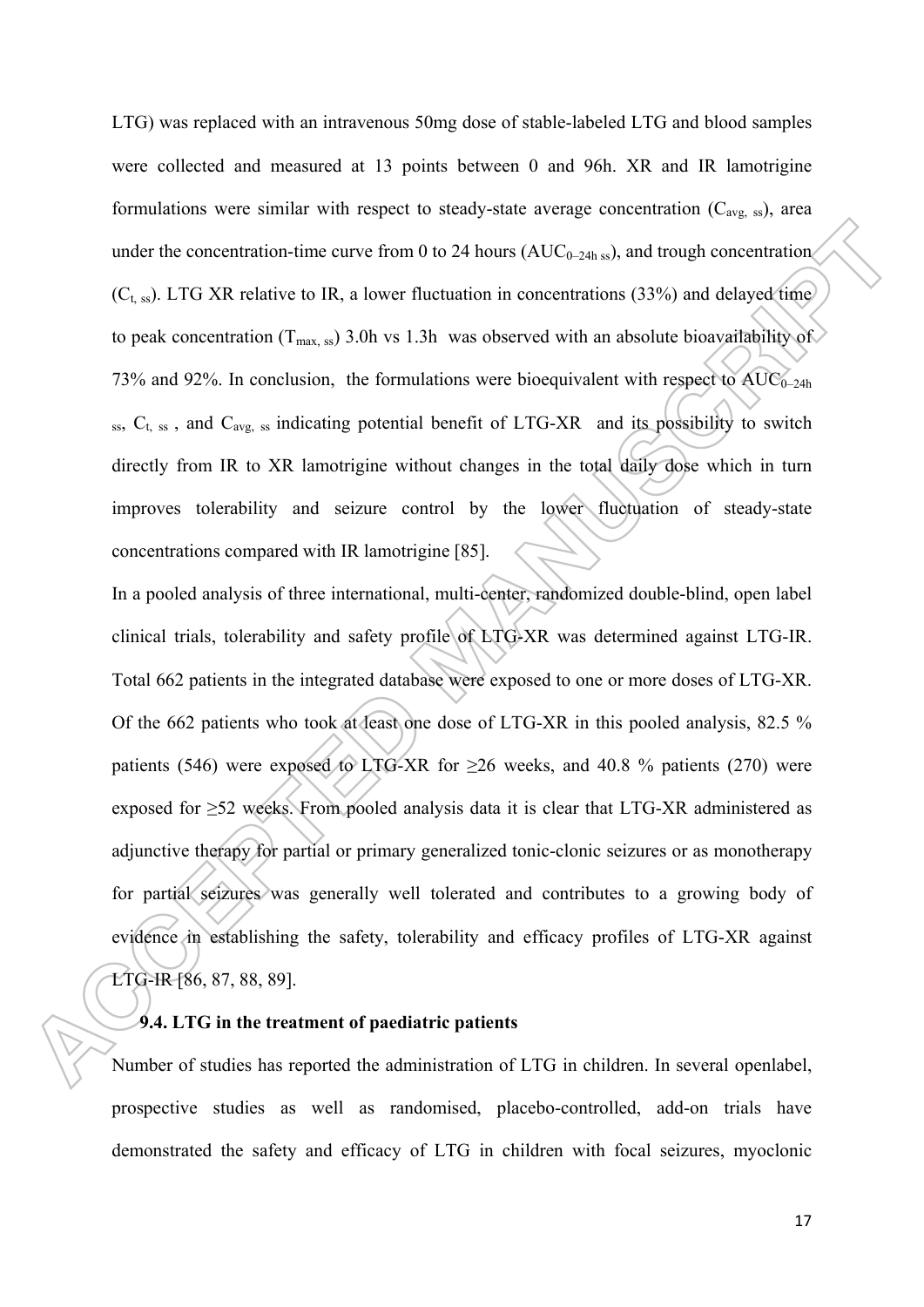absence, myoclonic seizures, tonic and atonic. Another report suggests that atypical absence and dyscognitive seizures responded best to LTG. In a review of 120 children treated in Paris showed that 10% of patients became seizure-free, 40% of the patients experienced at least a 50% reduction in total seizures [90]. A multi-center placebo-controlled trial was conducted in 201 children aged 2 - 16. They were treated with placebo and LTG and results demonstrated a significant 'r' mean reduction in seizure frequency in LTG group compared to placebo group (44% versus 12.8%, respectively). Patients free from all focal seizures during maintenance period were 1.3% in placebo group and 33% in LTG group. A statistically significant increase in days free of tonic-clonic seizures was also seen during the maintenance period (4.2% in placebo versus 53.7% in LTG, respectively) [89]. Another study was conducted in 59 students attending a special residential school for children with epilepsy. For automatic monitoring, 12 subjects were selected with spikewave discharges. Among them 6 subjects showed a reduction in their spikewave events with LTG treatment and conferred its benefit to the patients [92]. In other study, data from five openlabel, add-on studies was evaluated and pooled. About 31% of patients have experienced a reduction in  $> 50\%$  seizure frequency during the maintenance period [60].

# **9.5. LTG in the treatment of childhood absence seizures**

In a retrospective analysis, patients with typical absence seizures refractory to VPA were treated with low-dose of LTG and treatment appeared to be effective [93]. In children and adults,  $1.6 - 3$ mg/kg/day and  $25 - 50$ mg/day of VPA was added to differing doses of LTG. In the treatment, 9 of 14 patients became seizure free and suggest the possibility of a therapeutic interaction between these two drugs.

In another 'responder-enriched' study design, 45 newly-diagnosed children and adolescents (aged 3 - 15) with absence seizures were treated with LTG monotherapy and treatment demonstrated to be effective [94]. Patients in placebo group became less seizure free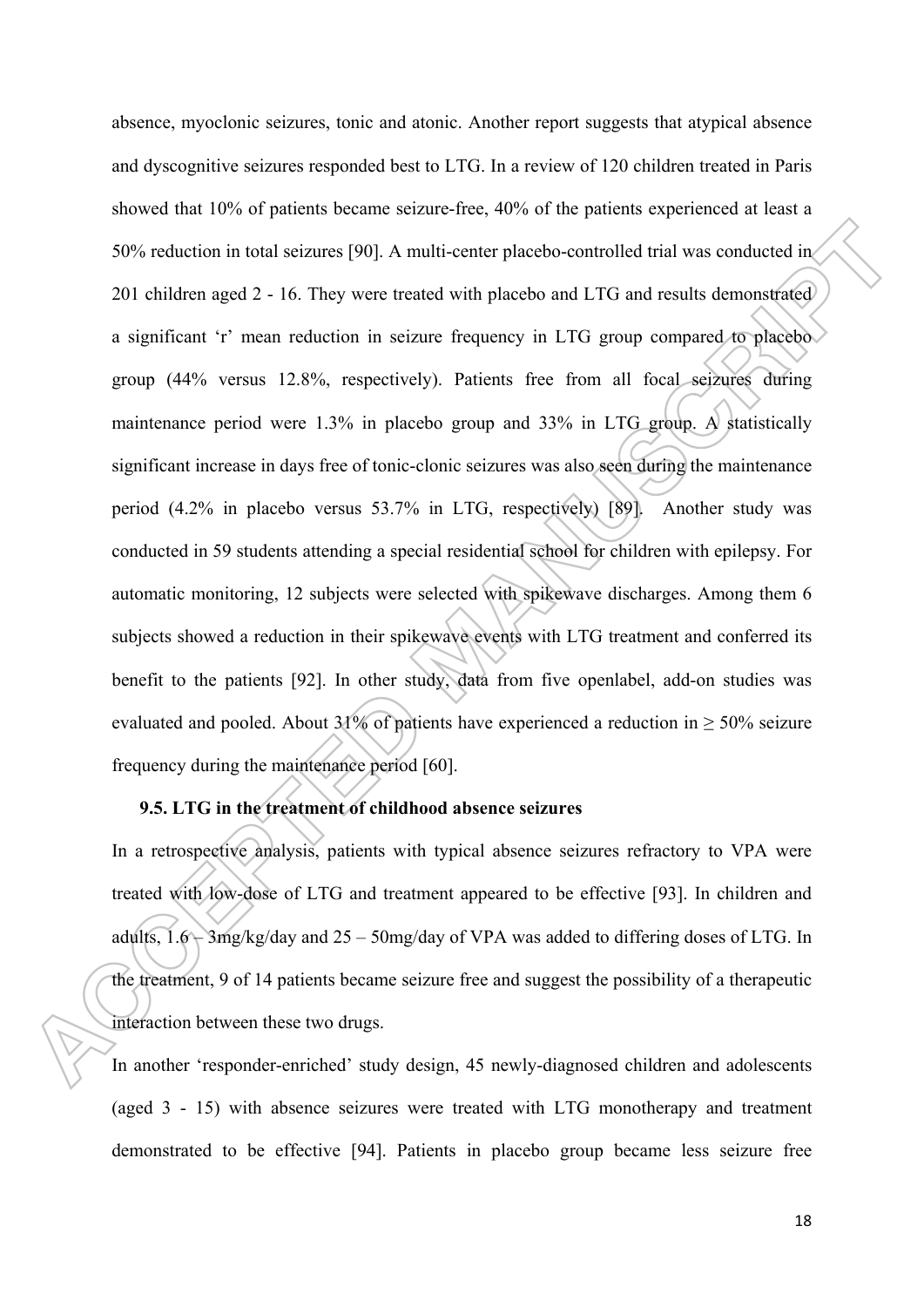compared to LTG group (21% versus 62%, respectively). During escalation period in the protocol and intent-to-treat analysis, total 82% and 71.4% patients became seizure free. Throughout the study, no patients were withdrawn due to any significant changes in weight or adverse effects. Finally data concluded that, a significant difference in efficacy in LTG group compared to placebo group.

## **9.6. LTG in the treatment of tonic-clonic seizures**

In an unblinded randomised controlled trial by SANAD in hospital-based outpatient clinics in UK, study was aimed to compare the longer-term effects of VPA, LTG, or topiramate in patients with tonic-clonic onset seizures or seizures that are difficult to classify. 716 patients were recruited and randomly assigned to VPA, LTG, or topiramate between Jan 12, 1999 and Jan 13, 2006. Primary outcomes were time to 1-year remission and time to treatment failure, and analysis was by both per protocol and intention to treat.

For time to treatment failure, there was no significant difference between VPA and LTG (hazard ratio  $1.25$  [0.94–1.68]), but VPA was better than topiramate (hazard ratio  $1.57$  $[1.19-2.08]$ ). For patients with tonic-clonic epilepsy, VPA  $(1.25 \t [0.94-1.68])$  was significantly better than topiramate  $(1.89 \t[1.32-2.70])$  and LTG  $(1.55 \t[1.07-2.24])$ . In patients with generalised and unclassified epilepsies VPA is efficacious and well tolerated than topiramate and LTG. But the known potential adverse effects of VPA during pregnancy are limiting its use. In such cases, LTG acts as a better alternative to other AEDS by limiting the extent of abnormalities and adverse effects caused to foetus and pregnant women (Table 3) [71]. But the increased SUDEP risk in pregnant women on LTG treatment should also be considered.

In a study, LTG was given to 677 adult patients with clonic, tonic and tonic-clonic seizures [95]. As per data obtained, among 40% of these patients 14% became seizure-free and 50% of these patients experienced reduction in seizure frequency. In some of them about 50% of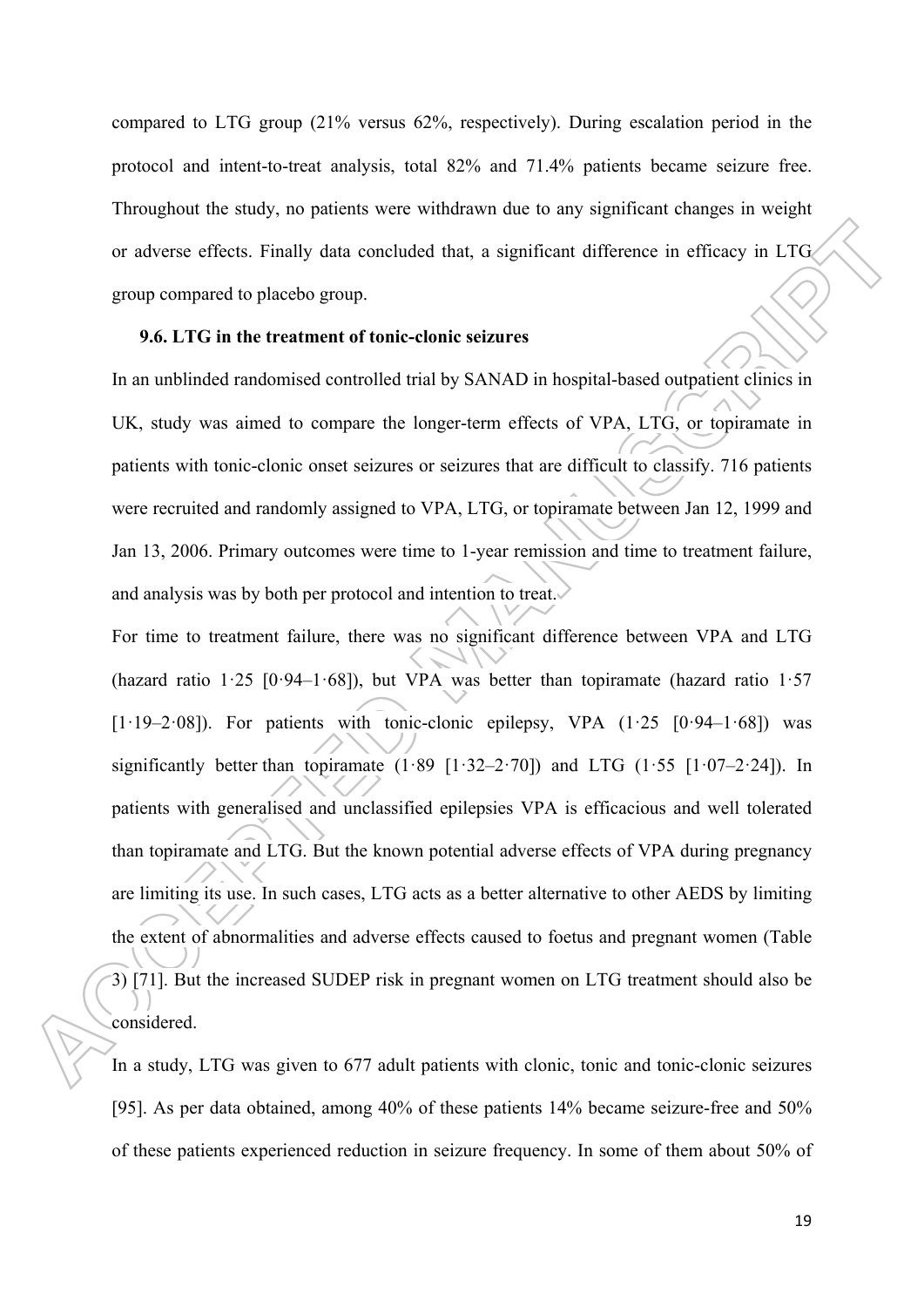patients had at least 50% seizure reduction of their atypical absence and atonic seizures. In another study with 19 patients, 15 were reported to show at least 50% seizure reduction. Many other studies have reported LTG and its efficacy in various seizure types like clonic, tonic and tonic-clonic [63].

Recently, a retrospective, population-based analysis was performed on patient data of 4.1 million insurants from the German statutory health insurance. This data was based on the patients with newly diagnosed epilepsy between 2008 and 2014, where first anti-convulsive agent in a newly diagnosed epilepsy patient was validated against the clinical practice guideline. Data from the study shows a stable prescription of LTG around 20% and a very steep increase for LEV to 60% while CBZ and VPA decrease significantly. Overall, there is a significant increase in guideline compliant monotherapy in focal epilepsy syndromes, increasing from 20.1% (2008) to 44.1% (2014) ( $p \le 0.001$ ). In contrast, among patients with generalised epilepsies, the share of guideline compliant monotherapy decreases from 23.5% to 15.4% ( $p < 0.001$ ), while the proportion of guideline noncompliant monotherapy increases significantly by 10% from 17.8% to 27.5% ( $p < 0.001$ ). In Germany, both LTG and LEV are recommended as first choice of drugs in initial monotherapy of focal epilepsies since 2008. The huge difference in prescription between LTG and LEV likely affiliated due to favourable properties of LEV and not due to guideline adherence. Despite the careful study design, this retrospective study on health insurance data suffers from certain limitations inherent to such investigations [96].

# **9.7. LTG in the treatment of Lennox Gastaut syndrome and Juvenile myoclonic epilepsy**

LTG was proved to be effective in the treatment of JME and seizures associated with Lennox–Gastaut syndrome.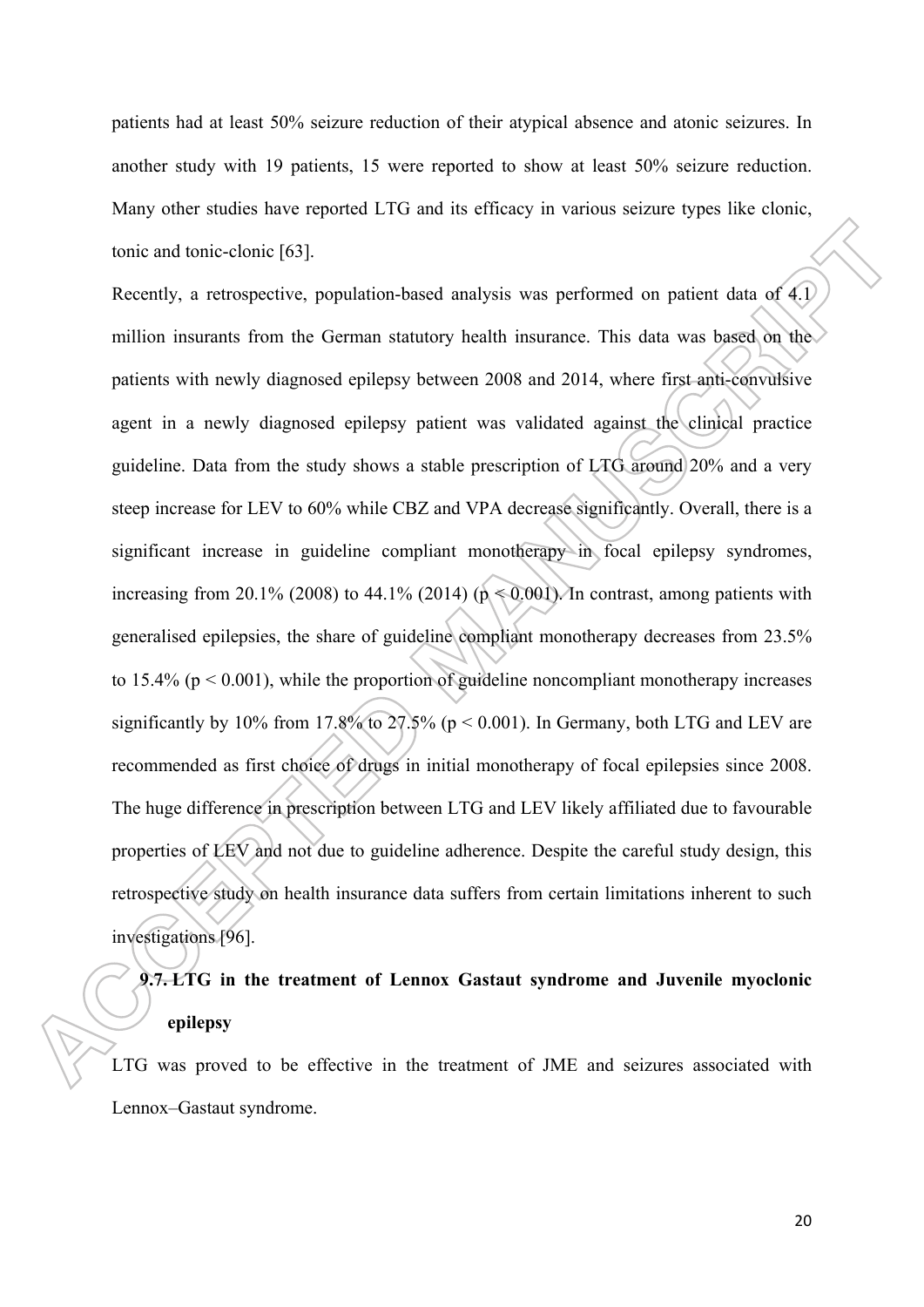In a double-blind, placebo-controlled, randomised trial, LTG was used as add-on therapy in patients with Lennox–Gastaut syndrome [62]. Initially during 4 week baseline period all the subjects received placebo, during which seizure frequency was 16.4 and 13.5counts/week in the LTG and placebo groups. Later all subjects were randomised to receive either placebo or LTG. After the 16-week treatment period, reduction in seizure frequency was observed in LTG and placebo groups (9.9 and 14.2counts/week, respectively).

Evidence for the efficacy of LTG in patients with JME was demonstrated in various retrospective, open-label monotherapy and pilot studies. In a  $24$  weeks open-label monotherapy study, patients with newly diagnosed JME and patients receiving VPA with poor seizure control or intolerable side effects were recruited. During this period, LTG was titrated for 8 weeks. As per results, new onset group became 75% seizure free and had no myoclonus. In patients previously on VPA treatment, 85% became seizure free and 70% myoclonus free [97, 98]. In another two retrospective studies, LTG was studied and demonstrated to be an effective alternative over VPA for the management of JME [99].

# **10. Safety and tolerability**

# **10.1. Role and effect in psychiatry**

LTG was initially developed as an anticonvulsant drug but later it emerged as new drug in psychiatry [100]. It is used as mood stabiliser and established for the treatment of bipolar disorders by the end of 1990s. Many clinical trials have confirmed its activity in bipolar maintenance treatment to prevent relapse to both depressive and manic phases in patients aged 18years and over [19]. LTG is currently licensed for the maintenance treatment of bipolar disorder (depressive episodes in bipolar type II). Although, LTG is less effective than lithium but there is an evidence of its efficacy in treating refractory bipolar disorder, bipolar depressive episodes and as an augmentation agent for treatment resistant unipolar depression. The use of lithium is highly discouraged and less widely used than previously due to its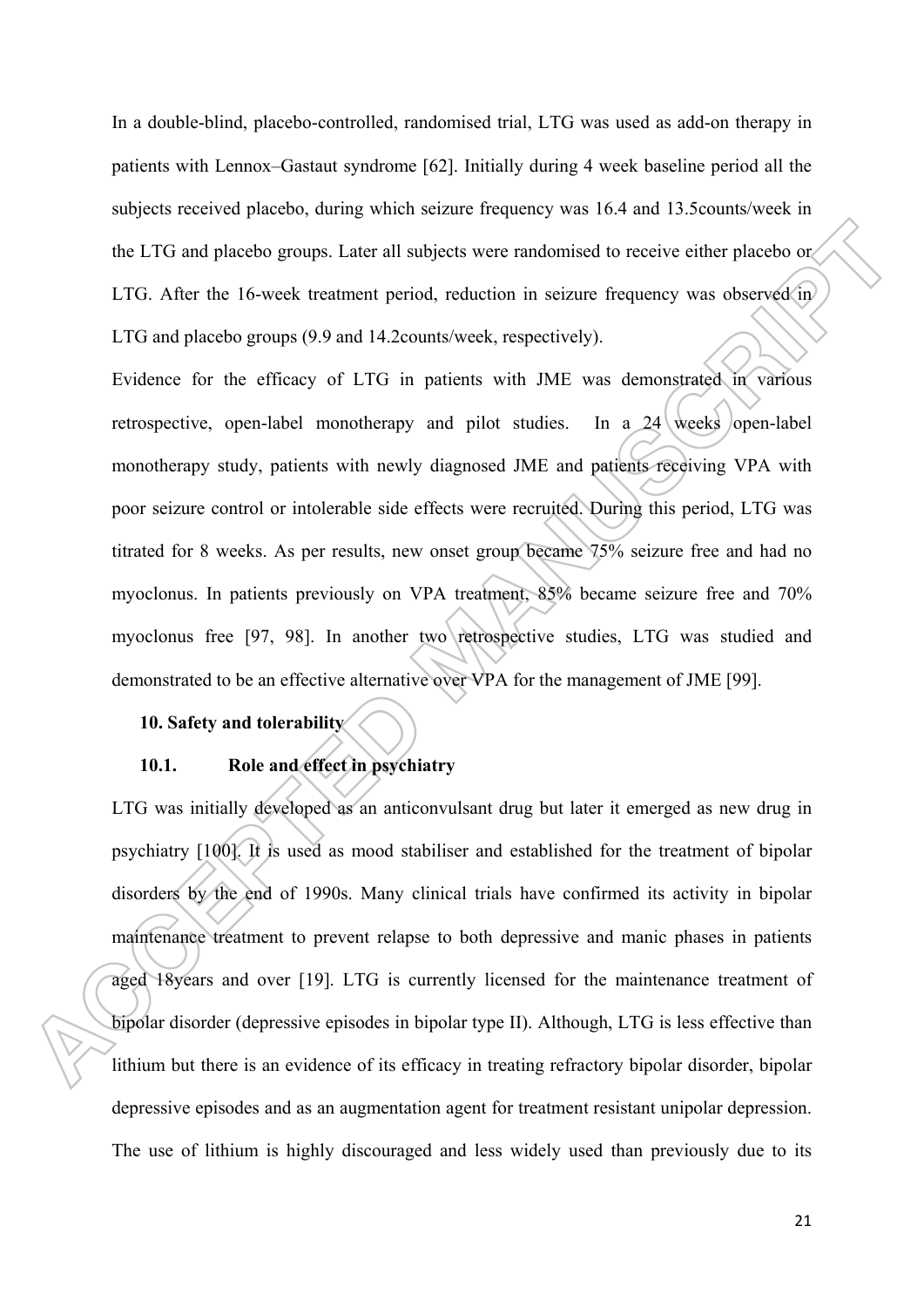known teratogenesis, possibility of permanent renal problems and its concern about true efficacy.

In a trial, LTG was compared with other mood stabilisers and often better tolerated. A study conducted in 28 patients with borderline personality disorder suggested, LTG may reduce impulsivity associated with this disorder [101]. In another study, women with borderline personality disorder were treated with LTG and demonstrated its efficacy in reducing aggression [102]. In patients receiving antipsychotic treatment to treat schizophrenia [103], conjunctive treatment with LTG proved to be ineffective. LTG is superior to placebo for the treatment of post-traumatic stress disorder [104] and depersonalization disorders [105]. LTG did not differ from placebo for the treatment of autistic disorder [106], cocaine dependence [107] and binge eating with obesity [108].

Recently, there is an increased emphasis on use of mood stabilisers by clinical psychiatrists for the treatment of bipolar illness. But the adverse effects like weight gain, sedation, polycystic ovary (PCO) syndrome, enzyme induction and enzyme inhibition associated with valproic acid, CBZ and most of second-generation anti-psychotic drugs are limiting their usage. To avoid above problems and to seek patient compliance, LTG was used as an alternative. Rapid introduction of LTG causes severe rash.

# **10.2. Role and effect on cognitive function**

Association of anti-epileptic therapy with cognitive impairment represents a particular problem, especially in the young and elderly. Existing data suggest that LTG is an effective, well tolerated new generation AED. It does not show any sign of cognitive deficits which are commonly associated with other AED therapies. This was supported by various volunteers, monotherapy and add-on clinical studies. In a volunteer acute study of 1 day, LTG (120mg and 240mg) was given to 12 healthy adults [109]. There was no significant change in any of the neurocognitive functions relative to baseline performance. In another study, effect of LTG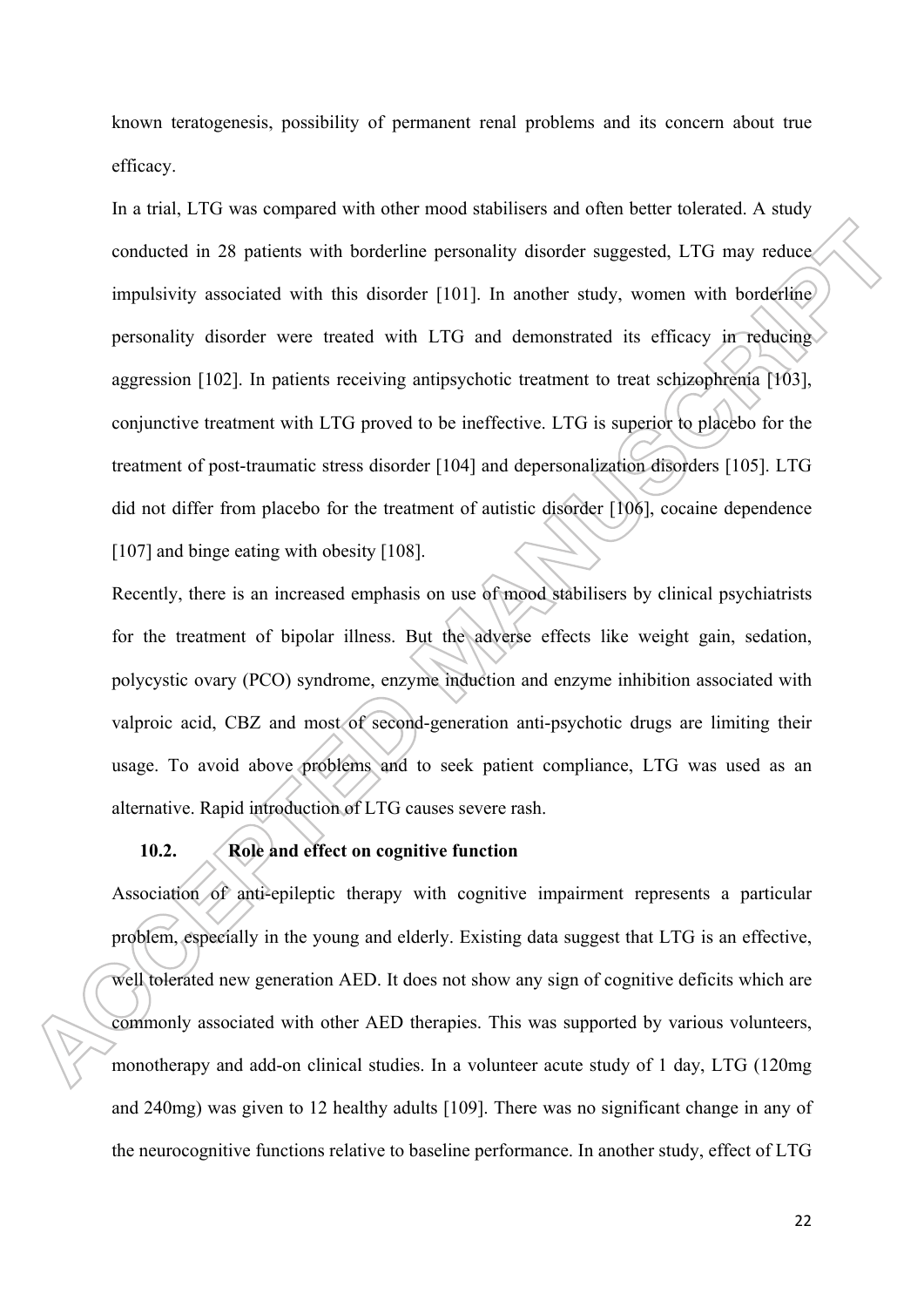on cognitive functioning has been compared with those of CBZ in patients with newly diagnosed epilepsy [109]. Patients were tested for attention, mental flexibility (stroop test, trial making test and logical reasoning), verbal learning and memory tests at baseline and then periodically up to 48 weeks. Results from the study concluded that LTG may have a favourable long term effect on cognitive function when compared with CBZ. Data from different studies suggest improvement in cognitive functioning with LTG treatment which is not seen with standard AEDs.

# **10.3. Role and effect on neuronal damage**

Status epilepticus causes neuronal damage and cognitive impairment. In a study on wistar rats for 2 weeks, LTG was compared with CBZ for their effect on status epilepticus-induced temporal lobe damage and memory impairment. Rats were induced with status epilepticus by electric stimulation of the perforant pathway (PP), after which they were treated with either LTG (12.5mg/kg, twice a day) or CBZ (30mg/kg, twice a day) and both groups were compared. Final data demonstrates that group treated with LTG has shown mild neuroprotective effect over the group treated with CBZ in status epilepticus-induced neuronal damage, even when administered after the beginning of status epilepticus [110]. Many studies have confirmed the activity of LTG to protect neurons against experimentally induced ischemic or toxic lesions *in-vivo* [111, 112, 113]*.*

# **10.4. Role and effect on women and pregnancy**

Among all the AEDs and mood stabilisers, CBZ and valproic acid are widely used. But teratogenesis is one of the major concerns with them; to avoid this LTG is preferred (Table 3). In a study conducted by International Registry of Antiepileptic Drugs and Pregnancy (EURAP), lowest rate of fetal malformations was observed in more than 4000 pregnant women when given LTG doses up to 300mg daily when compared with commonly used AEDs [114]. LTG was marketed as an ideal AED for pregnant women, claiming to be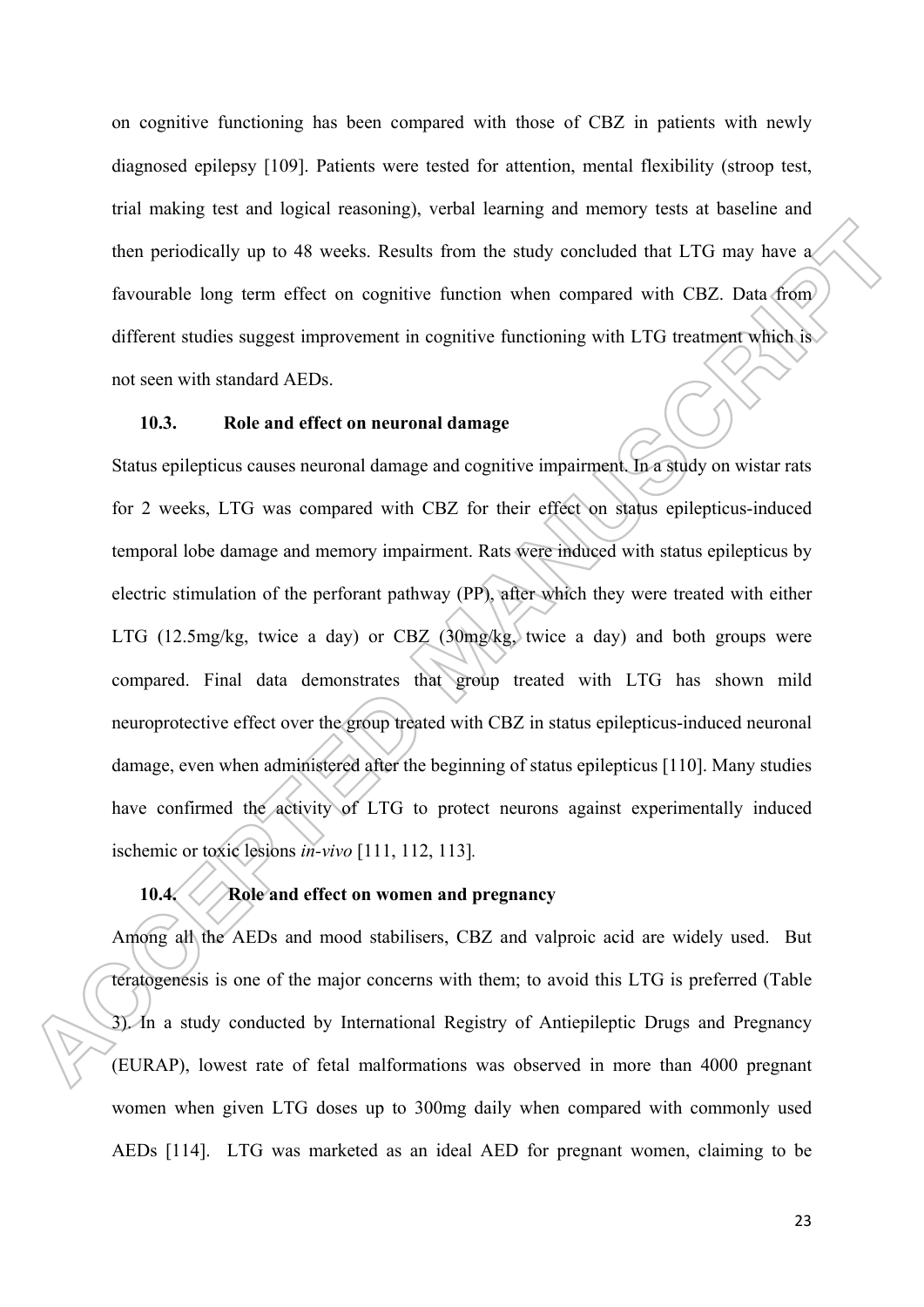equally effective to valproic acid. It is also free from causing any effect on cognitive development of the foetus and foetal malformations.

The main problem with the use of LTG in pregnancy is the slow introductory dose schedule, which is necessary to prevent serious, occasionally catastrophic, adverse effects. LTG introduction regimen starts with 12.5mg doses on alternate days, for 2 weeks. Then the dose will be doubled every week till 200mg per day has been reached (in rare cases, daily dosage can be exceeded to 1000mg/day). The major limitation of LTG use in pregnancy is its slow dosage regimen introduction, serum level measurements and lack of efficacy to stop seizures during initial dose adjustments periods. With respect to lactation, human milk is a complex, sophisticated infant support system by providing both non-nutritive and food/ nutritive components [115]. From mother to infant, considerable amount of LTG excretion was observed through breast milk. Especially in preterm or small babies, close monitoring for drug toxicity is required [116]. Overall, LTG can be used till it outweighs the unknown potential risk to foetus [117].

# **10.5. Role and effect on quality of life**

The aim of the AED therapy is to give the patient a better quality of life. It was assessed in number of patients by using questionnaires. The Side Effect and Life Satisfaction (SEALS) inventory is a patient-complete questionnaire containing five categories (cognition, temper, worry, dysphoria and tiredness) designed to assess patients psychosocial functioning [118]. SEALS was studied and validated in a large group of 923 patients [119]. Patients taking LTG along with one other AED was found to have fewer symptoms than patients taking two or more AEDs. Furthermore, when compared with patients taking CBZ, LTG monotherapy showed a greater improvement on all five SEALS categories in newly diagnosed epileptic patients.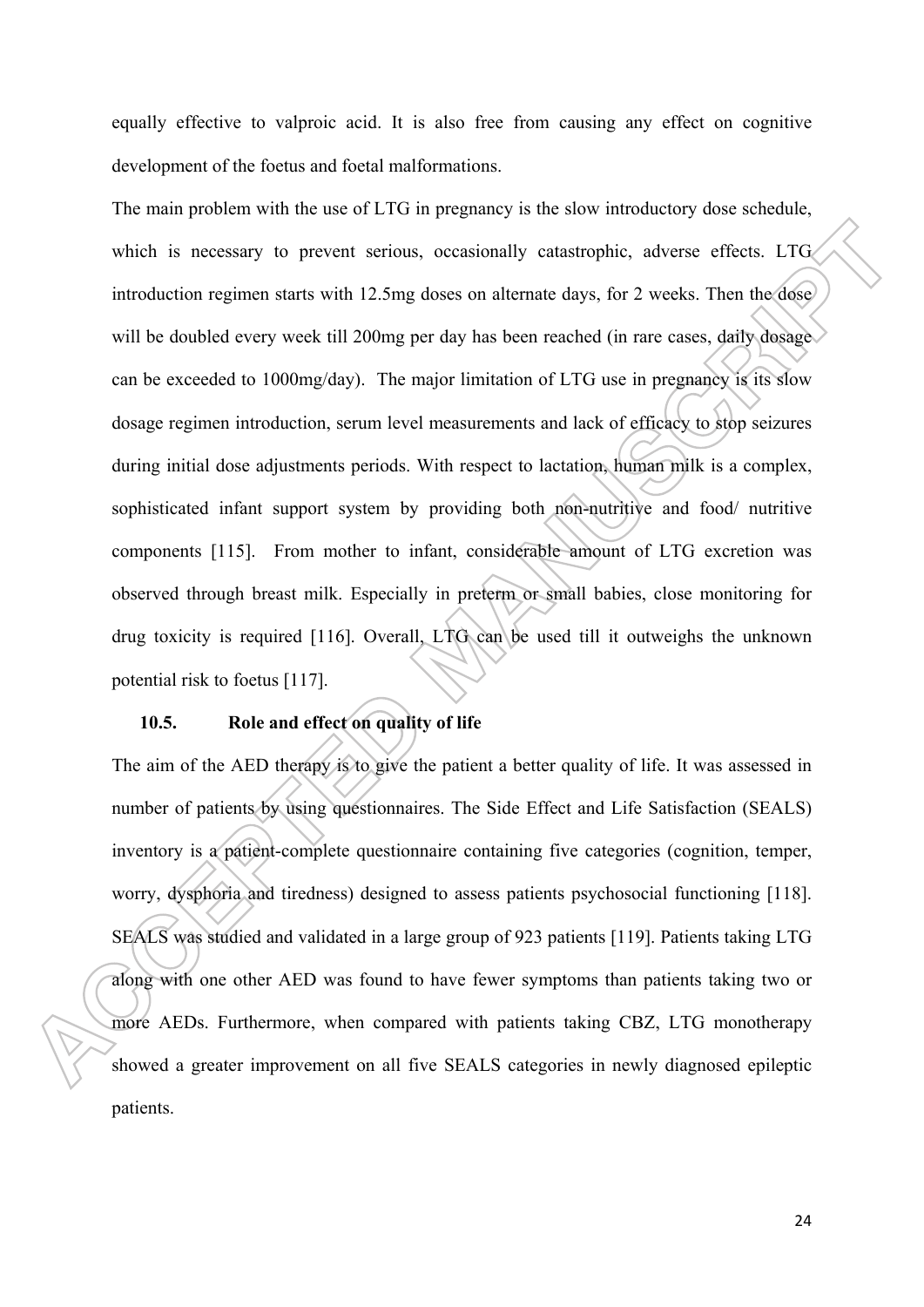In a study both SEALS inventory and Quality of Life in Epilepsy - 31(QOLIE-31) have been used to assess health related quality of life [120]. Effect of switching to a monotherapy regimen of either LTG or VPA was examined in total 246 patients and a report was prepared based on the data collected from the patients. Three of five subscales for the SEALS inventory (cognition, tiredness and dysphoria) and five of seven subscales for the QOLIE inventory (cognition, overall QOL, medication, social functioning and energy-fatigue) improved more than twice in the patients treated with LTG when compared with valproic acid. Data suggests that LTG exerted a favourable profile in terms of both impact of side effects and the underlying condition including patients perceived cognitive abilities [120]. In another randomised controlled clinical trial, LTG was compared with PHT [121]. Both of them have shown similar therapeutic activity in controlling seizures in a group of newly diagnosed patients with untreated focal seizures or tonic-clonic seizures. SEALS scores were recorded for both the drugs and scores were found to be a slight higher in PHT group. According to the study, LTG has shown lower central nervous system side effects when compared with PHT [121]. From the studies, it was reported that LTG showed a statistically significant improvement in patients' happiness and quality of life.

## **11. Safety concerns**

The main competitor for LTG is VPA but VPA causes PCO syndrome, hirsutism, infertility, menstrual abnormalities and hyperinsulinism. Like other traditional AEDs, VPA was also claimed to be affecting the sperm count, motility and increase in spermatic fluid viscosity leading to the impairment of male fertility. But from the studies reported from Finland, LTG has shown no effect on sperm count or motility in contrast to other traditional AEDs [122, 14].

In studies on dogs, LTG is metabolised to form a metabolite (2 –*N*-methyl lamotrigine) [18]. This metabolite has produced dose dependent prolongation of the PR and QRS intervals.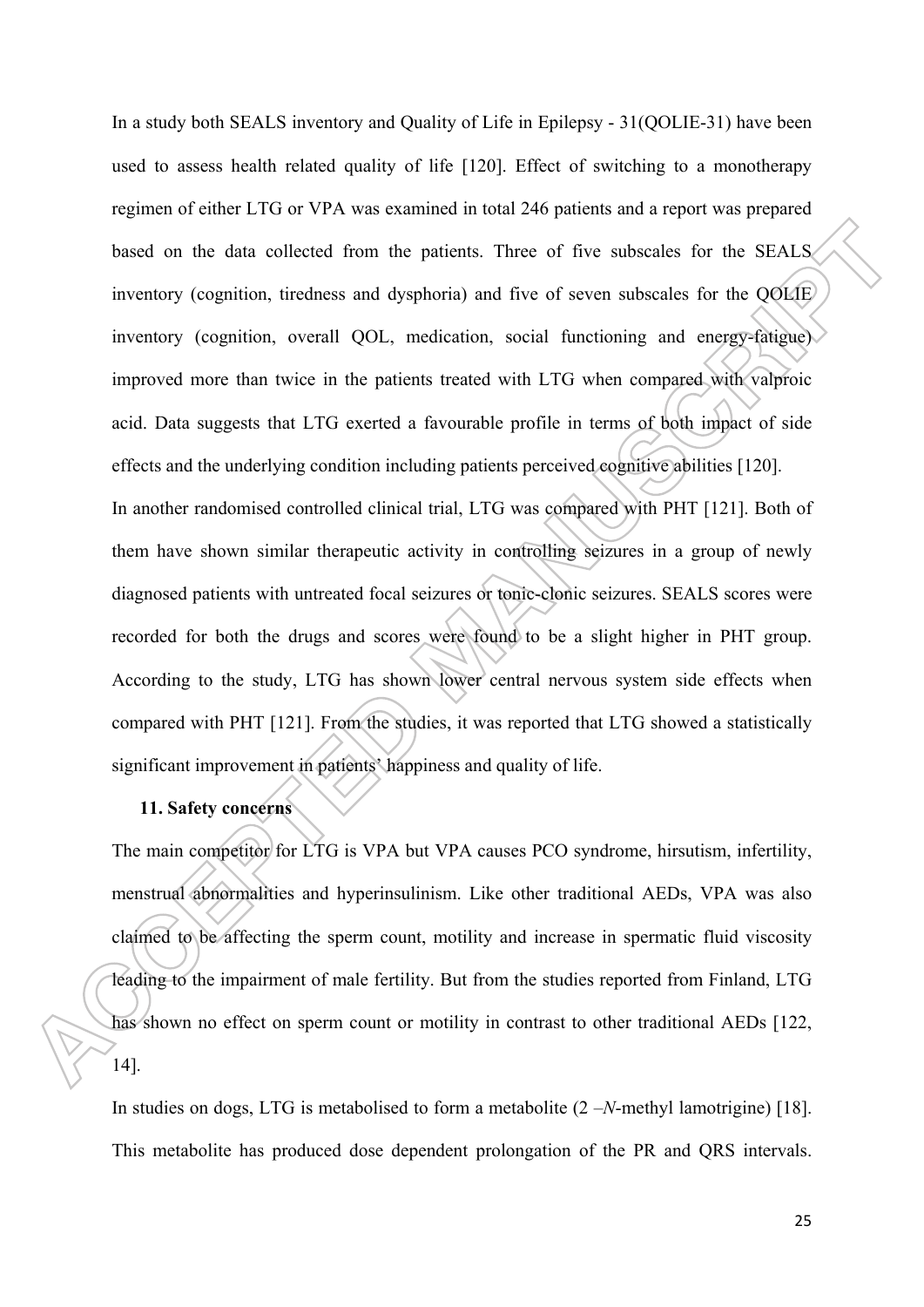However, such metabolites are not been observed in human plasma even after a long treatment with LTG but first degree AV block was significantly observed, although no causal relationship could be established. But none of the patient's discontinued LTG treatment due to the development of AV block [18, 55, 123].

LTG is also reported to be a weak inhibitor of dihydrofolate reductase in *in-vitro* studies. In both animal and human studies, use of LTG as a chronic therapy has shown no significant haematological effects. Except, few patients in human studies have reported aplastic anaemia and pancytopenia [18].

Idiosyncratic reactions are a major source of safety concern because they encompass most life-threatening effects of AEDs, as well as many other reactions requiring discontinuation of treatment. Specified reaction has been reported for LTG for liver toxicity, pancreatitis, aplastic anaemia and the adverse reactions associated with a warning box in the U.S. prescribing information monographs for Stevens-Johnson syndrome and toxic epidermal necrolysis. Serious consequences of idiosyncratic reactions can be minimized by cautious dose titration, knowledge of risk factors, avoidance of specific AEDs in sub-populations at risk, and careful monitoring of clinical response [124].

## **12. Dosing**

LTG has no well-defined therapeutic range and its dosing differs from patient to patient depending on the concomitant use with an enzyme-inducing or enzyme-inhibiting AEDs. So based on patients clinical response and/or adverse effects, dose adjustments should be done to establish a safe therapeutic plasma level [125, 126]. LTG with enzyme inducing AEDs like PHT, recommended initial dose is 50mg/day for 2 weeks, followed by 50mg t.i.d. for 2 weeks. Therefore, depending on the patient clinical response, further dose increases can be made up to 100 – 500mg/day (1 or 2 divided doses) for the usual maintenance.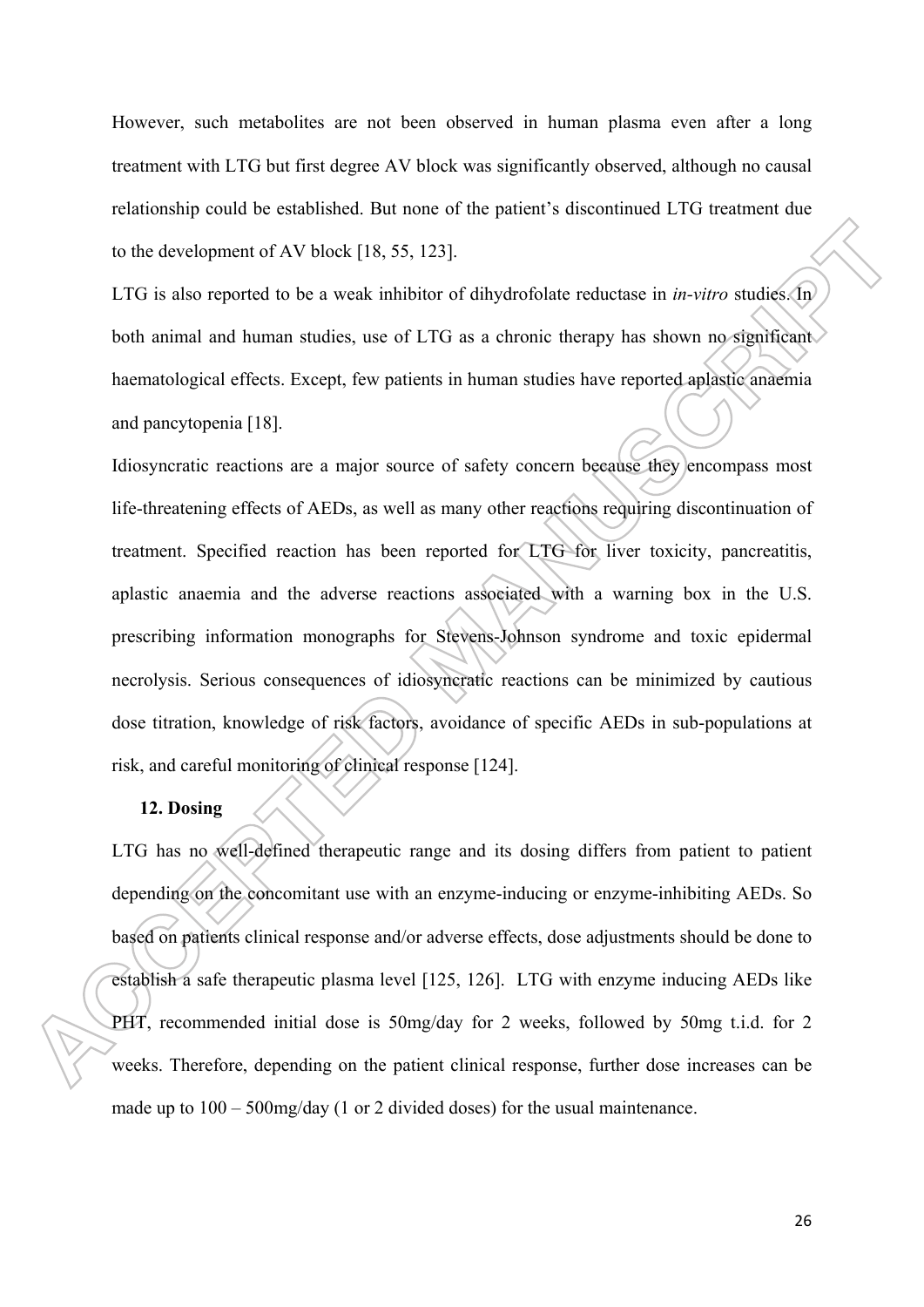In patients receiving LTG with enzyme inhibiting AEDs like VPA, an initial dose of 25mg every other day is recommended for 2 weeks, followed by 25mg daily for 2 weeks. Further dose is increased to  $25 - 50$ mg/day every 2 weeks up to a maximum dose of  $300 -$ 500mg/day. Maintenance doses as high as 700 mg/day have been used. However relationship between plasma concentration and clinical response and/or adverse effects is not yet clear, although a clinically applicable therapeutic range of drug plasma concentration is  $3 - 14$  mg/l [46]. The value of routine monitoring of LTG plasma concentration is not yet established but it should be followed stringently in pregnant women [125, 126, 127].

#### **13. Expert Commentary and Five Year View**

LTG is a second generation AED with broad spectrum of efficacy. It acts on voltage-sensitive sodium channels and modulates the excitatory neurotransmitters at synaptic level. Preclinical studies in animals have demonstrated the efficacy of LTG against various seizure types including focal motor, absence seizures, tonic-clonic, juvenile myoclonic and Lennox-Gastaut syndrome. LTG is also drug of choice in pregnant women with excellent tolerability and safety profile and it was confirmed by various studies on rats and pregnant women. Even though, LTG has shown no effect on concomitant AEDs and their plasma levels, but it is highly affected by enzyme inducer and enzyme inhibitor drugs. The use of enzyme inducer drugs concomitantly reduces the  $t \gamma$  of LTG, whereas the use of enzyme inhibitors increases the t½ and serum levels by decreasing the metabolism. But LTG is not influenced or/influence the metabolism of anti-depressants but whereas oral contraceptives can enhance the clearance of lamotrigine, which eventually raise concern regarding increased risk of seizures.

Compared to other AEDs, LTG have some common side effects except rash and in almost all cases it can be minimised by titrating the dose levels. Placebo-controlled trials show LTG efficacy in treating intractable epilepsy and significant improvement in seizure reduction, whereas comparative clinical trials confirmed that LTG is at least as effective as the standard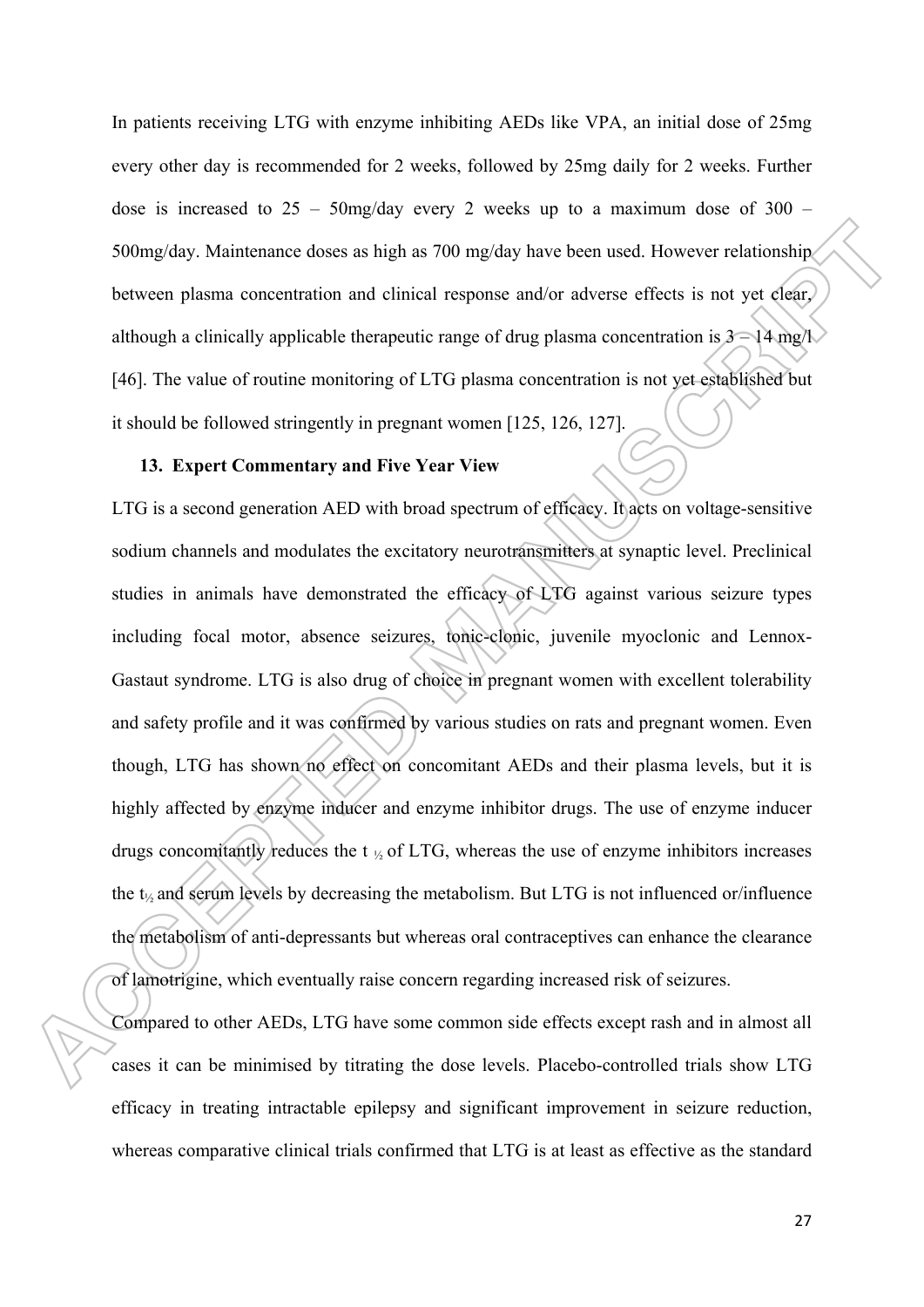old AEDs. Studies conducted by SANAD also proved the clinical efficacy of LTG over other AEDs and also considered it as an economical alternative.

Pooled data analysis from various clinical trials demonstrates the potential benefit of LTG-XR to improve tolerability and seizure control by the lower fluctuation of steady-state concentrations compared with LTG-IR.

Several prospective and retrospective studies have demonstrated the safety and efficacy of LTG in treating children with various seizure types including focal and childhood absence seizures. A long term effect of AEDs on patients with tonic-clonic seizures was studied by SANAD in unblinded randomised trial and reported LTG as a better alternative. Data from the studies suggest that, LTG is not associated with impaired cognitive functioning. Studies even suggest that in many cases, use of LTG can lead to improved cognition and associated improvements in health related quality of life. Studies also confirm LTG as an ideal AED in pregnant women because of its minimal effect on foetus and foetal malformations compared to other AEDs and it was proved and established by various countries prospective registries. Even LTG has better safety profile than alternative AEDs and drug selection should be a shared decision between the clinician and the informed patient based on careful risk–benefit assessment.

Trials suggest LTG will have an important role in treatment of epilepsy. Although there are challenges to the use of LTG, particularly rash development, but its broad efficacy, well tolerability, favourable pharmacokinetics properties, neuroprotection, lack of cognitive impairment or/side effects, improved quality of life, low drug-drug interaction potential and its safety profile in pregnant women is making it as an excellent therapeutic option in epilepsy. However from population-based analysis, it is clear that change in prescription patterns are very difficult to foresee. Further evaluations should address the question of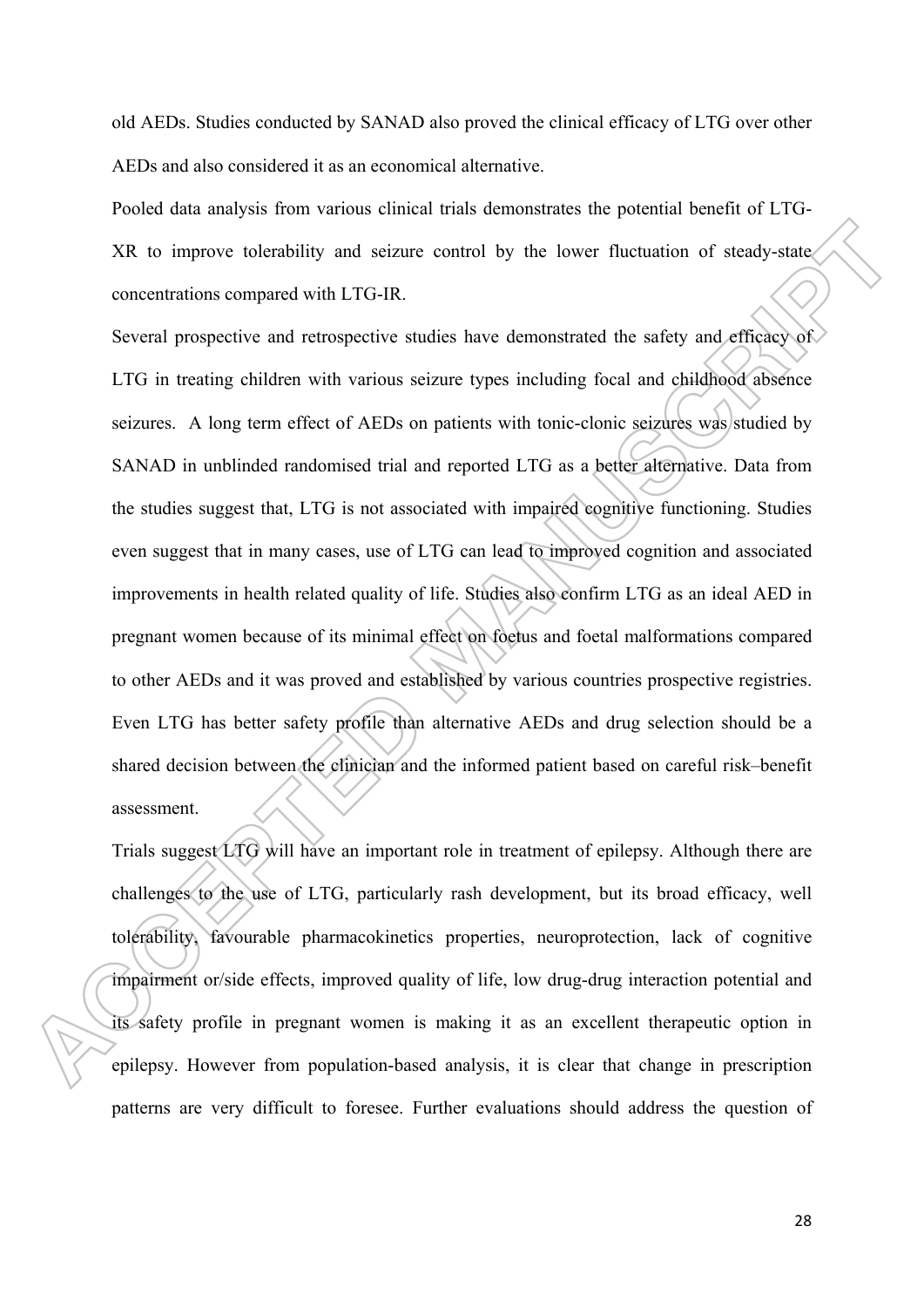whether patients treated in line with the guidelines have a favourable outcome, compared to patients not treated in line with current guidelines.

# **14. Key Issues**

- Lamotrigine has broader clinical spectrum of activity against various seizures.
- It is well tolerated and widely used.
- Main adverse events are rash.
- In pregnant women, lamotrigine is a drug of choice with excellent tolerability and safety profile by showing minimal effect on foetus and foetal malformations.
- Role of lamotrigine and its safety, tolerability on cognitive function, neuronal damage, women and pregnancy, quality of life was discussed.

# **Funding**

This paper was not funded.

# **Declaration of Interest**

The authors have no relevant affiliations or financial involvement with any organization or entity with a financial interest in or financial conflict with the subject matter or materials discussed in the manuscript. This includes employment, consultancies, honoraria, stock ownership or options, expert testimony, grants or patents received or pending, or royalties.

# **References**

Papers of special note have been highlighted as:

- \*- Papers of interest
- \*\*- Papers of particular interest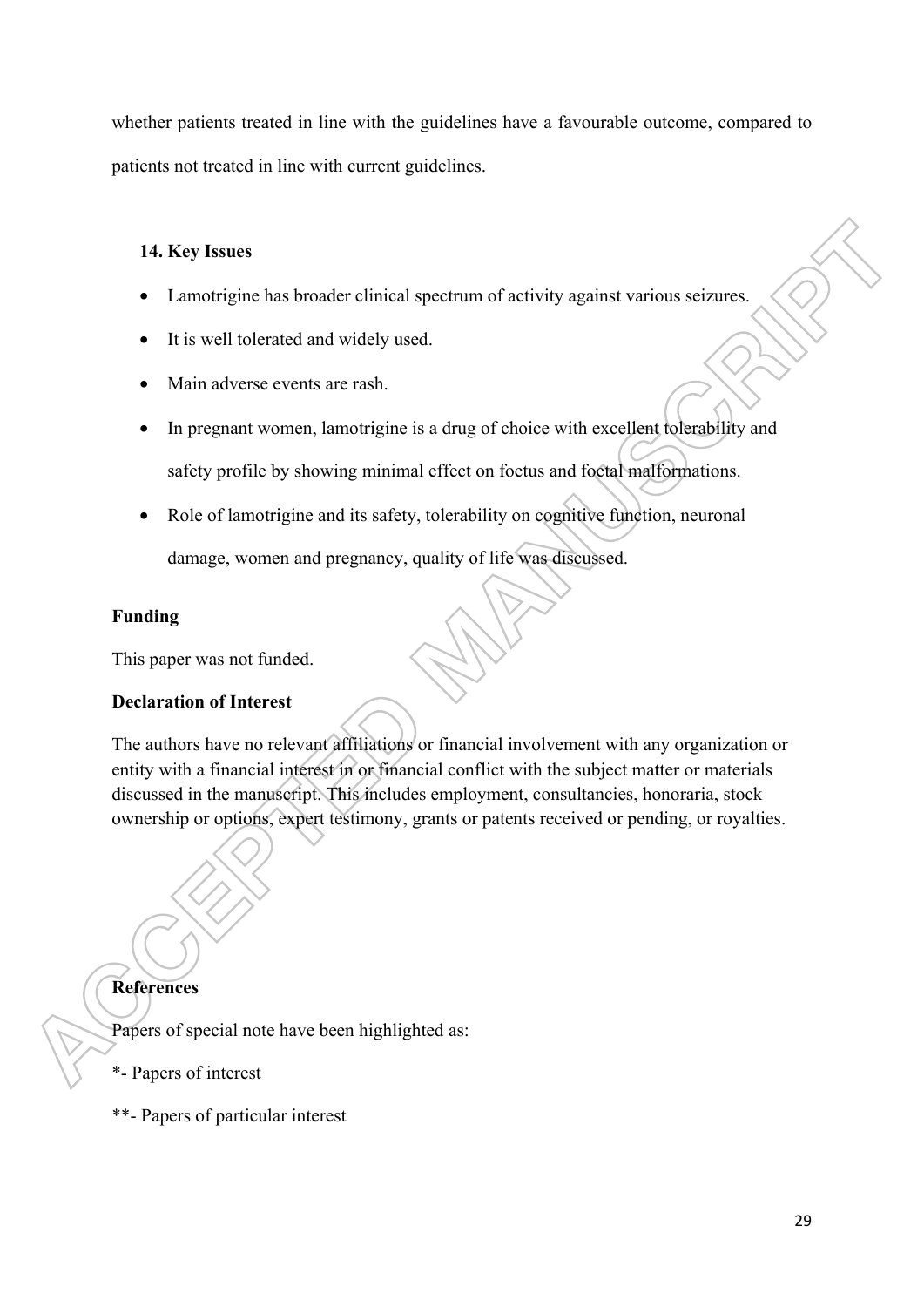- 1. Hommes OR, Obbens EA. The epileptogenic action of sodium folate in the rat. J Neurol Sci 1972; 20:269-72.
- 2. Reynolds EH, Milner G, Matthews PM, et al. Anticonvulsant therapy, megaloblastic hematopoiesis and folic acid metabolism. O J Med 1966; 35:521-37.
- 3. Oluwaseun E, Imti C, Helen MS. Safety of lamotrigine in paediatrics: a systematic review. BMJ Open 2015;5:e007711, doi:10.1136/bmjopen-2015-007711.
- 4. Matsuo F, Bergen D, Faught E, et al., Placebo-controlled study of the efficacy and safety of lamotrigine in patients with partial seizures. Neurology 1993; 43; 2284.
- 5. Cocito L, Maffini M, Loeb C. Long-term observations on the clinical use of lamotrigine as add-on drug in patients with epilepsy Epilepsy Research 1994; 19:123-127.
- 6. Brodie MJ, Richens A, Yuen AWC. Double-blind comparison of lamotrigine and carbamazepine in newly diagnosed epilepsy Lancet 1995; 345:476-79.
- 7. Motte J, Trevathan E, Arvidsson JF, et al. Lamotrigine for generalised seizures associated with the Lennox-Gastaut syndrome. 1997; 337:12-1807.
- 8. Beran RG, Berkovic SF, Dunagan FM, et al. Double-Blind, Placebo-Controlled, Lamotrigine in Treatment-Resistant Crossover Study of Generalised Epilepsy. Epilepsia 1998; 39(12):1329-1333.
- 9. Duchowny M, Pellock JM, Graf WD, et al. A placebo controlled trial of lamotrigine addon therapy for partial seizures in children. Neurology 1999; 53(8):1724-1731.
- 10. Brodie MJ, Chadwick DW, Anhut H, et al. Gabapentin versus Lamotrigine Monotherapy: A Double-blind Comparison in Newly Diagnosed Epilepsy. Epilepsia 2002; 43(9):993–1000.
- 11. Biton V, Sackellares JC, Vuong A, et al. Double blind, placebo controlled study of lamotrigine in primary generalized Tonic-clonic seizures. Neurology 2005; 65(11):1737- 1743.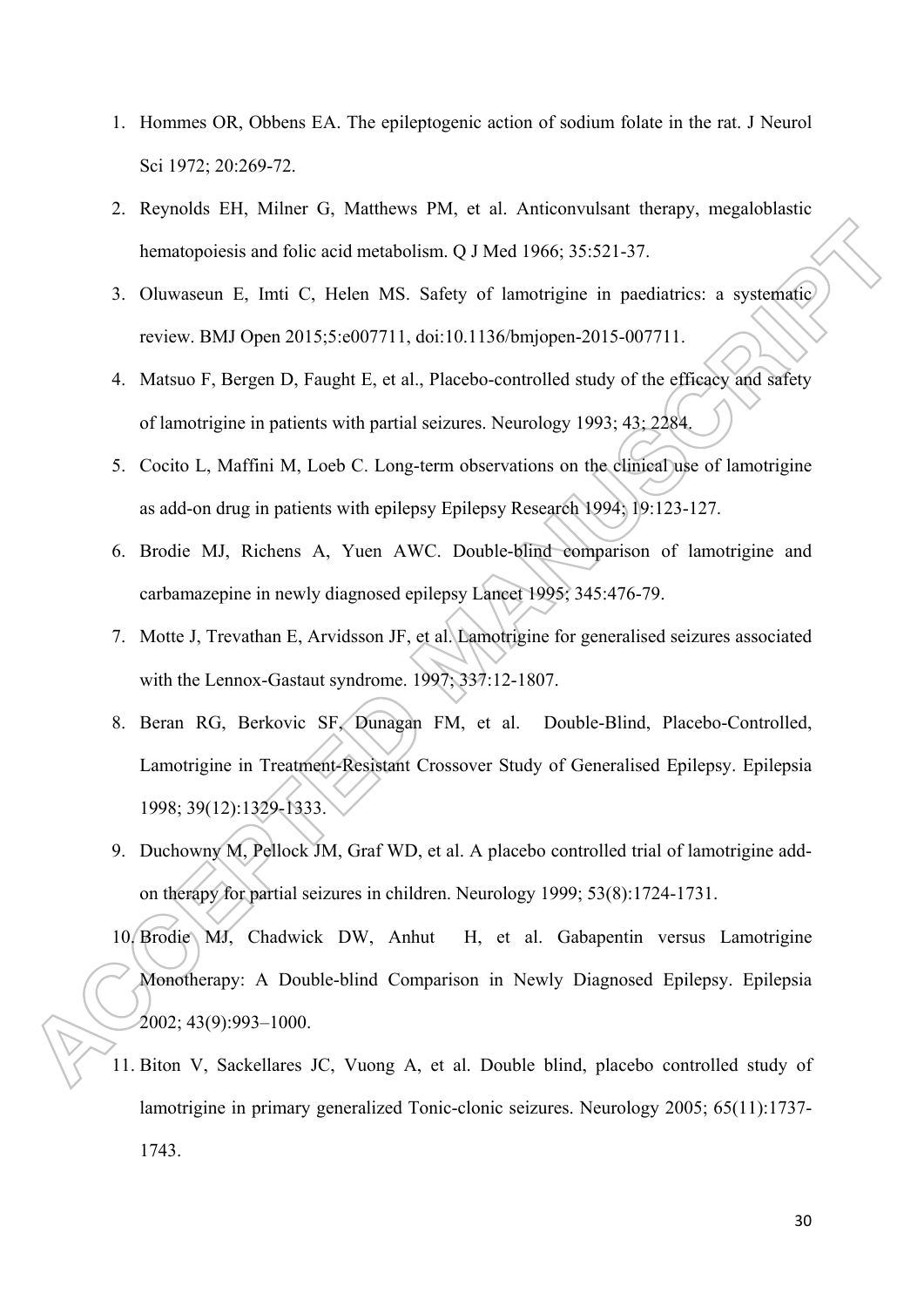- 12. Marson AG, Al-Kharusi AM, Alwaidh M, et al. The SANAD study of effectiveness of carbamazepine, gabapentin, lamotrigine, oxcarbazepine, or topiramate for treatment of partial epilepsy: an unblinded randomised controlled trial. Lancet 2007; 369:1000–15.
- 13. Pennell PB, Peng L, D. Newport DJ, et al. Lamotrigine in pregnancy: Clearance, therapeutic drug monitoring, and seizure frequency. Neurology 2008; 70:2130–2136.
- 14. Tomson T, Battino D, Bonizzoni E, et al. Dose-dependent risk of malformations with antiepileptic drugs: an analysis of data from the EURAP epilepsy and pregnancy registry. Lancet Neurol 2011; 10:609–17.
- 15. Rosenow F., Schade Brittinger C, Burchardi N, et al. The LaLiMo Trial: lamotrigine compared with levetiracetam in the initial 26 weeks of monotherapy for focal and generalised epilepsydan open-label, prospective, randomised controlled multicenter study. J Neurol Neurosurg Psychiatry 2012; doi:10.1136/jnnp-2011-301999.
- 16. Meador KJ, Baker GA, Browning N, et al. Fetal antiepileptic drug exposure and cognitive outcomes at age 6 years (NEAD study): a prospective observational study. Lancet Neurol 2013; 12: 244–52.
- 17. Yasumoto S, Shimizu M, Sato K, et al. Lamotrigine monotherapy for newly diagnosed typical absence seizures in children: A multi-center, uncontrolled, open-label study. Brain & Development 2015; http://dx.doi.org/10.1016/j.braindev.2015.10.007.
- 18. Lamictal™ Product Info., GlaxoSmithKline, Research Triangle Park, NC, USA, 2000.
- 19. Lamictal™ full prescribing information., GlaxoSmithKline, Research Triangle Park, NC, USA, 2011.
- 20. Leach MJ, Marden CM, Miller AA. Pharmacological studies on lamotrigine, a novel antiepileptic drug: II. Neurochemical studies on the mechanism of action. Epilepsia 1986; 27:490-97.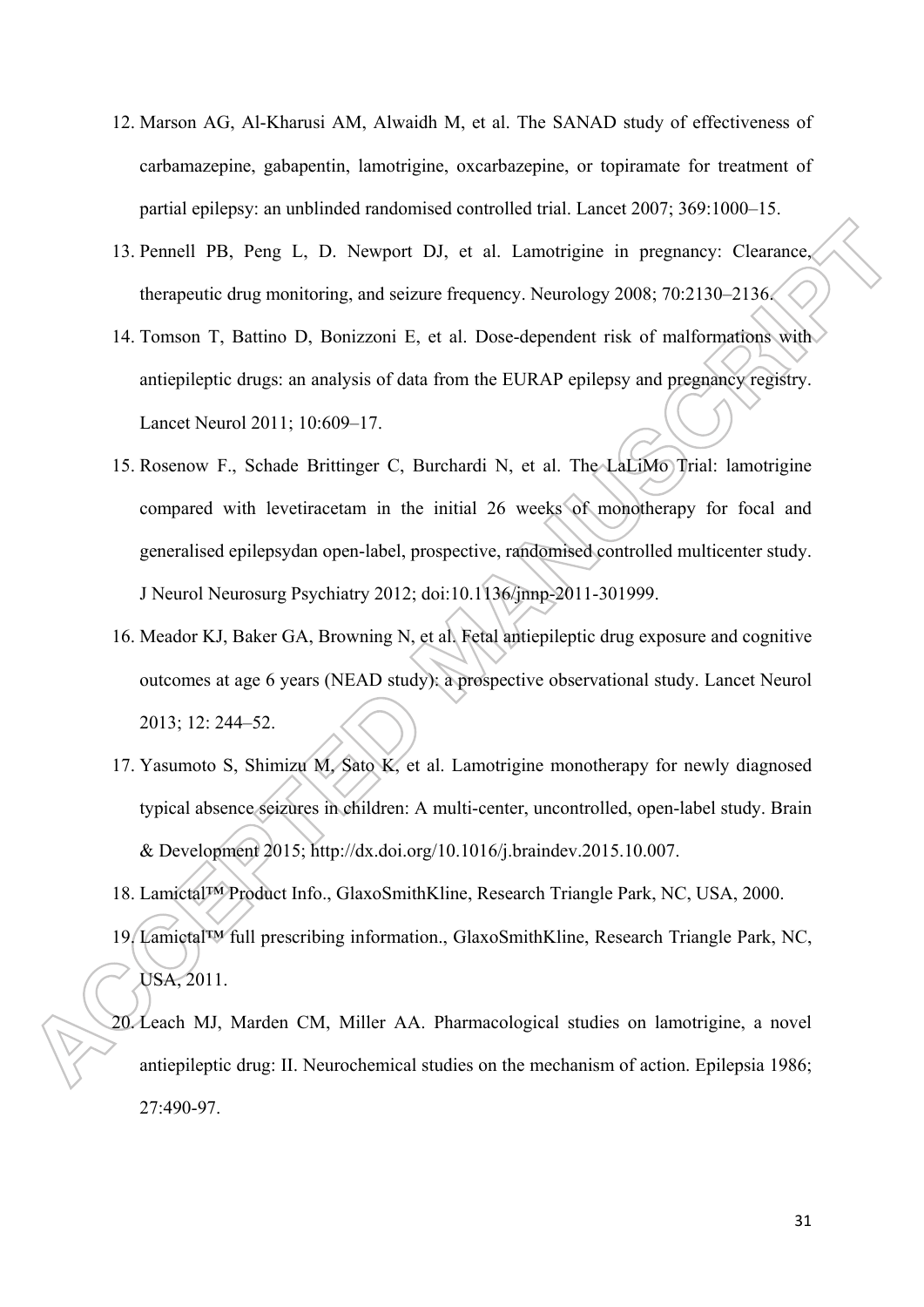21. \*Cheung H, Kamp D, Harris E. An in vitro investigation of the action of lamotrigine on neuronal voltage-activated sodium channels. Epilepsy Res 1992; 13: 107-12.

#### **A nice article giving an insight in to lamotrigine and its action on sodium channels.**

- 22. Lees G, Leach MJ. Studies on the mechanism of action of the novel anticonvulsant lamotrigine (Lamictal) using primary neuroglial cultures from rat cortex. Brain Res 1993; 612: 190-99.
- 23. Stefani A, Spadoni F, Siniscalchi A, et al. Lamotrigine inhibits Ca2+ currents in cortical neurons: functional implications. Eur J Pharmacol 1996; 307:113-6.
- 24. Lamb RJ, Miller AA. Effect of lamotrigine and some known anticonvulsant drugs on visually-evoked after-discharge in the conscious rat. Br J Pharmacol 1985; 86:765(Abstract).
- 25. Hosford DA, Wang Y. Utility of the lethargic (lh/lh) mouse model of absence seizures in predicting the effects of lamotrigine, vigabatrin, tiagabine, gabapentin and topiramate against human absence seizures. Epilepsia 1997, 38(4):408-14.
- 26. Wheatley PL, Miller AA. Effects of lamotrigine on electrically-induced after discharge duration in anaesthetized rat, dog, and marmoset. Epilepsia 1989; 30:34-40.
- 27. \*\*Ramsey RE, Pellock JM, Garnett WR, et al.: Pharmacokinetics and safety of lamotrigine in patients with epilepsy. Epilepsy Res 1991; 10:191-200.

# **Study dedicated to establish pharmacokinetics and safety of lamotrigine.**

- 28. Parsons DN, Dickins M, Morley TJ. Lamotrigine: absorption, distribution, and excretion. In: Antiepileptic Drugs (4th edn). Levy RH, Mattson RH, Meldrum BS (Eds). Raven Press, NY, USA, p. 877-881, (1995).
- 29. Martin JB. Lamotrigine An Update. Can J Neurol Sci 1996; 23: Suppl. 2-S6-S9.
- 30. Hale TW. Medications and Mothers' Milk (13th ed.). Hale Publishing. p. 532, (2008).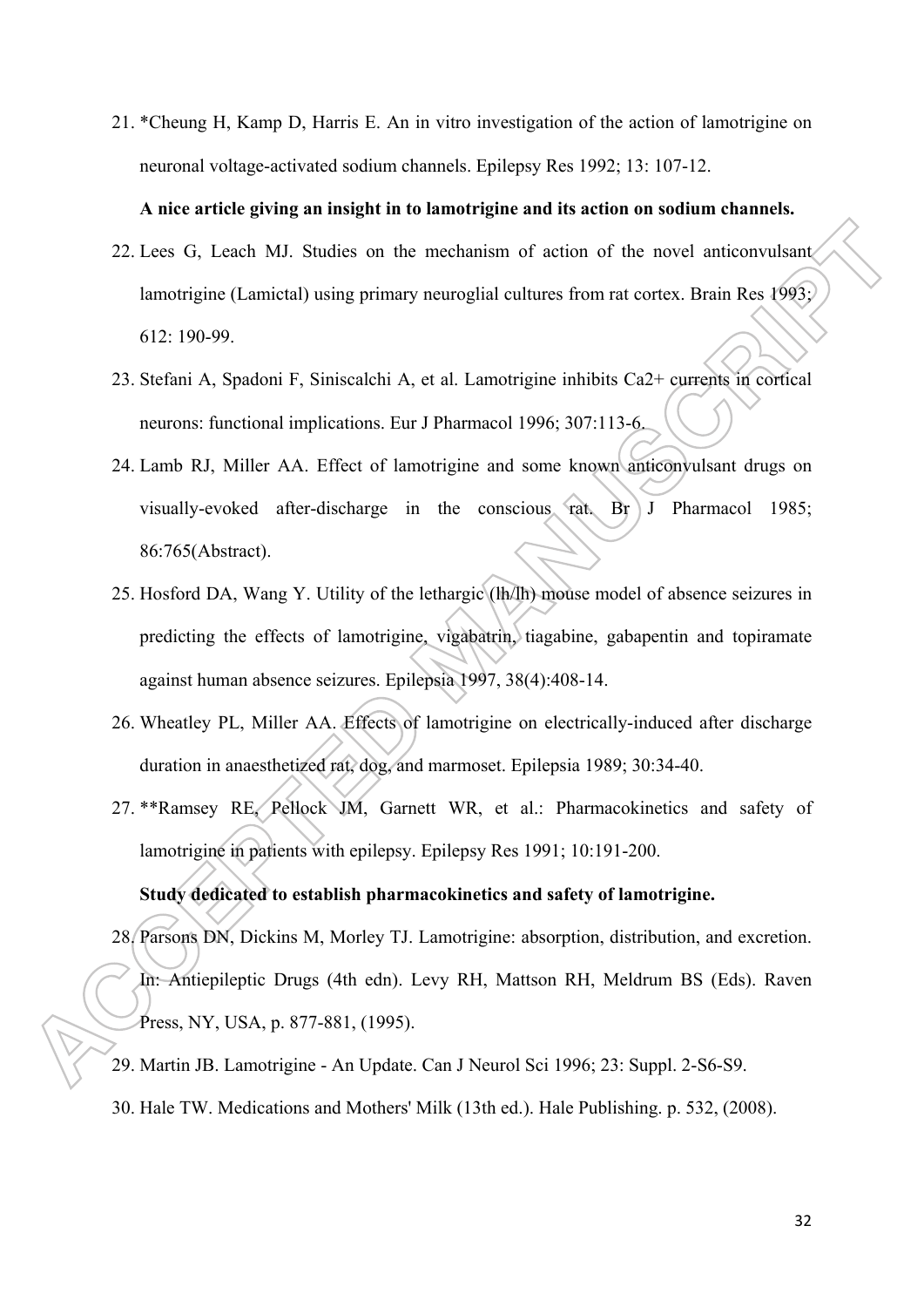- 31. Lamotrigine. Available at: http://www.drugbank.ca/drugs/DB00555 [Last accessed on 07 September 2016].
- 32. Doig MV, Clare RA. Use of thermospray liquid chromatography-mass spectrometry to aid in the identification of urinary metabolites of a novel antiepileptic drug, lamotrigine. J Chromatogr 1991; 554:181-9.
- 33. Yuen AWC, Land G, Weatherley BC, et al. Sodium valproate acutely inhibits lamotrigine metabolism. Br J Clin Pharmacol 1992; 33:511-3.
- 34. Yuen AWC. Lamotrigine: interactions with other drugs, In: Antiepileptic Drugs (4th edn). Levy RH, Mattson RH, Meldrum BS (Eds). Raven Press, NY, USA, p. 883-887, (1995).
- 35. Binnie CD, Debets RMC, Engelsman M, et al. Double-blind cross-over trial of Lamictal (lamotrigine) as add-on therapy in intractable epilepsy. Epilepsy Res 1989; 4:222-9.
- 36. Jawad S, Richens A, Goodwin G, Yuen WC. Controlled trial of lamictal (lamotrigine) for refractory partial seizures. Epilepsia 1989. 30:356-63.
- 37. Sander J, Patsalos PN, Oxley JR, et al., A randomised double-blind placebo controlled add-on trial of Lamictal in patients with severe epilepsy. Epilepsy Res 1990; 6:221-6.
- 38. Loiseau P, Yuen AWC, Douche B, Menageer T, et al. A randomised double-blind placebocontrolled cross-over add-on trial of Lamictal in patients with treatmentresistant partial seizures. Epilepsy Res 1990; 7:136-45.
- 39. Schapel GJ, Beran RG, Vajda FJE, et al. Double-blind placebo-controlled cross-over ssudy of LAMICTAL in treatment-resistant partial seizures. J Neurol Neurosurg Psychiatry 1993; 56:448-53.
- 40. \*\*Johannessen Landmark C, Patsalos PN. Drug interactions involving the new secondand third-generation antiepileptic drugs. Expert Rev Neurother 2010; 10:119–40.

**A good study focussing on second and third-generation antiepileptic drug interactions.**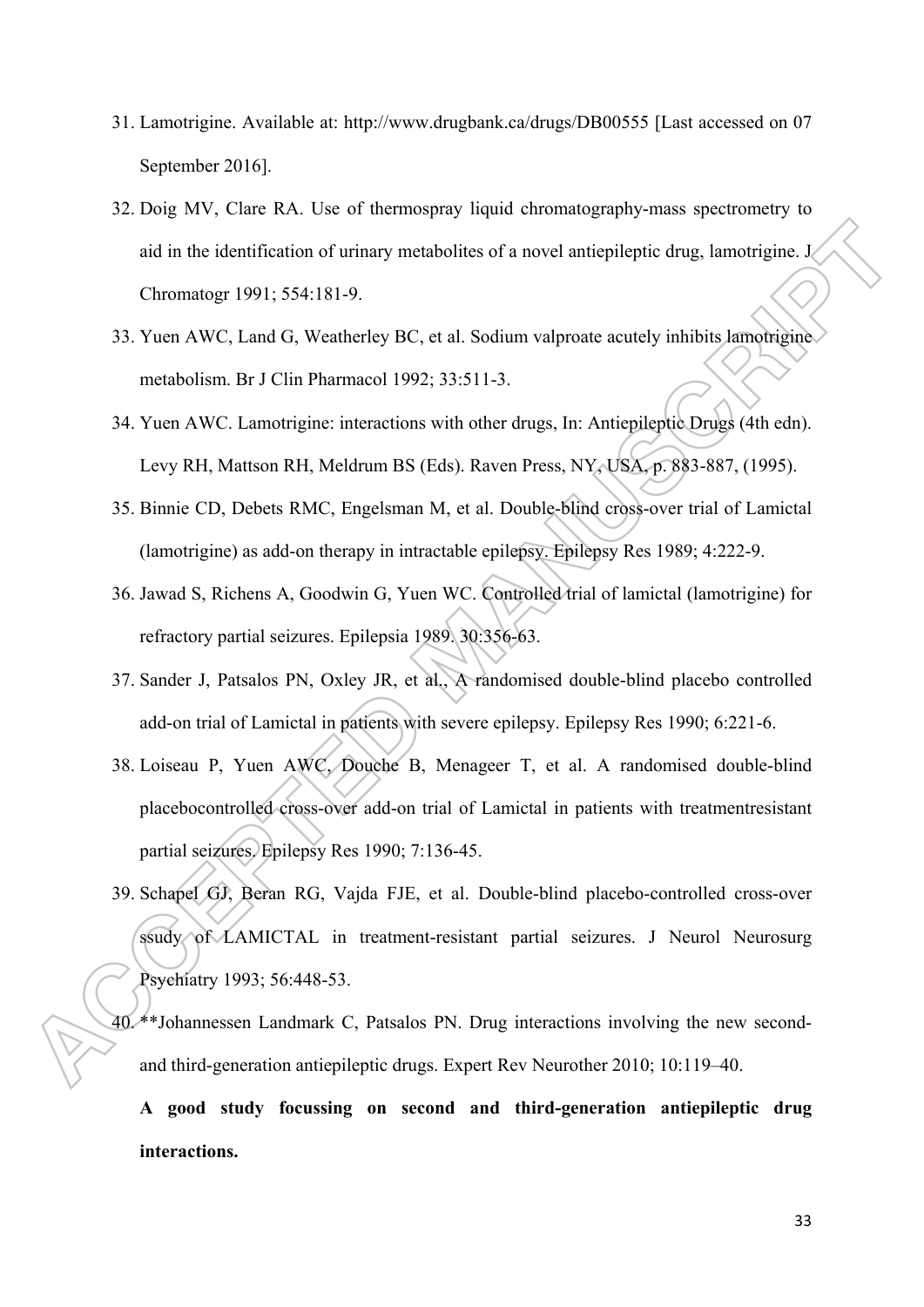- 41. Contin M, Albani F, Ambrosetto G, et al. Variation in lamotrigine plasma concentrations with hormonal contraceptive monthly cycles in patients with epilepsy. Epilepsia 2006; 47:1573–1575.
- 42. Christensen J, Petrenaite V, Atterman J, et al. Oral contraceptives induce lamotrigine metabolism: evidence from a double-blind, placebo-controlled trial. Epilepsia 2007; 48:484–489.
- 43. Odishaw J, Chen C. Effects of steadystate bupropion on the pharmacokinetics of lamotrigine in healthy subjects. Pharmacotherapy 2000; 20:1448-53.
- 44. Depot M, Powell JR, Messenheimer JA, et al. Kinetic effects of multiple oral doses of acetaminophen on a single oral dose of lamotrigine. Clin Pharmacol Ther 1990; 48:346- 55.
- 45. Stolarek I, Blacklaw J, Forrest G, et al. Vigabatrin and lamotrigine in refractory epilepsy. J Neurol Neurosurg Psychiatry 1994; 57:921-24.
- 46. Wolf P. Lamotrigine: preliminary clinical observations on pharmacokinetics and interactions with traditional antiepileptic drugs. J Epilepsy 1992; 5:73-9.
- 47. \*Pisani F, Gallito G, Di Perri R. Could lamotrigine be useful in status epilepticus? A case report. J Neurol Neurosurg Psychiatry 1991; 54:845-6.

# **A study describing lamotrigine and its use in status epilepticus.**

- 48. Brodie MJ. Lamotrigine versus other antiepileptic drugs: a star rating system is born. Epilepsia 1994; 35 (suppl 5): S41-S46.
- 49. Holdish T, Whiteman P, Orme M, et al. Effect of lamotrigine on the pharmacology of the combined oral contraceptive pill. Epilepsia 1991; 32(Suppl. 5):173 (Abstract).
- 50. Doodipala SR. Clinical pharmacokinetic interactions between antiepileptic drugs and hormonal contraceptives. Expert Rev Clin Pharmacol 2010; 3(2): 183–192. doi:10.1586/ecp.10.3.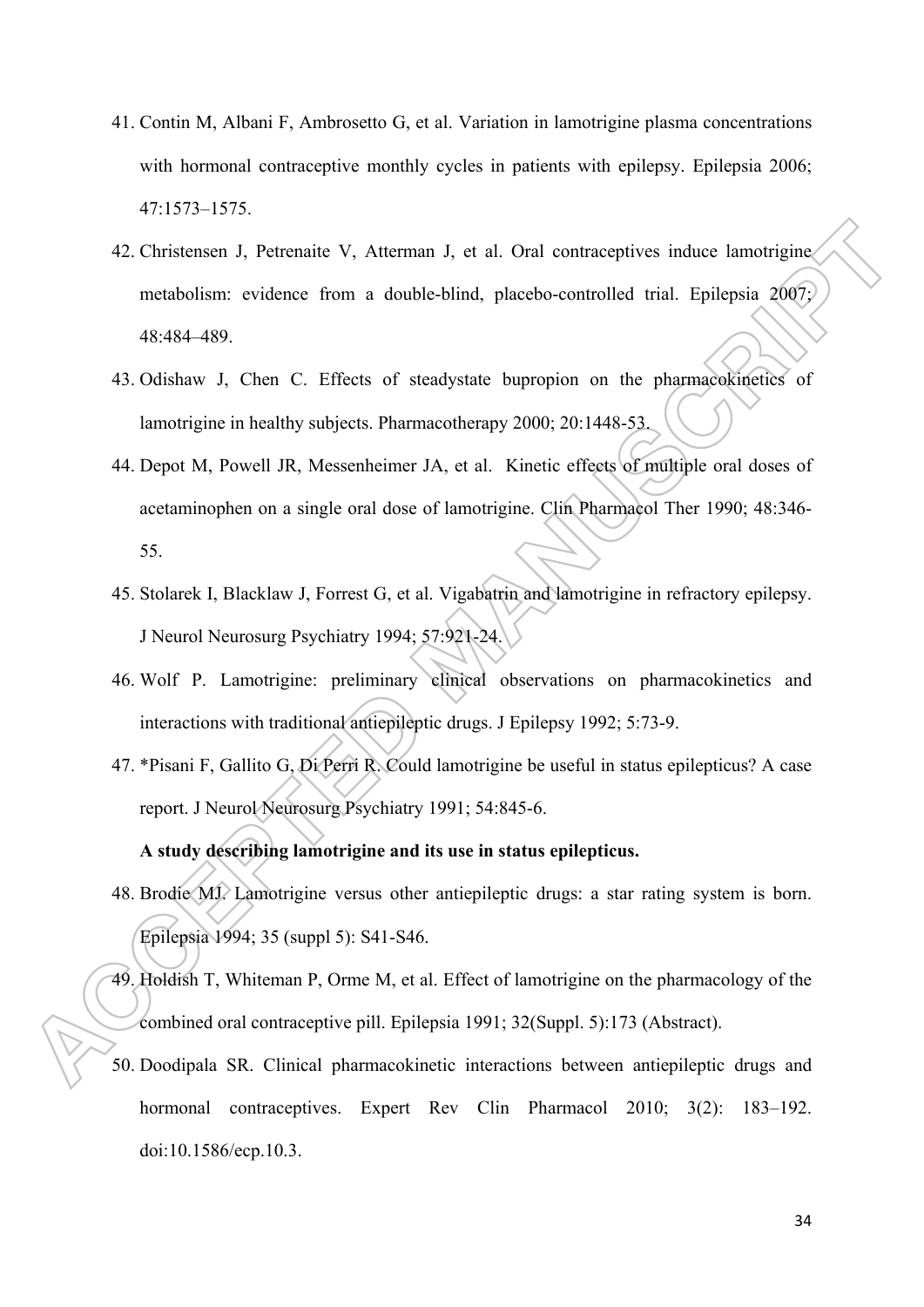- 51. Yuen AWC, Bihari DJ. Multiorgan failure and disseminated intravascular coagulation in severe convulsive seizures. Lancet 1992; 340: 618.
- 52. Markus R, Sarah R, Manuela P, et al. Reproductive Endocrine Health in Pubertal Females with Epilepsy on Antiepileptic Drugs: Time to Screen? Neuropediatrics 2014; 45(4):226-233.
- 53. Tavernor SJ, Wong ICK, Newton R, Brown SW. Rechallenge with lamotrigine after initial rash. Seizure 1995; 4: 67-71.
- 54. Nicholson RJ, Kelly KP, Grant IS. Leucopenia associated with lamotrigine. BMJ 1995; 310(6978):504.
- 55. Beran RG, Berkovic SF, Dunagan FM, et al. Double-blind, placebo-controlled, crossover study of lamotrigine in treatment-resistant generalised epilepsy. Epilepsia 1998; 39:1329– 33.
- 56. Matsuo F, Bergen D, Faught E, et al. Placebo-controlled study of the efficacy and safety of lamotrigine in patients with partial seizures. US Lamotrigine Protocol 0.5 Clinical Trial Group. Neurology 1993; 43(11):2284-91.
- 57. Jawad S, Oxley J, Yuen WC, et al. The effect of lamotrigine, a novel anticonvulsant, on interictal spikes in patients with epilepsy. Br J Clin Pharmacol 1986; 22:191–3.
- 58. Messenheimer J, Ramsay RE, Willmore LJ, et al. Lamotrigine therapy for partial seizures: a multicenter, placebo-controlled, double-blind, cross-over trial. Epilepsia 1994; 35:113–21.
- 59. Smith D, Baker G, Davies G, et al. Outcomes of add-on treatment with lamotrigine in partial epilepsy. Epilepsia 1993; 34:312–22.
- 60. Besag FM, Wallace SJ, Dulac O, et al. Lamotrigine for the treatment of epilepsy in childhood. J Pediatr 1995; 127:991–7.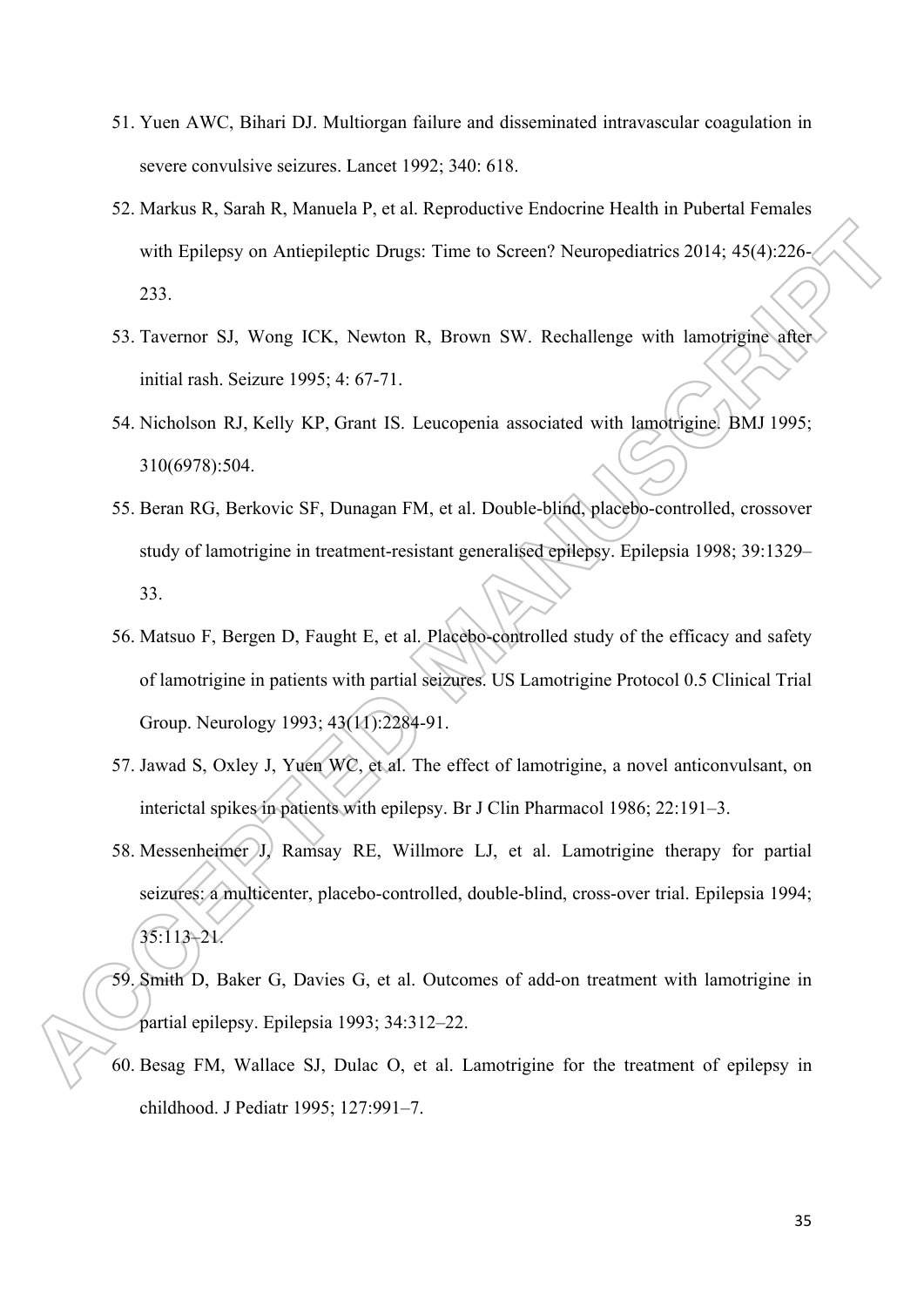- 61. Mikati MA, Holmes GL. Lamotrigine in absence and primary generalized epilepsies. J Child Neurol 1997; 12:S29–37.
- 62. Motte J, Trevathan E, Arvidsson JF, et al. Lamotrigine for generalized seizures associated with the Lennox-Gastaut syndrome. Lamictal Lennox-Gastaut Study Group. N Engl J Med 1997; 337:1807–12.
- 63. Timmings PL, Richens A. Lamotrigine in primary generalised epilepsy. Lancet 1992; 339:1300–1.
- 64. Timmings PL, Richens A. Lamotrigine as an add-on drug in the management of Lennox-Gastaut syndrome. Eur Neurol 1992; 32:305–7.
- 65. Binnie CD, van Emde Boas W, Kasteleijn-Nolste-Trenite DG, et al. Acute effects of lamotrigine (BW430C) in persons with epilepsy. Epilepsia 1986; 27:248–54.
- 66. Boas J, Cooke EA, Yuen WAC. Controlled trial of lamotrigine (Lamictal) for the treatment-resistant partial epilepsy. Epilepsia 1995; 35:S113.
- 67. Schmidt D, Ried S, Rapp P. Add-on treatment with lamictal for intractable partial epilepsy: a placebo-controlled crossover trial. Epilepsia 1993; 34(Suppl. 2):66.
- 68. Ramaratnam S, Panebianco M, Marson AG. Lamotrigine add-on for drug-resistant partial epilepsy. Cochrane Database Syst Rev. 2016; 22(6):CD001909.
- 69. Brodie MJ, Anhut H, Murray G, et al.: Gabapentin versus lamotrigine monotherapy: a double-blind comparison in newly diagnosed epilepsy. Epilepsia 2002; 43(9):993-1000.
- 70. Brodie MJ, Richens A, Yuen AWC. Double-blind comparison of lamotrigine and carbamazepine in newly diagnosed epilepsy. Lancet 1995; 345:476-79.
- 71. Marson AG, Al-Kharusi AM, Alwaidh M, et al. The SANAD study of effectiveness of valproate, lamotrigine, or topiramate for generalised and unclassifiable epilepsy: an unblinded randomised controlled trial. Lancet 2007; 369:1016–26.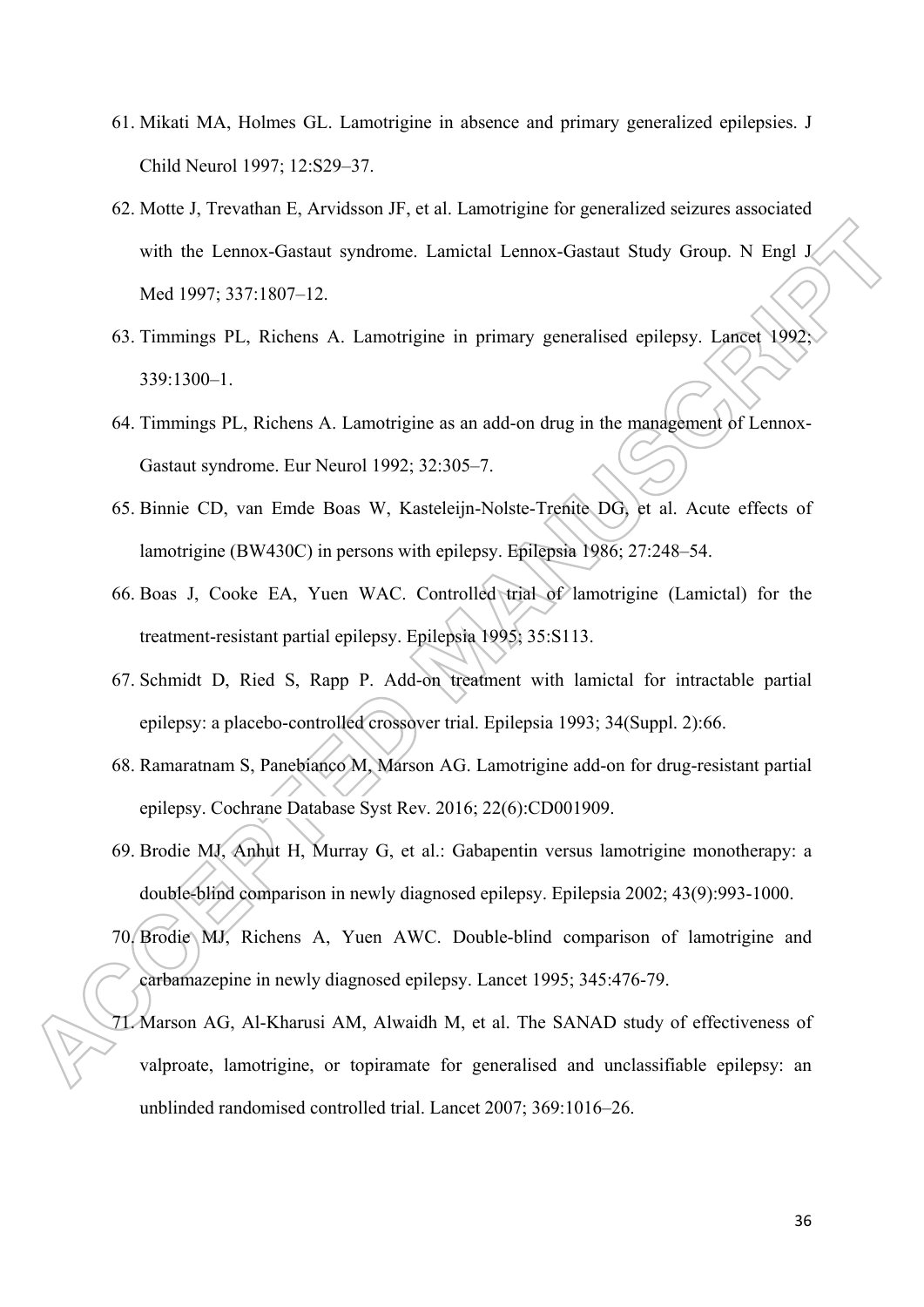- 72. Marson AG, Al-Kharusi AM, Alwaidh M, et al. The SANAD study of effectiveness of carbamazepine, gabapentin, lamotrigine, oxcarbazepine, or topiramate for treatment of partial epilepsy: an unblinded randomised controlled trial. Lancet 2007; 369:1000–15.
- 73. Veiby G, Daltveit AK, Engelsen BA, Gilhus NE. Fetal growth restriction and birth defects with newer and older antiepileptic drugs during pregnancy. J Neurol 2014; 261(3):579–88.
- 74. Tomson T, Battino D. Teratogenic effects of antiepileptic drugs. Lancet Neurol 2012; 11(9):803–13.
- 75. Campbell E, Kennedy F, Russell A, et al. Malformation risks of antiepileptic drug monotherapies in pregnancy: updated results from the UK and Ireland Epilepsy and Pregnancy Registers. J Neurol Neurosurg Psychiatr 2014; 85(9):1029–34.
- 76. Mawhinney E, Craig J, Morrow J, et al. Levetiracetam in pregnancy: results from the UK and Ireland epilepsy and pregnancy registers. Neurology 2013; 80(4):400–5.
- 77. Hunt S, Russell A, Smithson WH, et al. UK Epilepsy and Pregnancy Register, Topiramate in pregnancy: preliminary experience from the UK Epilepsy and Pregnancy Register. Neurology 2008; 71(4):272–6.
- 78. Herna´ndez-Dı´az S, Smith CR, Shen A, et al. North American AED Pregnancy Registry. Comparative safety of antiepileptic drugs during pregnancy. Neurology 2012; 78(21):1692–9.
- 79. Vajda FJ, Hitchcock AA, Graham J, et al. The teratogenic risk of antiepileptic drug polytherapy. Epilepsia 2010; 51(5):805–10.
- 80. Cunnington MC, Weil JG, Messenheimer JA, et al. Final results from 18 years of the International Lamotrigine Pregnancy Registry. Neurology 2011; 76:1817–23.
- 81. Tomson T, Marson A, Boon P, et al. Valproate in the treatment of epilepsy in girls and women of childbearing potential. Epilepsia 2015; 56: 1006–19.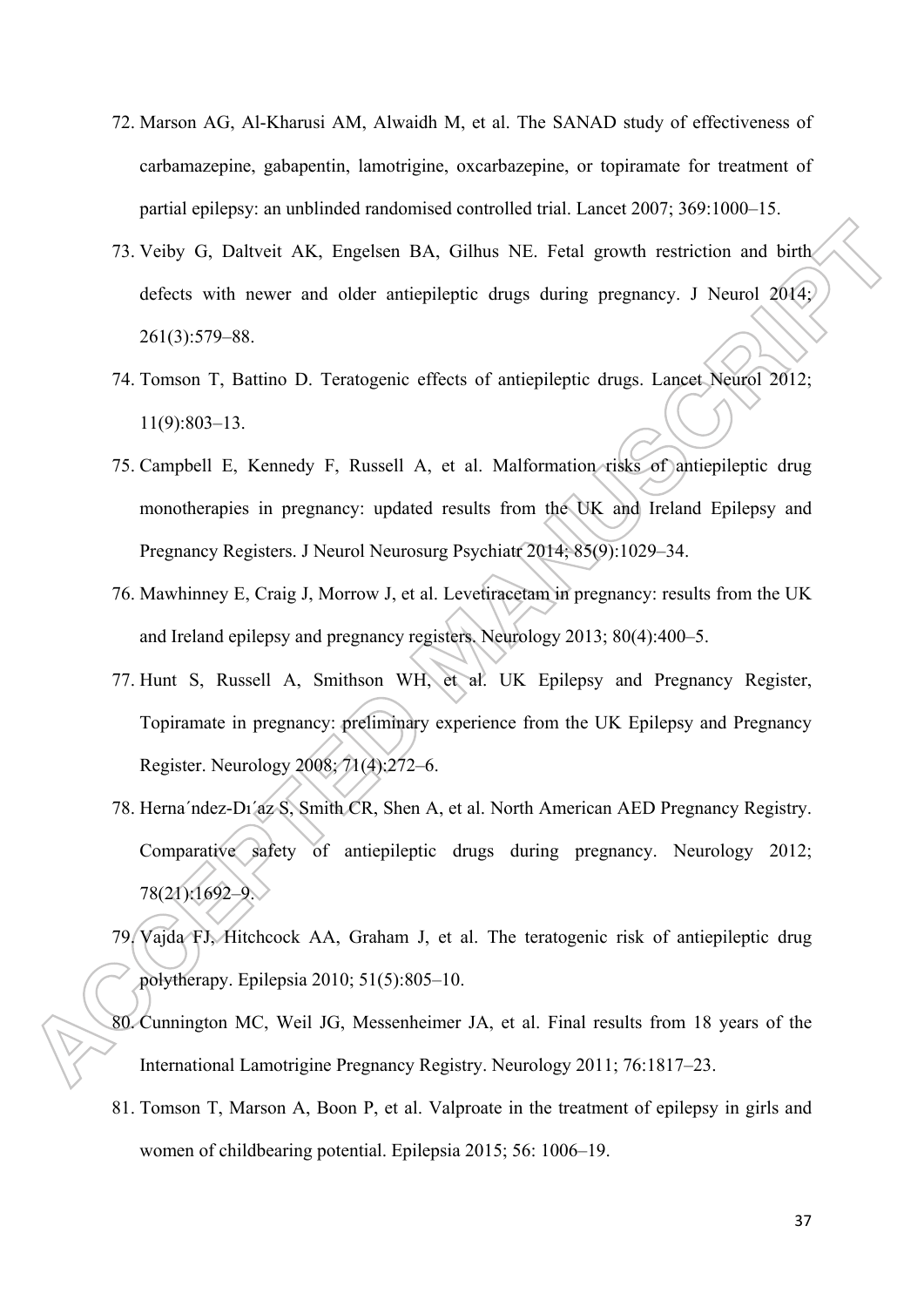- 82. European Medicines Agency. Assessment report. Procedure under Article 31 of Directive 2001/83/EC resulting from pharmacovigilance data. http://www.ema.europa.eu/docs/en\_GB/document\_library/Referrals\_document/Valproate and related substances 31/Recommendation provided by Pharmacovigilance Risk A ssessment Committee/WC500177352.pdf (Last accessed 0n 07 September 2016).
- 83. Tomson T, Dina B, Emilio Perucca. Valproic acid after five decades of use in epilepsy: time to reconsider the indications of a time-honoured drug. Lancet Neurol 2015; http://dx.doi.org/10.1016/S1474-4422(15)00314-2.
- 84. Wechsler RT, Leroy R, Van CA. Lamotrigine Extended-Release as Adjunctive Therapy with Optional Conversion to Monotherapy in Older Adults with Epilepsy. Epilepsy Res 2014; 108(6):1128-1136.
- 85. Akshanth RP, Rory PR, Richard CB, et al. Steady-State Pharmacokinetics and Bioavailability of Immediate-Release and Extended-Release Formulations of Lamotrigine in Elderly Epilepsy Patients: Use of Stable Isotope Methodology. J Clin Pharmacol 2015; 55(10):1101–1108.
- 86. Naritoku DK, Warnock CR, Messenheimer JA, et al. Lamotrigine extended-release as adjunctive therapy for partial seizures. Neurology 2007; 69:1610–1618.
- 87. Biton V, DiMemmo J, Shukla R, et al. Adjunctive lamotrigine XR for primary generalized tonic-clonic seizures in a randomized, placebo-controlled study. Epilepsy Behav 2010; 19:352–458.
- 88. French JA, Temkin N, Shneker BF, et al. Lamotrigine XR conversion to monotherapy: first study using a historical control group. Neurotherapeutics 2012; 9:176–184.
- 89. Victor B, Bassel FS, Dean N, et al. Long-Term Tolerability and Safety of Lamotrigine Extended-Release: Pooled Analysis of Three Clinical Trials. Clin Drug Investig 2013; 33:359–364.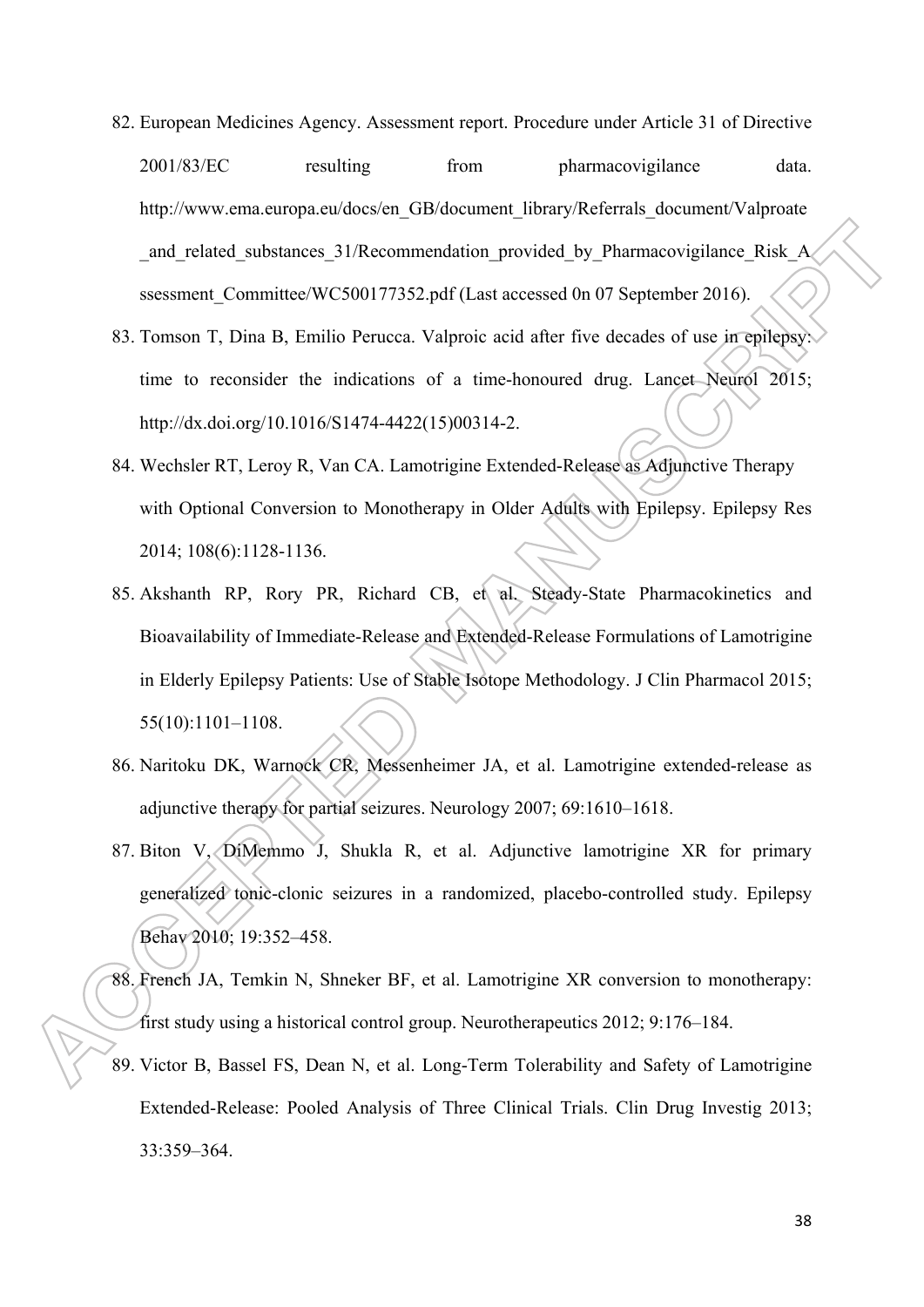- 90. Schlumberger E, Chavez F, Palacios L, Rey E, Pajot N, Dulac O. Lamotrigine in the treatment of 120 children with epilepsy. Epilepsia 1994; 35(2):359-67.
- 91. Duchowny M, Pellock JM, Graf WD, et al. A placebo-controlled trial of lamotrigine addon therapy for partial seizures in children. Lamictal Pediatric Partial Seizure Study Group. Neurology 1999; 53(8):1724-31.
- 92. Besag FMC. Lamotrigine: paediatric experience. In: Richens A. ed. Clinical update on lamotrigine: a novel antiepileptic agent. International Clinical Practice Series. Tunbridge Wells: Wells Medical, p. 53-60. 1992.
- 93. Ferrie CD, Robinson RO, Knott C, et al. Lamotrigine as an add-on drug in typical absence seizures. Acta Neurol Scand 1995; 91(3):200-2.
- 94. Frank LM, Enlow T, Holmes GL, et al. Lamictal (lamotrigine) monotherapy for typical absence seizures in children. Epilepsia 1999; 40(7):973-979.
- 95. Binnie C. An overview: efficacy of lamotrigine. In: Richens A. ed. Clinical update on lamotrigine: a novel anti-epileptic agent. International Clinical Practice Series. Tunbridge Wells: wells Medical, p.81-7, 1992.
- 96. Ertl J, Hapfelmeier J, Peckmann T, et al. Guideline conform initial monotherapy increases in patients with focal epilepsy: A population based study on German health insurance data. Seizure 2016; 41:9-15.
- 97. Morris G, Schimschock J, Vuong A, et al. Broad spectrum activity of lamotrigine monotherapy in patients with juvenile myoclonic epilepsy. Epilepsia 2000; 41(Suppl. 7):90.
- 98. Kivity S, Rechtman E. Lamotrigine therapy in patients with juvenile myoclonic epilepsy and valproate-related progressive weight gain. Epilepsia 2001; 42(Suppl. 4):41.
- 99. Mandelbaum DE, Venkatasubramanian A, Kugler SL. Efficacy of lamotrigine in children with juvenile myoclonic epilepsy. Epilepsia 1999; 40(Suppl. 7):133-4.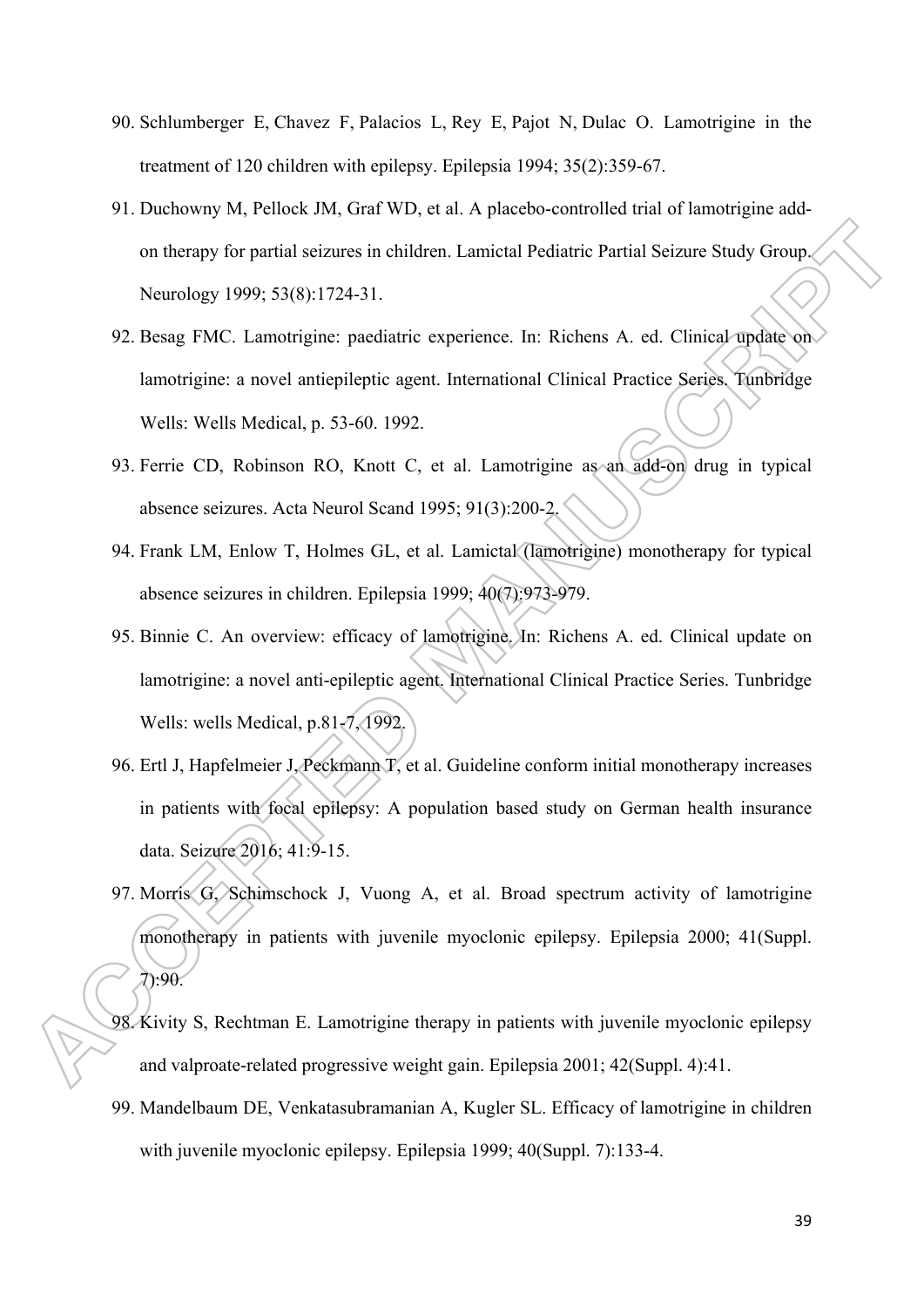- 100. Cohen AF, Ashby L, Crowley D, et al. Lamotrigine (BW430C), a potential anticonvulsant. Effects on the central nervous system in comparison with phenytoin and diazepam. Br J Clin Pharmacol 1985; 20:619–29.
- 101. Reich DB, Zanarini MC, Bieri KA. A preliminary study of lamotrigine in the treatment of affective instability in borderline personality disorder. Int Clin Psychopharmacol 2009; 24:270–5.
- 102. Tritt K, Nickel C, Lahmann C, et al. Lamotrigine treatment of aggression in female borderline-patients: a randomized, double-blind, placebo-controlled study. J Psychopharmacol 2005; 19:287–91.
- 103. Glick ID, Bosch J, Casey DE. A double-blind randomized trial of mood stabilizer augmentation using lamotrigine and valproate for patients with schizophrenia who are stabilized and partially responsive. J Clin Psychopharmacol 2009; 29:267–71.
- 104. Aliyev NA, Aliyev ZN. Lamotrigine in the immediate treatment of outpatients with depersonalization disorder without psychiatric comorbidity: randomized, double-blind, placebo-controlled study. J Clin Psychopharmacol 2011; 31:61–5.
- 105. Hertzberg MA, Butterfield MI, Feldman ME, et al. A preliminary study of lamotrigine for the treatment of posttraumatic stress disorder. Biol Psychiatry 1999; 45:1226–9.
- 106. Belsito KM, Law PA, Kirk KS, et al. Lamotrigine therapy for autistic disorder: a randomized, double-blind, placebo-controlled trial. J Autism Dev Disord 2001; 31:175– 81.
- 107. Berger SP, Winhusen TM, Somoza EC, et al. A medication screening trial evaluation of reserpine, gabapentin and lamotrigine pharmacotherapy of cocaine dependence. Addiction 2005; 100:58–67.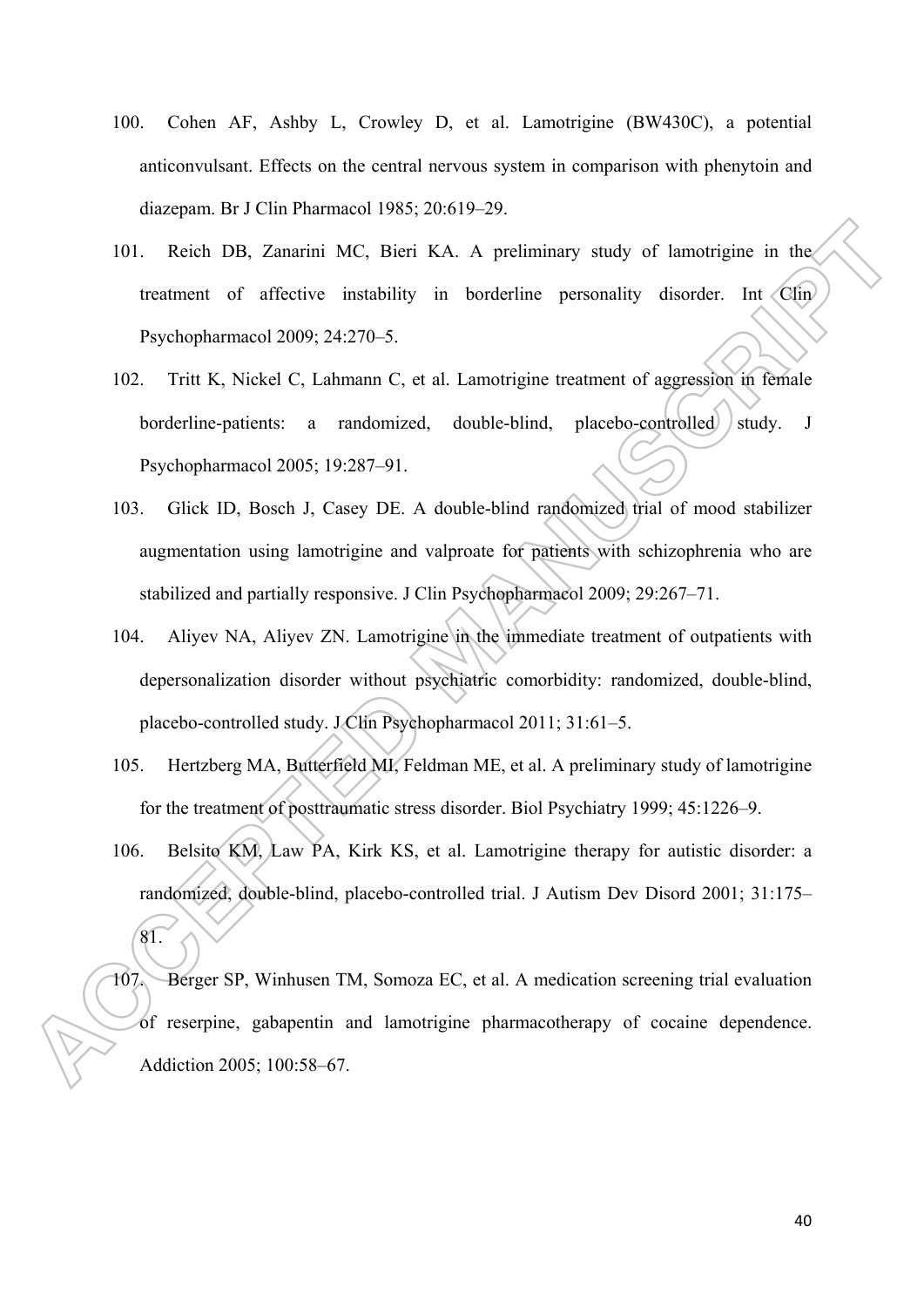- 108. Guerdjikova AI, McElroy SL, Welge JA, et al. Lamotrigine in the treatment of bingeeating disorder with obesity: a randomized, placebo-controlled monotherapy trial. Int Clin Psychopharmacol 2009; 24:150–8.
- 109. Brodie MJ, Read CL, Gillham R, et al. Lack of neuropsychological effects of lamotrigine compared to carbamazepine as monotherapy. Epilepsia 1999; 40(suppl 2):94.
- 110. \*Toivo Halonen, Jari Nissinen, Asla Pitkanen. Effect of lamotrigine treatment on status epilepticus-induced neuronal damage and memory impairment in rat, Epilepsy Res 2001; 46:205–23.

**Studies dedicated to lamotrigine and its effect on status epilepticus-induced neuronal damage and memory impairment in rat.** 

- 111. Crumrine, CR, Bergstrand K, Cooper AT. Lamotrigine protects hippocampal CA1 neurons from ischemic damage after cardiac arrest. Stroke 1997; 28, 2230–37.
- 112. Yang Y, Shuaib A, Li Q. Quantification of infarct size on focal cerebral ischemia model of rats using a simple and economical method. J Neurosci Methods 1998; 84(1- 2):9–16.
- 113. Lee WT, Shen YZ, Chang C. Neuroprotective effect of lamotrigine and MK-801 on rat brain lesions induced by 3-nitropropionic acid: evaluation by magnetic resonance imaging and in vivo proton magnetic resonance spectroscopy. Neuroscience 2000; 95(1), 89–95.
- 114. Brenner MG, Buescher ES. Breastfeeding: a clinical imperative. J Womens Health (Larchmt) 2011; 20:1767–73.
- 115. Lander CM. Antiepileptic drugs in pregnancy and lactation. Aust Prescriber 2008; 31:70-2.
- 116. Vajda FJ, Graham J, Roten A, et al. Teratogenicity of the newer antiepileptic drugs– the Australian experience. J Clin Neurosci 2012; 19:57–9.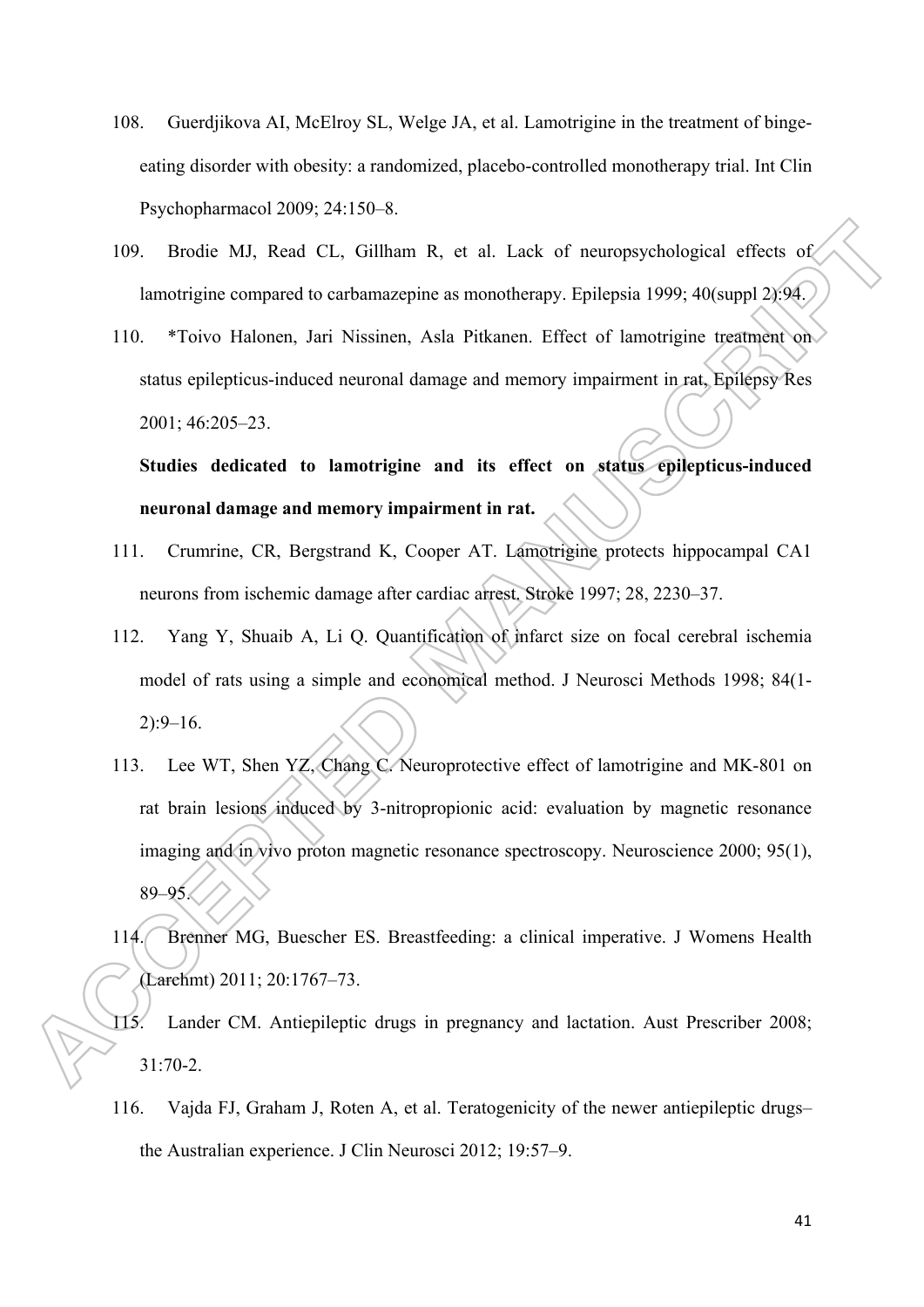- 117. Brown SW, Tomlinson LL. Anticonvulsant side-effects: a self report questionnaire for use in community surveys. Br J Clin Pract 1982; 18:147–9.
- 118. Gillham R, Baker G, Thompson P, et al. Standardisation of a self-report questionnaire for use in evaluating cognitive, affective and behavioural side-effects of anti-epileptic drug treatments. Epilepsy Res 1996; 24:47–55.
- 119. Bryant-Comstock L, Kane K, Moorat A. Quality of life improvement in patients treated with lamotrigine compared with valproate. Epilepsia 1990; 40(suppl 9):98.
- 120. Steiner TJ, Dellaportas CI, Findley LJ, et al. Lamotrigine monotherapy in newly diagnosed untreated epilepsy: a double-blind comparison with phenytoin. Epilepsia 1999;  $40(5):601-7.$
- 121. Isojarvi JI, Lofgren E, Juntunen KS, et al. Effect of epilepsy and antiepileptic drugs on male reproductive health. Neurology 2004; 62:247–53.
- 122. Stephen LJ, Kwan P, Shapiro D, et al. Hormone profiles in young adults with epilepsy treated with sodium valproate or lamotrigine monotherapy. Epilepsia 2001; 42(8):1002–6.
- 123. Betts T, Goodwin G, Withers RM, et al.: Human safety of lamotrigine. Epilepsia 1991; 32(Suppl. 2):S17-S21.
- 124. Gaetano Z, Diego F, Emilio P. Idiosyncratic Adverse Reactions to Antiepileptic Drugs. Epilepsia 2007; 48(7):1223–1244.
- 125. Vajda FJ, Angelis-Stoforidis P, Eadie MJ. Utility of plasma lamotrigine concentrations. Concept of the plasma therapeutic range for individual patients. Annual Scientific Meeting of European Neurological Society, Milan, June 5–10 1999. J Neurol 1999; 246(Suppl. 1):196.
- 126. Petrenaite V, Sabers A, Hansen-Schwartz J. Individual changes in lamotrigine plasma concentrations during pregnancy. Epilepsy Res 2005; 65:185–8.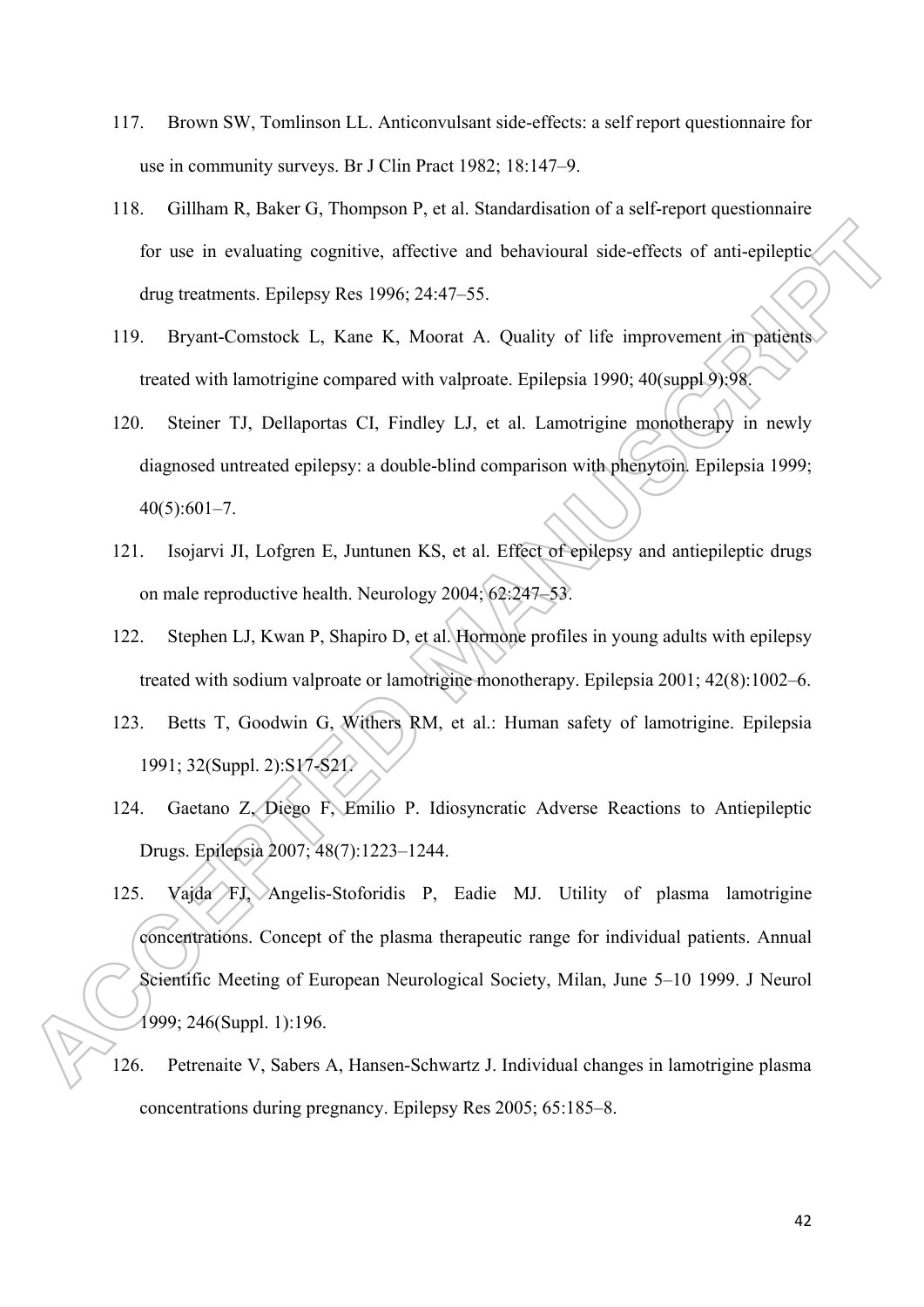127. Morris RG, Black AB, Harris Al, et al.: Lamotrigine and therapeutic drug monitoring: retrospective survey following the introduction of a routine service. Br J Clin Pharmacol 1998; 46:547-51.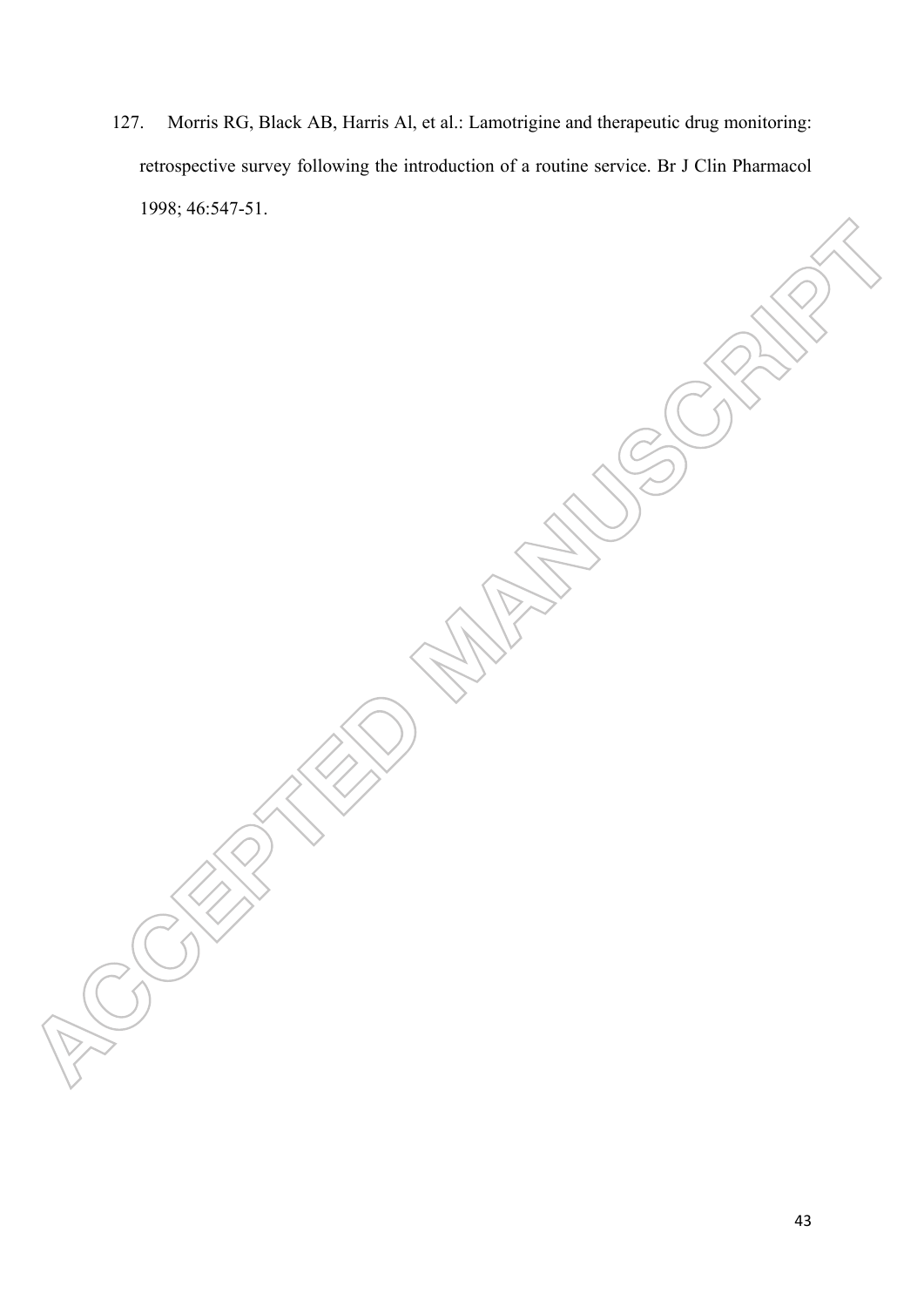**Table 1:** The characteristics of lamotrigine

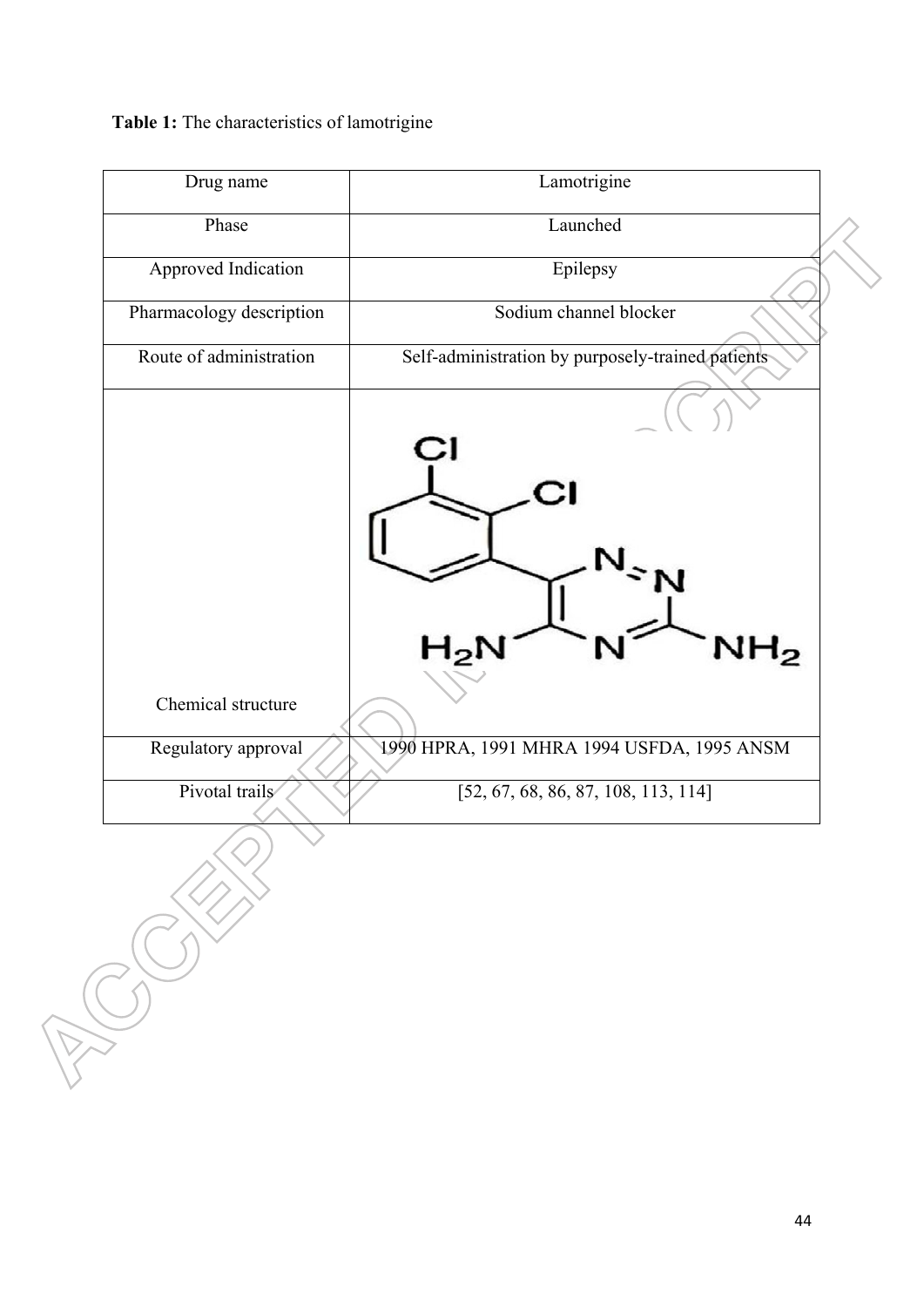|  | Table 2: Key studies and clinical trials of Lamotrigine in epilepsy |
|--|---------------------------------------------------------------------|
|--|---------------------------------------------------------------------|

| Research       |                             |                                                                | Follow-up period |                                                                                                                                                                                                                                                           |  |  |
|----------------|-----------------------------|----------------------------------------------------------------|------------------|-----------------------------------------------------------------------------------------------------------------------------------------------------------------------------------------------------------------------------------------------------------|--|--|
| S.No.          | group                       | <b>Study design</b>                                            | (Weeks/Months)   | <b>Results</b>                                                                                                                                                                                                                                            |  |  |
| $\mathbf{1}$   | Cocito et al.,<br>1994 [4]  | Non-comparative<br>open label                                  | 15-38 Months     | Over a period of 1 year, LTG was effective in<br>significantly reducing seizure frequency. But<br>the number of patients in the study was small.<br>This study confirms the moderate efficacy and<br>low toxicity of long-term LTG in severe<br>epilepsy. |  |  |
| $\overline{2}$ | Brodie et al.,<br>1995 [5]  | Double-blind,<br>randomised,<br>parallel-group<br>comparison   | 48 Weeks         | The proportion of patients remaining seizure<br>free was similar with LTG and with CBZ.<br>LTG, however, was better tolerated.                                                                                                                            |  |  |
| 3              | Brodie et al.,<br>2002 [6]  | Multicenter,<br>double-blind,<br>randomized,<br>parallel-group | 30 Weeks         | GBP and LTG monotherapy were similarly<br>effective and well tolerated in patients with<br>newly diagnosed epilepsy.                                                                                                                                      |  |  |
| 4              | Marson et al.,<br>2007 [7]  | Unblinded<br>randomised<br>controlled                          | 72-96 Months     | LTG is clinically better than the standard drug<br>treatment and cost-effective alternative for<br>patients diagnosed with partial onset seizures.                                                                                                        |  |  |
| 5              | Pennell et al.,<br>2008 [8] | Prospective,<br>observational                                  | 25-30 Months     | Novel data from this study contribute to a<br>rational treatment plan and dosing paradigm<br>for LTG use during pregnancy, parturition,                                                                                                                   |  |  |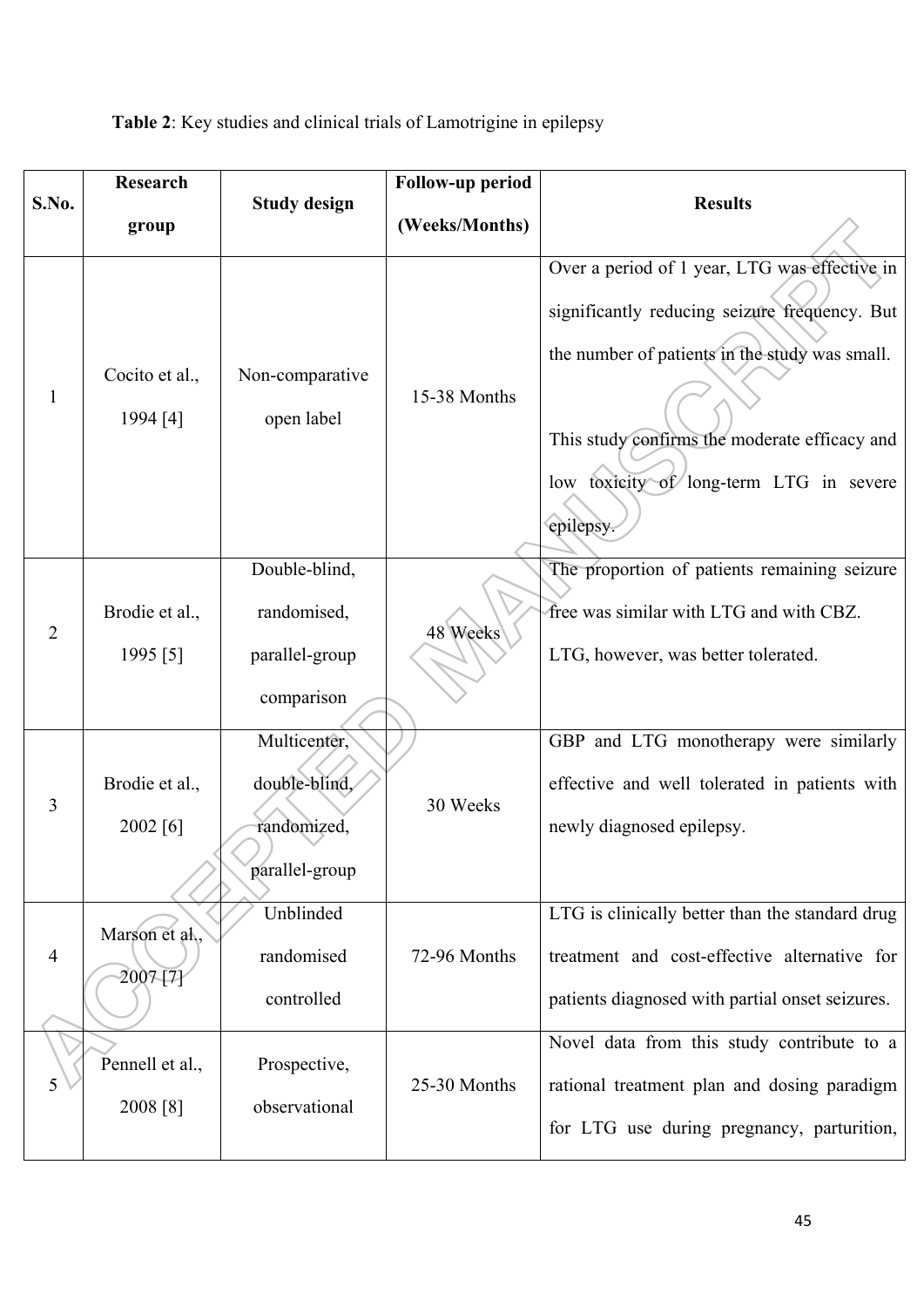|   |                                 |                                                                           | LTG as add-on therapy |                                                                                                                                                                                                                                                                                                                                                                                 |
|---|---------------------------------|---------------------------------------------------------------------------|-----------------------|---------------------------------------------------------------------------------------------------------------------------------------------------------------------------------------------------------------------------------------------------------------------------------------------------------------------------------------------------------------------------------|
| 9 | Yasumoto et<br>al., $2015$ [12] | Multicenter,<br>uncontrolled, open-<br>label                              | 24 Months             | LTG monotherapy in children with typical<br>absence seizures was well tolerated and at the<br>end of maintenance phase 35.0% of patients<br>were seizure free.                                                                                                                                                                                                                  |
| 8 | Meador et al.,<br>2013 [11]     | Prospective,<br>observational,<br>assessor-masked,<br>multicentre         | 72 Months             | Over a period of 6 years, LTG was proved to<br>be safe by not showing much effect on<br>cognitive outcome in children when compared<br>with other AEDs.                                                                                                                                                                                                                         |
| 7 | Rosenow et al.,<br>2012 [10]    | Multicenter,<br>randomised, open-<br>label, controlled,<br>parallel group | 26 Weeks              | The proportions of seizure-free patients were<br>LEV $(45.2\%)$ versus LTG $(47.8\%)$ during the<br>whole treatment period of 26 weeks.<br>Data suggests no significant differences with<br>regard to efficacy and tolerability of LTG and<br><b>LEV</b><br>diagnosed<br>in<br>newly<br>focal<br>and<br>generalised seizures despite more<br>rapid<br>titration in the LEV arm. |
| 6 | Tomson et al.,<br>2011 [9]      | Observational<br>cohort                                                   | 14-16 Months          | Data from this study suggest that lower doses<br>of LTG, CBZ with dose adjustments during<br>pregnancy period helps<br>later<br>and<br>in<br>controlling seizures; it also seems to be<br>associated with low malformation rates.                                                                                                                                               |
|   |                                 |                                                                           |                       | and the postpartum period.                                                                                                                                                                                                                                                                                                                                                      |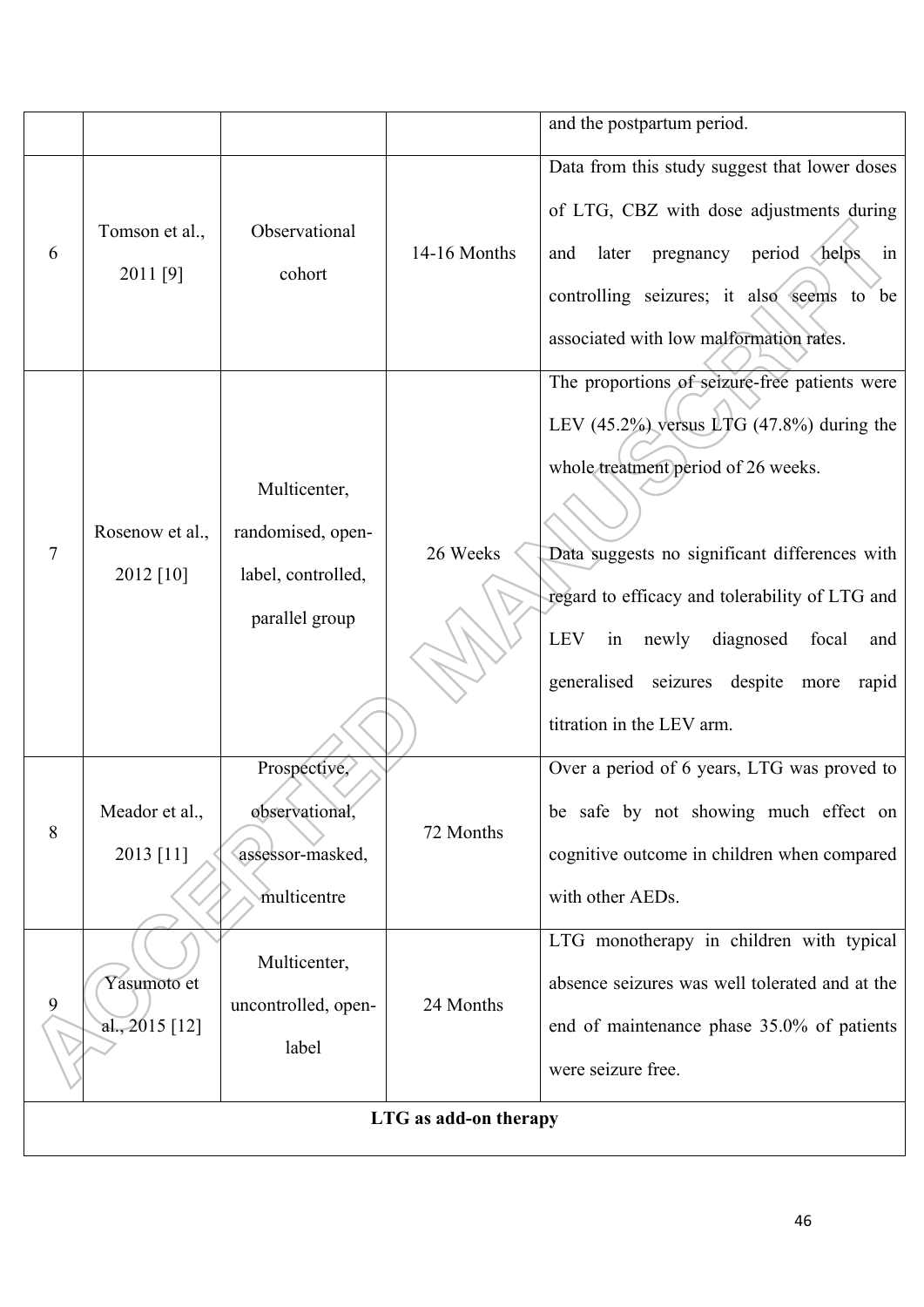| 10 | Matsuo et al.,<br>1993 [13] | Multicenter,<br>randomized,<br>double-blind,<br>parallel-group,<br>placebo-controlled | 39 Weeks                              | 34% of patients had a 50% or greater<br>reduction in seizure frequency with LTG.<br>LTG as add-on therapy was safe, effective,<br>and well tolerated for refractory<br>partial<br>seizures.                                                                                                           |
|----|-----------------------------|---------------------------------------------------------------------------------------|---------------------------------------|-------------------------------------------------------------------------------------------------------------------------------------------------------------------------------------------------------------------------------------------------------------------------------------------------------|
| 11 | Motte et al.,<br>1997 [14]  | Double-blind,<br>placebo controlled                                                   | 16 Weeks                              | LTG<br>The<br>addition<br><sub>of</sub><br>standard<br>to<br>anticonvulsant<br>reduced<br>therapy<br>the<br>generalized seizures frequency by 50% or<br>more.<br>LTG was an effective and Well - tolerated<br>treatment for seizures associated with the<br>Lennox-Gastaut syndrome.                  |
| 12 | Beran et al.,<br>1998 [15]  | Multicenter.<br>randomised,<br>double-blind,<br>placebo-controlled,<br>crossover      | 24 Weeks<br>LTG as adjunctive therapy | Significant reduction ( $\geq 50\%$ ) in seizure<br>frequency was observed in 50% cases of<br>tonic-clonic and 33% of absence seizures. The<br>number of patients recruited in this study was<br>small.<br>LTG as add-on therapy was effective in<br>patients with refractory generalised epilepsies. |
|    |                             |                                                                                       |                                       |                                                                                                                                                                                                                                                                                                       |
| 13 | Duchowny et                 | Placebo-controlled                                                                    | 24-26 Weeks                           | LTG was found to be safe and effective for                                                                                                                                                                                                                                                            |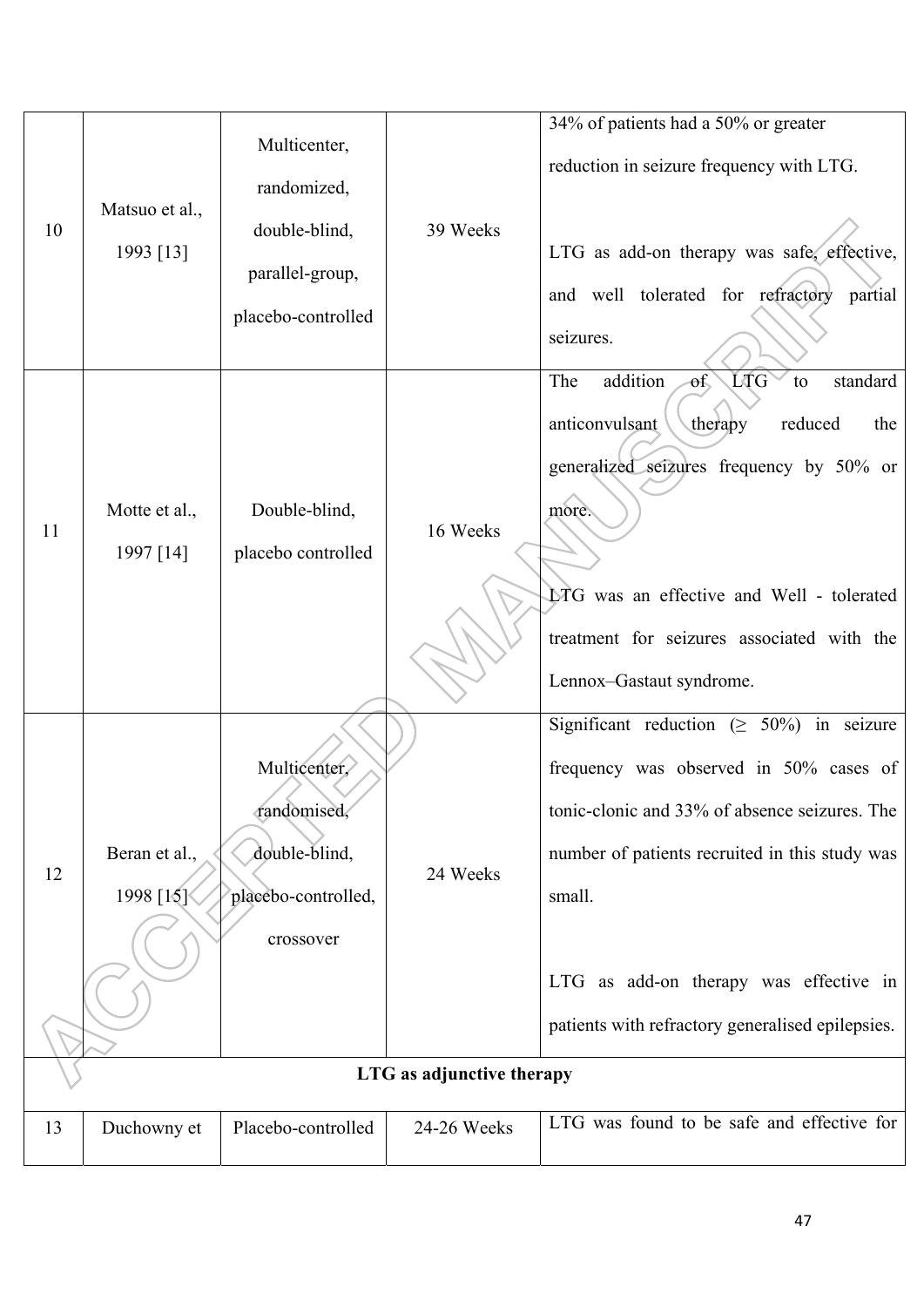|    | al., 1999 $[16]$           |                                                    |             | the adjunctive treatment of partial seizures in                                                                                                          |
|----|----------------------------|----------------------------------------------------|-------------|----------------------------------------------------------------------------------------------------------------------------------------------------------|
|    |                            |                                                    |             | children.                                                                                                                                                |
| 14 | Biton et al.,<br>2005 [17] | Randomized,<br>double-blind,<br>Placebo controlled | 20-25 Weeks | LTG as adjunctive therapy is effective in the<br>treatment of primary generalized tonic-clonic<br>seizures and has a favourable tolerability<br>profile. |

LTG-Lamotrigine; CBZ – Carbamazepine; GBP – Gabapentin; LEV – Levetiracetam;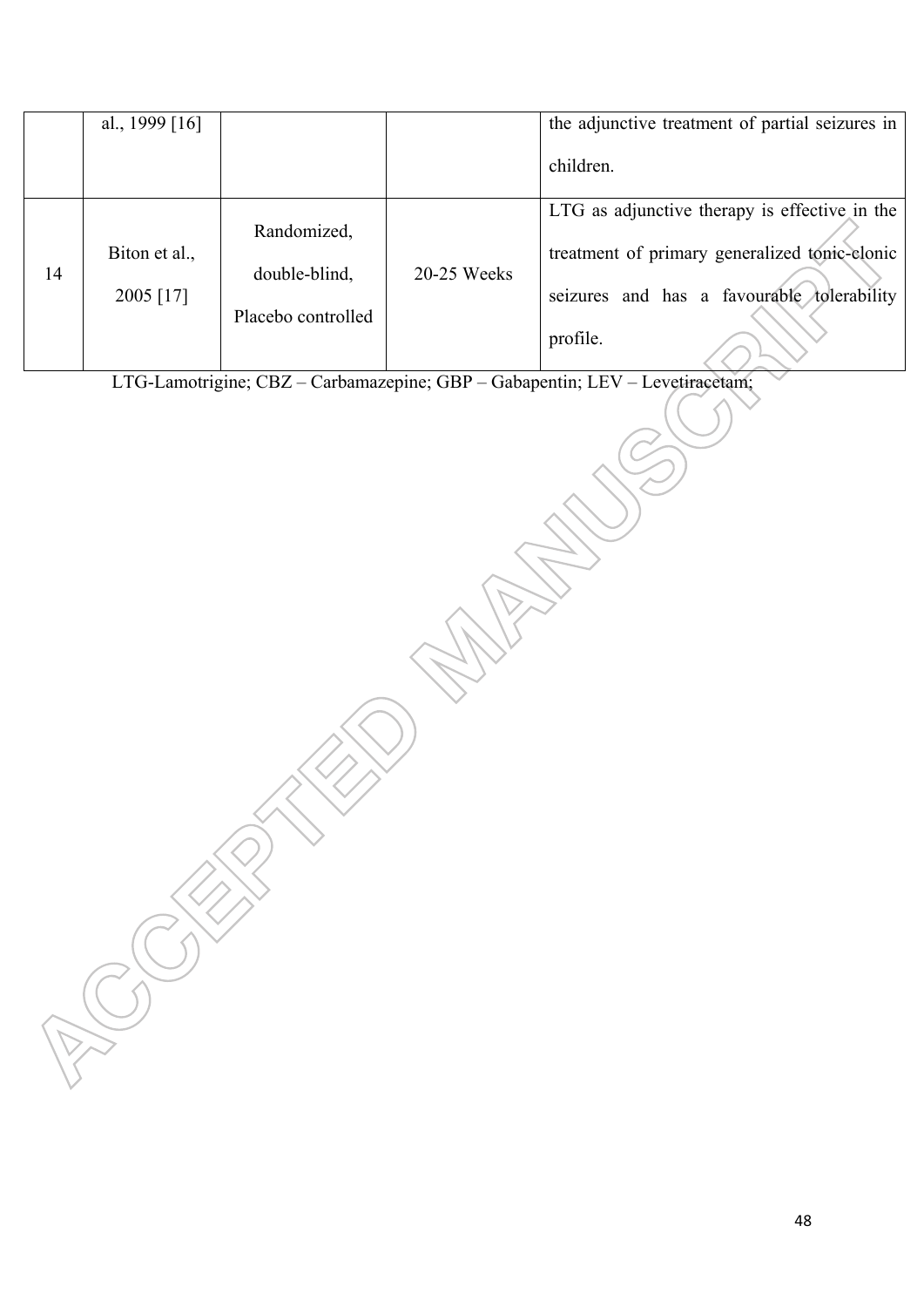**Table 3**: Major congenital malformations (malformed/exposed) frequency in prenatally

exposed children to different monotherapies.

RUT

| <b>Register</b> | Follow-                                  |                       |                              | <b>CBZ</b> | <b>LEV</b> | <b>LTG</b> | $\overline{\text{OX}}$ CBZ | <b>PHT</b> | <b>PHB</b> | <b>TPM</b> | <b>VA</b>  |
|-----------------|------------------------------------------|-----------------------|------------------------------|------------|------------|------------|----------------------------|------------|------------|------------|------------|
|                 | $\mathbf{u}\mathbf{p}$<br>after<br>birth | General<br>population | <b>Untreated</b><br>epilepsy |            |            |            |                            |            |            |            |            |
|                 | 1 year                                   | $---$                 | $---$                        |            |            |            |                            |            |            |            |            |
| <b>EURAP</b>    |                                          |                       |                              | 79/1402    | 2/126      | 37/1280    | 6/184                      | 6/103      | 16/217     | 5/73       |            |
| (14)            |                                          |                       |                              | $(5.6\%)$  | $(1.6\%)$  | $(2.9\%)$  | $(3.3\%)$                  | $(5.8\%)$  | $(7.4\%)$  | $(6.8\%)$  | 122/1224   |
|                 |                                          |                       |                              |            |            |            |                            |            |            |            | $(10.0\%)$ |
|                 | Birth                                    | 2.9%                  |                              |            |            |            |                            | ---        |            |            |            |
| <b>NMBR</b>     |                                          |                       | 106/3773                     | 20/685     | 2/118      | 28/833     | 1/57                       |            | 2/27       | 2/48       |            |
| (73)            |                                          |                       | $(2.8\%)$                    | $(2.9\%)$  | $(1.7\%)$  | $(3.4\%)$  | $(1.8\%)$                  |            | $(7.4\%)$  | $(4.2\%)$  | 21/333     |
|                 |                                          |                       |                              |            |            |            |                            |            |            |            | $(6.3\%)$  |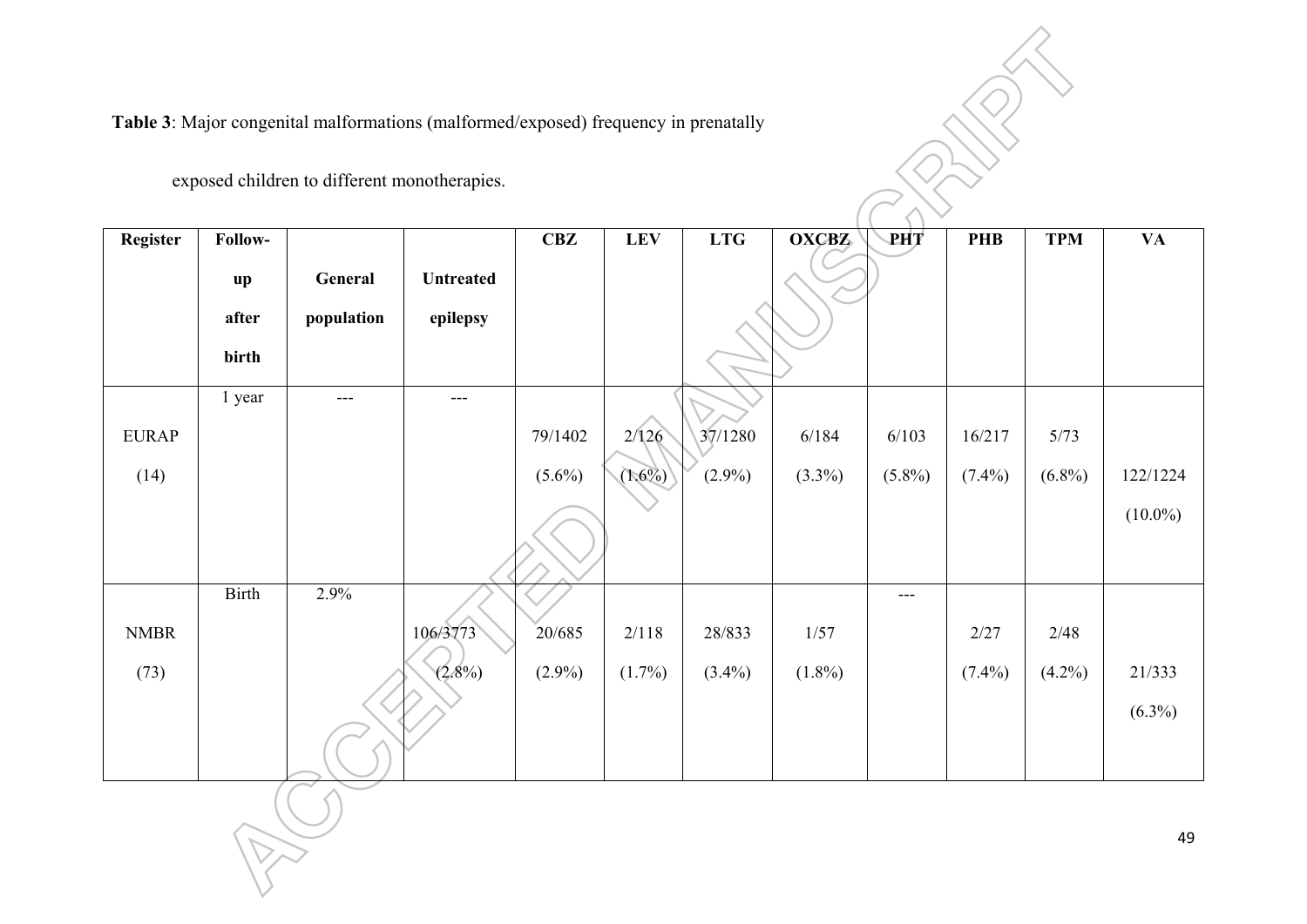|                                       | <b>Birth</b> | 2.1%  | $---$     |           |           |           |               |           |           |           |            |
|---------------------------------------|--------------|-------|-----------|-----------|-----------|-----------|---------------|-----------|-----------|-----------|------------|
| <b>SMBR</b>                           |              |       |           | 38/1430   | 0/61      | 32/1100   | 1/27          | 8/119     |           | 4/52      |            |
| (74)                                  |              |       |           | (2.7%)    | $(0\%)$   | $(2.9\%)$ | $(3.7\%)$     | $(6.7\%)$ |           | (7.7%)    | 29/619     |
|                                       |              |       |           |           |           |           |               |           |           |           | $(4.7\%)$  |
|                                       | 3 months     | $---$ | $---$     |           |           |           | $\rightarrow$ |           | $---$     |           |            |
| $\ensuremath{\mathsf{UK}}\xspace$ EPR |              |       |           | 43/1657   | 2/304     | 49/2098   |               | $3/82$    |           | 3/70      |            |
| $(75-77)$                             |              |       |           | $(2.6\%)$ | $(0.7\%)$ | $(2.3\%)$ |               | $(3.7\%)$ |           | $(4.3\%)$ | 82/1220    |
|                                       |              |       |           |           |           |           |               |           |           |           | $(6.7\%)$  |
|                                       |              |       |           |           |           |           |               |           |           |           |            |
|                                       | 3 months     | $---$ |           |           |           |           |               |           |           |           |            |
| <b>NAAPR</b>                          |              |       | 5/442     | 31/1033   | 11/450    | 31/1562   | 4/182         | 12/416    | 11/199    | 15/359    |            |
| (78)                                  |              |       | $(1.1\%)$ | $(3.0\%)$ | $(2.4\%)$ | $(2.0\%)$ | $(2.2\%)$     | $(2.9\%)$ | $(5.5\%)$ | $(4.2\%)$ | 30/323     |
|                                       |              |       |           |           |           |           |               |           |           |           | $(9.3\%)$  |
| AUS                                   | $---$        | $---$ |           | 19/346    | 2/84      | 14/307    | 1/17          | 1/41      | $---$     | 1/42      | 35/253     |
| (79)                                  |              |       | $5/153$   | $(5.5\%)$ | $(2.4\%)$ | $(4.6\%)$ | $(5.9\%)$     | $(2.4\%)$ |           | $(2.4\%)$ | $(13.8\%)$ |
|                                       |              |       |           |           |           |           |               |           |           |           | 50         |